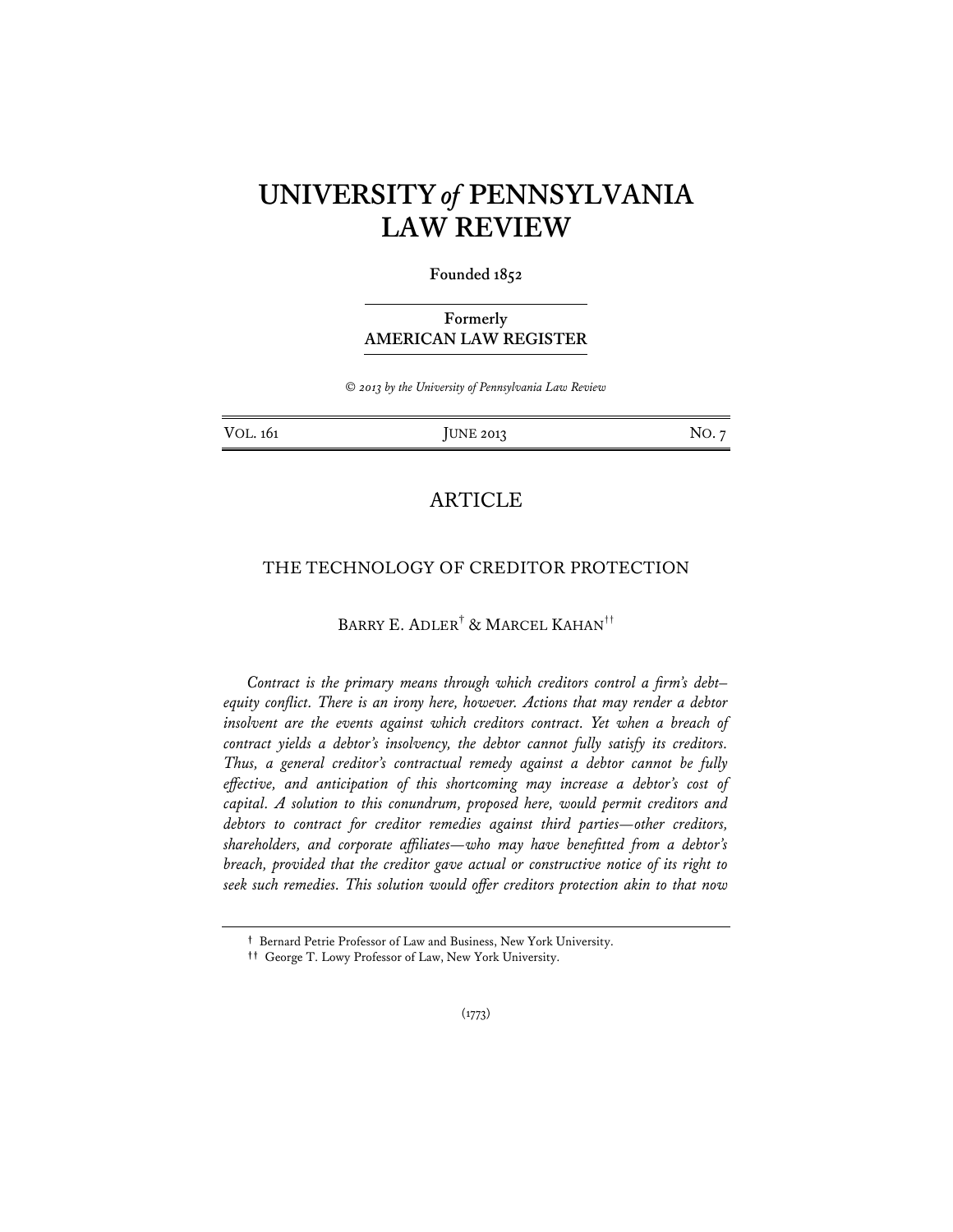*afforded contractually through secured credit and now afforded by legal rule through the laws of voidable preference and fraudulent conveyance. Because the proposed protection would be contractually based, it could be tailored to the needs of individual firms and could thus improve, and to some extent obviate the need for, the protections now provided by law.* 

#### INTRODUCTION

Almost four decades ago, Michael Jensen and William Meckling wrote *Theory of the Firm: Managerial Behavior, Agency Costs and Ownership Structure*, which sets out to combine "elements from the theory of agency, the theory of property rights and the theory of finance to develop a theory of the ownership structure of the firm."<sup>1</sup> They focused on dueling conflicts among a firm's constituents: on the one hand, conflict between a firm's investors and its managers; and on the other, conflict between a firm's debtholders and its shareholders. Debt itself serves as a tool to control the investor– manager conflict but also generates a new conflict, between shareholders and creditors. Whenever ownership and control are separated, agency costs cannot be wholly eliminated, but they can be minimized. Since the publication of

**<sup>1</sup>** Michael C. Jensen & William H. Meckling, *Theory of the Firm: Managerial Behavior, Agency Costs and Ownership Structure*, 3 J. FIN. ECON. 305, 305 (1976).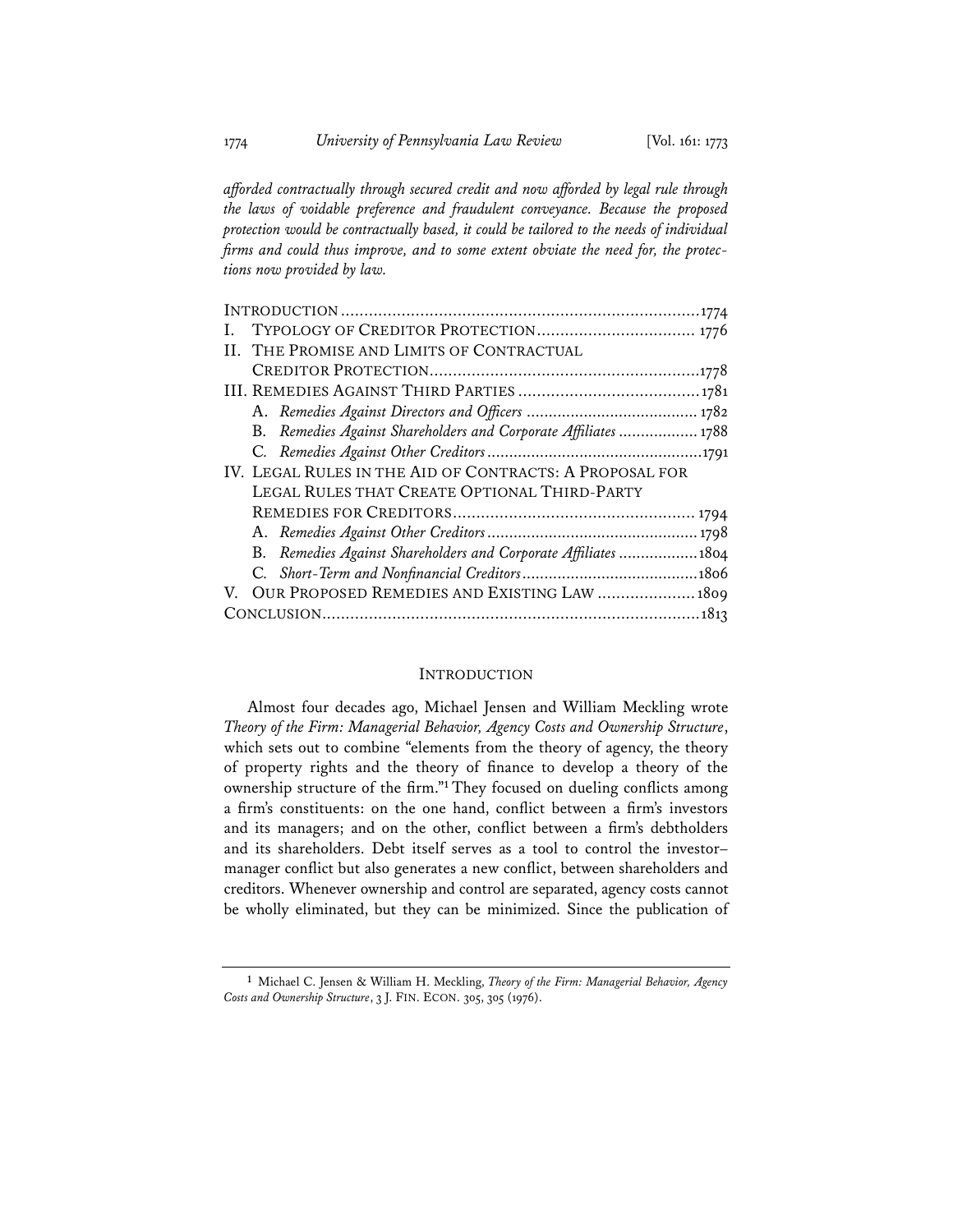Jensen and Meckling's seminal article, there has been an evolution in the theory of how to accomplish such minimization.

As one of us has argued in earlier work,**<sup>2</sup>** the agency costs between a firm's shareholders and its managers have recently declined. Reasons for the decline include the greater use of incentive compensation, the growth and increased activism of institutional shareholders, the rise of hedge funds, regulatory changes, and the increased independence of outside directors.**<sup>3</sup>** Where debt persists despite the reduction in equity agency costs, such reduction increases the relative importance of the relationship between a firm's creditors and its managers, a relationship that encompasses the conflict between a firm's creditors and its shareholders to the extent that managers represent shareholders.**<sup>4</sup>**

As we discuss below, financial creditors rely principally on contracts to protect their interests, though legally supplied rights offer some additional protections. We generally favor this reliance on contractual rights and, with one important exception, we are skeptical about the need and desirability of additional legal protections for financial creditors. The exception, and this Article's central theme, is this: where a creditor *does* achieve contractual protection against exploitation, the terms of such protection should, subject to some limits, be enforceable against third parties.

By endorsing contractual remedies that run against third parties—those who are not parties to the contract at issue—our proposal is conceptually related to the literature on property rights.**<sup>5</sup>** Like the remedies we are

**<sup>2</sup>** *See* Marcel Kahan & Edward Rock, *Embattled CEOs*, 88 TEX. L. REV. 987, 1051 (2010) (tracing the reduction of shareholder–manager agency costs as power "has shifted notably in the last decade away from CEOs towards outside directors and shareholders").

**<sup>3</sup>** *See id.* at 995-1037; *see also* Marcel Kahan & Edward B. Rock, *Hedge Funds in Corporate Governance and Corporate Control*, 155 U. PA. L. REV. 1021, 1029-42 (2007) (discussing hedge fund activism); Marcel Kahan & Edward B. Rock, *How I Learned to Stop Worrying and Love the Pill: Adaptive Responses to Takeover Law*, 69 U. CHI. L. REV. 871, 896-97 (2002) (discussing the rise of incentive compensation and independent directors as adaptive responses to Delaware hostile takeover law).

**<sup>4</sup>** *See* Edward B. Rock, *Adapting to the New Shareholder-Centric Reality*, 161 U. PA. L. REV. 1907, 1928 (2013) ("[I]ncreasing the alignment of managers and shareholders can have a significant effect on bondholders.").

**<sup>5</sup>** *See, e.g.*, Henry Hansmann & Reinier Kraakman, *Property, Contract, and Verification: The*  Numerus Clausus *Problem and the Divisibility of Rights*, 31 J. LEGAL STUD. S373, S378 (2002)  $("T]$ he attribute that distinguishes a property right from a contract right is that a property right is enforceable, not just against the original grantor of the right, but also against other persons . . . ."); Michael A. Heller, *The Boundaries of Private Property*, 108 YALE L.J. 1163, 1178 n.73 (1999) (discussing whether a trust grants a property or contract right); Thomas W. Merrill & Henry E. Smith, *Optimal Standardization in the Law of Property: The* Numerus Clausus *Principle*, 110 YALE L.J. 1, 3 (2000) (distinguishing property and contract rights).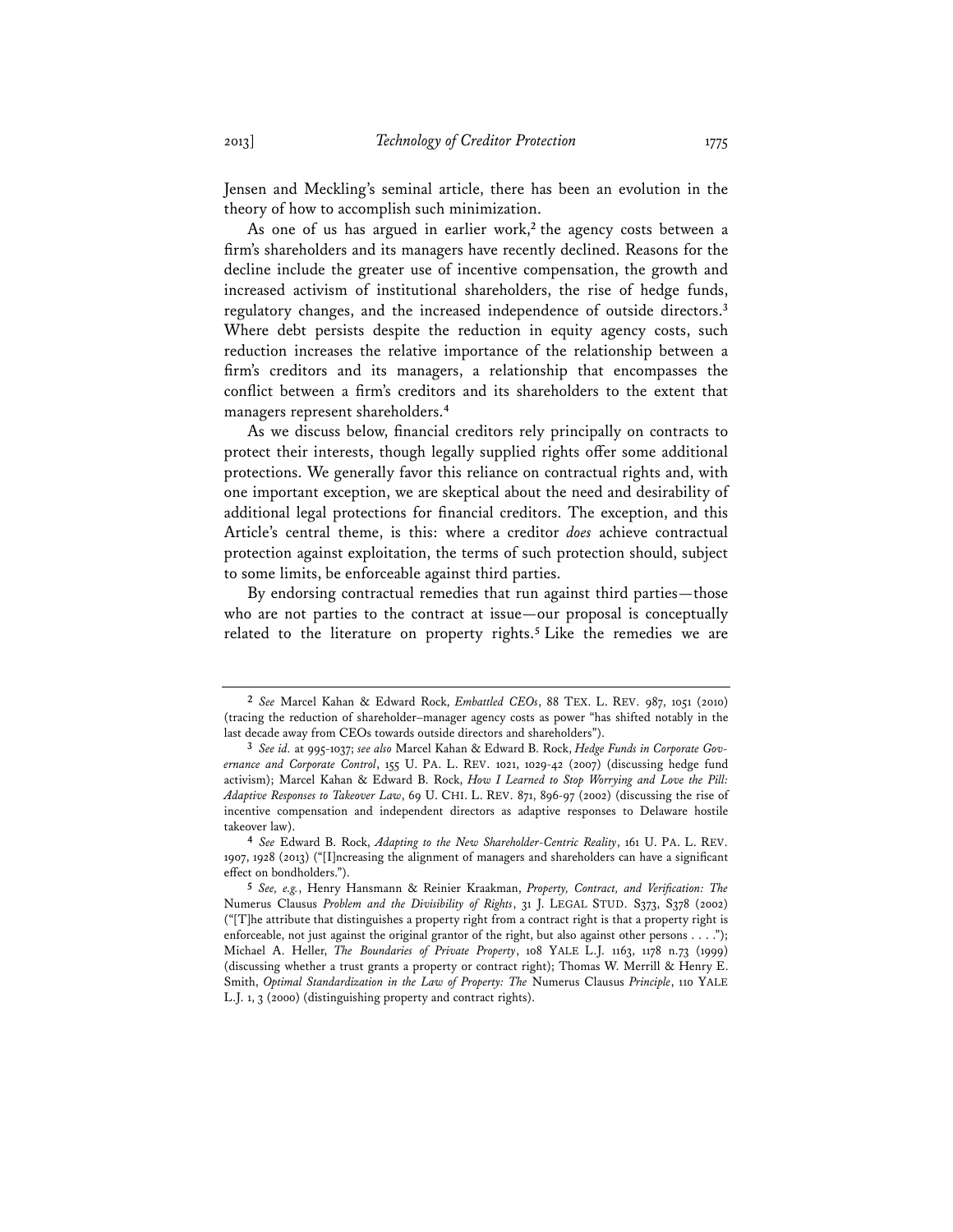proposing, property rights do not require the assent of all those against whom such rights are asserted.

The legal reform recommended here expands and elaborates on a suggestion made by one of us that a firm's public pledge to abjure debt should be enforceable against subsequent creditors that obtain an interest in violation of such pledge.**<sup>6</sup>** In this Article, we apply the intuition behind this proposal to a wider set of contractual terms; we also root the proposal in a more general theory of contract and property rights and integrate it into a theory of agency cost and firm ownership.

#### I. TYPOLOGY OF CREDITOR PROTECTION

In examining the regime of creditor protection, one can distinguish types of creditor protection along two dimensions. The first dimension relates to the person in whom incentives are imbued or against whom remedies are imposed. The second dimension relates to the source and scope of these incentives and remedies.

Regarding the person, most basically, it is the debtor that can be motivated or obligated to perform. When a debtor incurs an obligation, it has reputational and other incentives to fulfill that obligation. And if these incentives are insufficient, the debtor's legal obligation means that a creditor may enforce compliance to the extent the debtor is able to comply. These incentives do not always ensure that a debtor will perform on all of its promises. For example, the Argentine Republic has refused to pay some of its sovereign debt obligations while it continues to pay others. Its incentive to repay proved insufficient and, against sovereign debtors, a party's means of enforcement are limited.**<sup>7</sup>** Nevertheless, a creditor's reliance on performance by or recovery from a debtor is central to creditor protection.

In addition to the debtor itself, incentives can be instilled in—or remedies imposed on—a number of other persons: subsidiaries of the debtor, shareholders of the debtor as well as entities owned by these shareholders, directors and officers of the debtor, and certain other creditors of the

**<sup>6</sup>** *See* Barry E. Adler, *Financial and Political Theories of American Corporate Bankruptcy*, 45 STAN. L. REV. 311 (1993) [hereinafter Adler, *Financial and Political Theories*]; *see also* Barry E. Adler, *Secured Credit Contracts* [hereinafter Adler, *Secured Credit*] (describing potential efficiency benefits of negative pledges), *in* 3 THE NEW PALGRAVE DICTIONARY OF ECONOMICS AND THE LAW 405, 408 (Peter Newman ed., 1998); Carl S. Bjerre, *Secured Transactions Inside Out: Negative Pledge Covenants, Property and Perfection*, 84 CORNELL L. REV. 305, 347 (1999) (seeking "to strengthen negative pledge covenants by making them enforceable against subsequent secured creditors").

**<sup>7</sup>** *See Argentina's Debt Default: Gauchos and Gadflies*, ECONOMIST, Oct. 22, 2011, at 91 (reviewing creditors' difficulties collecting on Argentinian debt).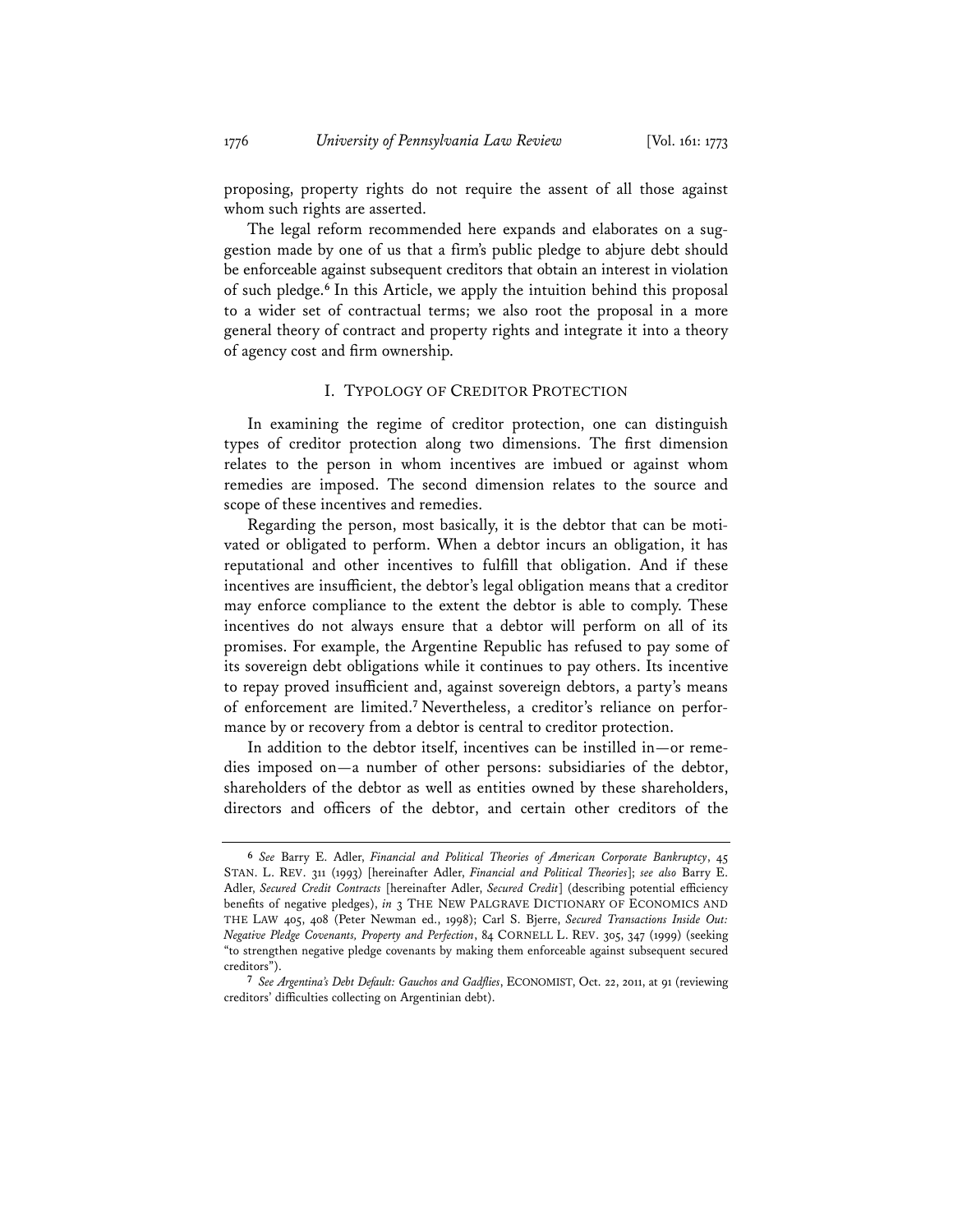debtor.**8** These other persons can be influenced in their individual capacities, and not just as persons that have an interest in or control over the debtor. Examples of devices bearing on these other persons are parent and subsidiary guarantees, which make the guarantor liable for the debt of the principal obligor; the doctrine of veil piercing, which can make a shareholder liable for the debts of a company she controls; and the bankruptcy provisions governing preferences and equitable subordination, which provide for the return of certain payments made to creditors and the subordination of certain debts, respectively, in each case for the benefit of other creditors. These devices can serve a creditor's interest by helping deter a breach of contract in the first place (such as where a guarantor in control of a debtor induces the debtor to repay rather than default on a loan) or by compensating a creditor after a breach (such as where the guarantor pays after a debtor's default).

The second dimension of creditor protection, regarding the source and scope of incentives and remedies, can be provided through two mechanisms: legal rules and contracts with creditors. Legal rules that provide incentives and remedies include, in addition to those mentioned above, rules on fraudulent conveyance law and lender liability as well as legal capital rules and fiduciary duties to creditors. Contractually supplied incentives and remedies include, among other provisions typically found in debt agreements, provisions on maturity and default interest, financial ratio covenants, restrictions on the issuance of additional or secured debt, restrictions on the payment of dividends, change of control provisions, and agreements to subordinate some debts to other debts.**<sup>9</sup>**

It is worth noting that these creditor-protection incentives and remedies operate against a background of other fundamental structures. Of these, first and foremost is the shareholders' economic interest in the firm. Such interest engenders in the shareholders an incentive to create firm value and to provide corresponding incentives for officers and directors to create such value. Although the interests of shareholders and those of creditors sometimes conflict, and while such conflict is the subject of our discussion below, it is

**<sup>8</sup>** This list is not exhaustive. Any purchaser from a debtor might be influenced, for example, by potential liability under fraudulent conveyance laws, discussed *infra* Section III.B. We limit our discussion, though, to the individuals and entities we perceive as the most relevant to our analysis.

**<sup>9</sup>** For an overview of contractual provisions found in public debt and private placements, see, for example, Marcel Kahan & Bruce Tuckman, *Private Versus Public Lending: Evidence from Covenants*, *in* THE YEARBOOK OF FIXED INCOME INVESTING 1995, at 253, 253-74 (John D. Finnerty & Martin S. Fridson eds., 1995). For sample covenants in debt contracts, see Comm. on Trust Indentures & Indenture Trs., ABA Section of Business Law, *Model Negotiated Covenants and Related Definitions*, 61 BUS. LAW. 1439, 1500-35 (2006).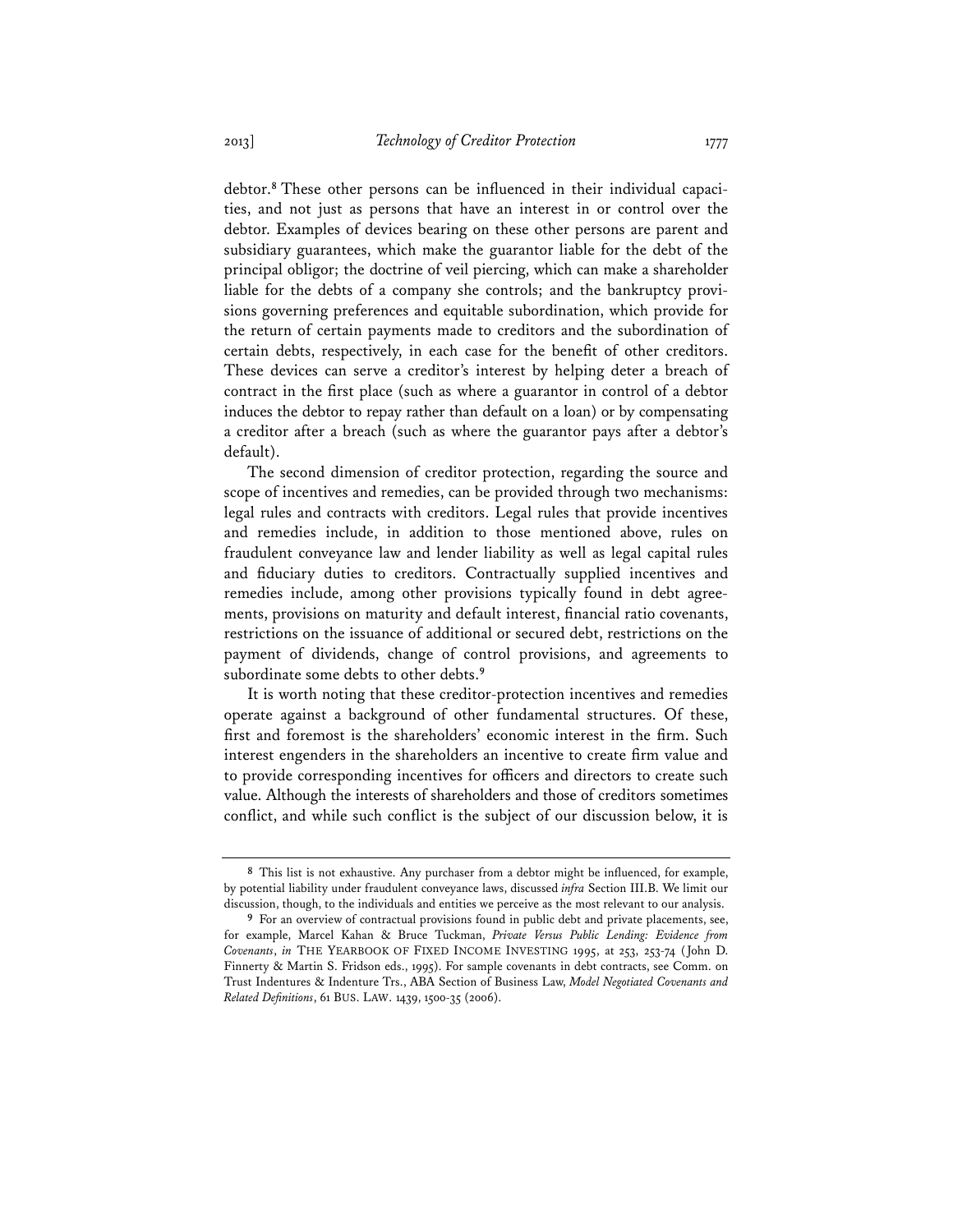important not to forget that shareholder and creditor interests are broadly aligned with respect to a wide set of decisions: both shareholders and creditors want the company to be well run and profitable.

In the United States, contractual provisions are the most significant component of the creditor-protection regime. These are supplemented by the legal rules identified above and, in some cases, described more fully below.

## II. THE PROMISE AND LIMITS OF CONTRACTUAL CREDITOR PROTECTION

In our view, it is sensible that creditors in the United States rely on contracts instead of legal rules for protection. Contractual protections have some general advantages over legal rules. Contracts afford the parties the ability to determine for themselves the terms that will govern their relationship and enable different debtors and different creditors to agree on different terms. Moreover, contracts can be changed more easily than laws as circumstances change. This is especially true for contracts with finite duration, such as contracts with creditors. Even if these contracts cannot be easily amended, they expire at some point, and debtors and creditors enter into new contracts to govern their relationship.**<sup>10</sup>**

These arguments are especially forceful in the context of the relationship between a company and its financial creditors. Financial creditors include mostly banks, private-placement lenders, and bondholders. These creditors are predominantly financial institutions in the business of lending money or holding debt securities.**<sup>11</sup>** They tend to be large, sophisticated, and repeat players. Loan agreements between firms and financial creditors are often lengthy and contain detailed provisions designed to protect the interests of creditors.**<sup>12</sup>** In short, financial creditors are the kinds of parties that can easily look out for their own interests.**<sup>13</sup>**

**12** Although we use the term "loan agreements" generically, contracts between debtors and banks are usually called *credit agreements*; contracts related to publicly issued corporate bonds are

**<sup>10</sup>** As Mike Klausner and one of us have noted elsewhere, legal rules may generate network externalities. *See* Marcel Kahan & Michael Klausner, *Standardization and Innovation in Corporate Contracting (or "The Economics of Boilerplate")*, 83 VA. L. REV. 713, 725-27 (1997). But boilerplate contract terms generate similar externalities; in any case, network externalities generally do not justify mandatory legal rules. *See* Michael Klausner, *Corporations, Corporate Law, and Networks of Contracts*, 81 VA. L. REV. 757, 834-37 (1995) ("The presence of network externalities offers a slim basis for the use of mandatory rules in corporate law.").

**<sup>11</sup>** *See* BD. OF GOVERNORS OF THE FED. RESERVE SYS., FLOW OF FUNDS ACCOUNTS OF THE UNITED STATES: FLOWS AND OUTSTANDINGS THIRD QUARTER 2012, at 100 tbl.L.212 (2012), *available at* http://www.federalreserve.gov/releases/z1/20121206/z1.pdf (showing holdings of corporate and foreign bonds by type of holder).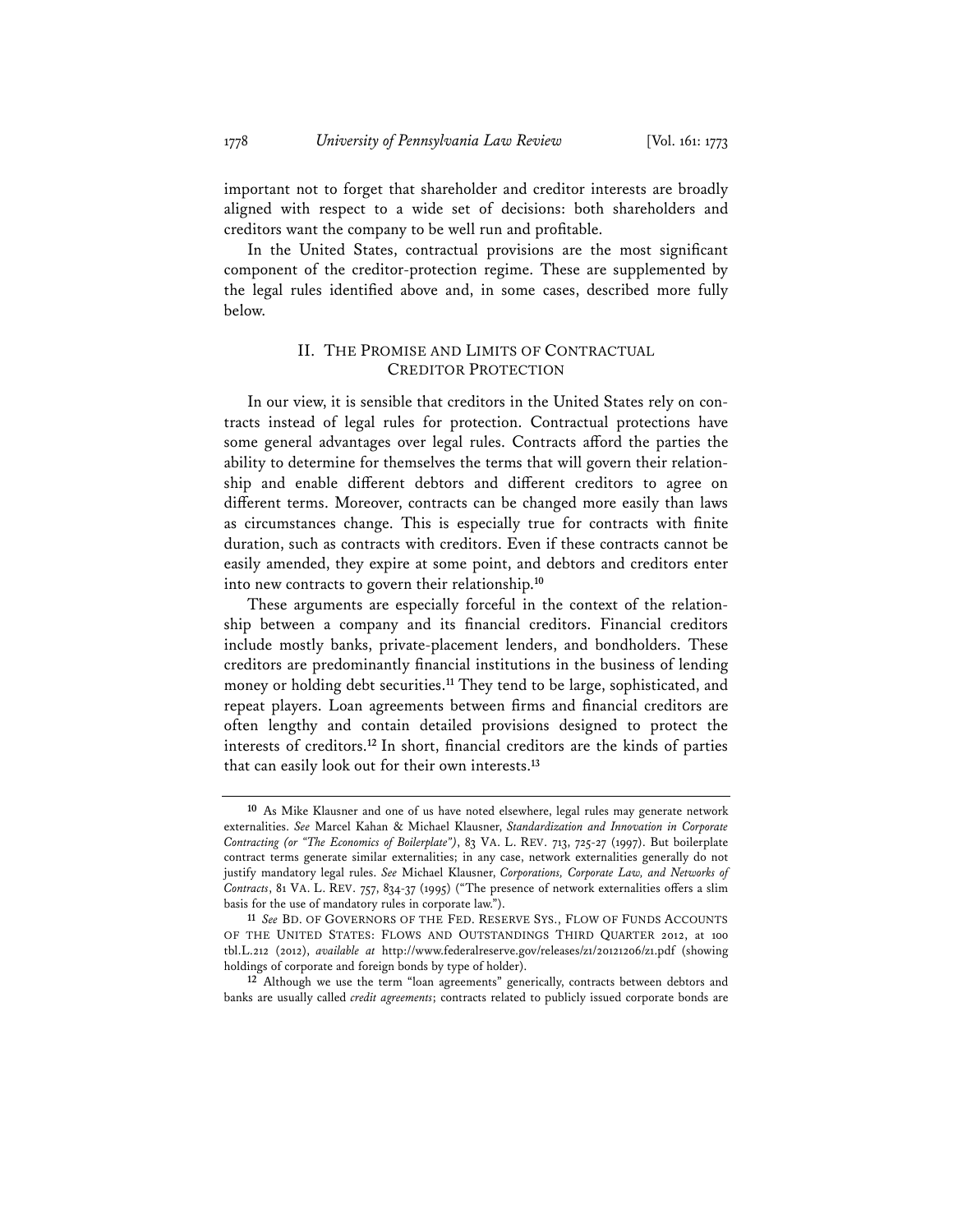Of course, not all creditors of a company fall into this category. Some creditors are involuntary and thus have no ability to protect themselves by contract. Others are small, unsophisticated, or short-term creditors for which negotiating detailed protections may make little sense. We discuss in Section IV.C how these groups of creditors could be handled. At this point, though, it is sufficient to say that these groups generally do not account for the bulk of corporate liabilities.**<sup>14</sup>**

Even for financial creditors, the benefits of contractual protections are limited. Such protections may not generate significant incentives for—and do not necessarily impose liability on—persons other than the debtor. Under current law these other persons typically are not liable unless they are parties to the contract. This privity, of course, is not uncommon. In particular, we observe contractual guarantees by corporate affiliates of a debtor—such as a parent or subsidiary—for the debtor's obligations. We also observe contractual subordination provisions where one set of creditors agrees to have its claims subordinated to those of another set of creditors,**<sup>15</sup>** and we observe intercreditor agreements among secured creditors. But while it may often be feasible to bind existing affiliates and creditors through such contracts, it is much harder to bind *future* ones.**<sup>16</sup>**

This limitation matters. Monetary contractual liability is only as good as the breaching party's ability to pay. Whenever one enters into a contract with another party, it is possible that the other party will *both* breach the contract *and* become insolvent and thus will not be able to pay damages. For most contracts, breach and inability to pay are distinct events that may be unrelated. Take, for example, a contract for the sale of goods: the seller may fail to deliver the goods as promised, and thus breach the contract, but be able to pay damages. Of course, it is also possible that the supplier both breaches the contract and is insolvent. However, unless the contract constitutes a large part of the supplier's business, these two contingencies may not be closely connected. By contrast, it is in the nature of a loan covenant that

typically called *indentures*; and contracts governing privately placed debt are generally called *note purchase agreements*.

**<sup>13</sup>** *See generally* Marcel Kahan, *The Qualified Case Against Mandatory Terms in Bonds*, 89 NW. U. L. REV. 565 (1995).

**<sup>14</sup>** *See* BD. OF GOVERNORS, *supra* note 11, at 70 tbl.L.102 (showing that credit market instruments account for about 60% of total liabilities; foreign direct investment in United States for about 17%; trade debt for about 14%; and taxes and pension obligations for less than 1% each).

**<sup>15</sup>** The senior creditors are generally third-party beneficiaries to the subordination contract.

**<sup>16</sup>** To be sure, loan agreements often obligate the debtor to, inter alia, obtain guarantees from future subsidiaries. But until such guarantees are executed, future subsidiaries are not contractually liable.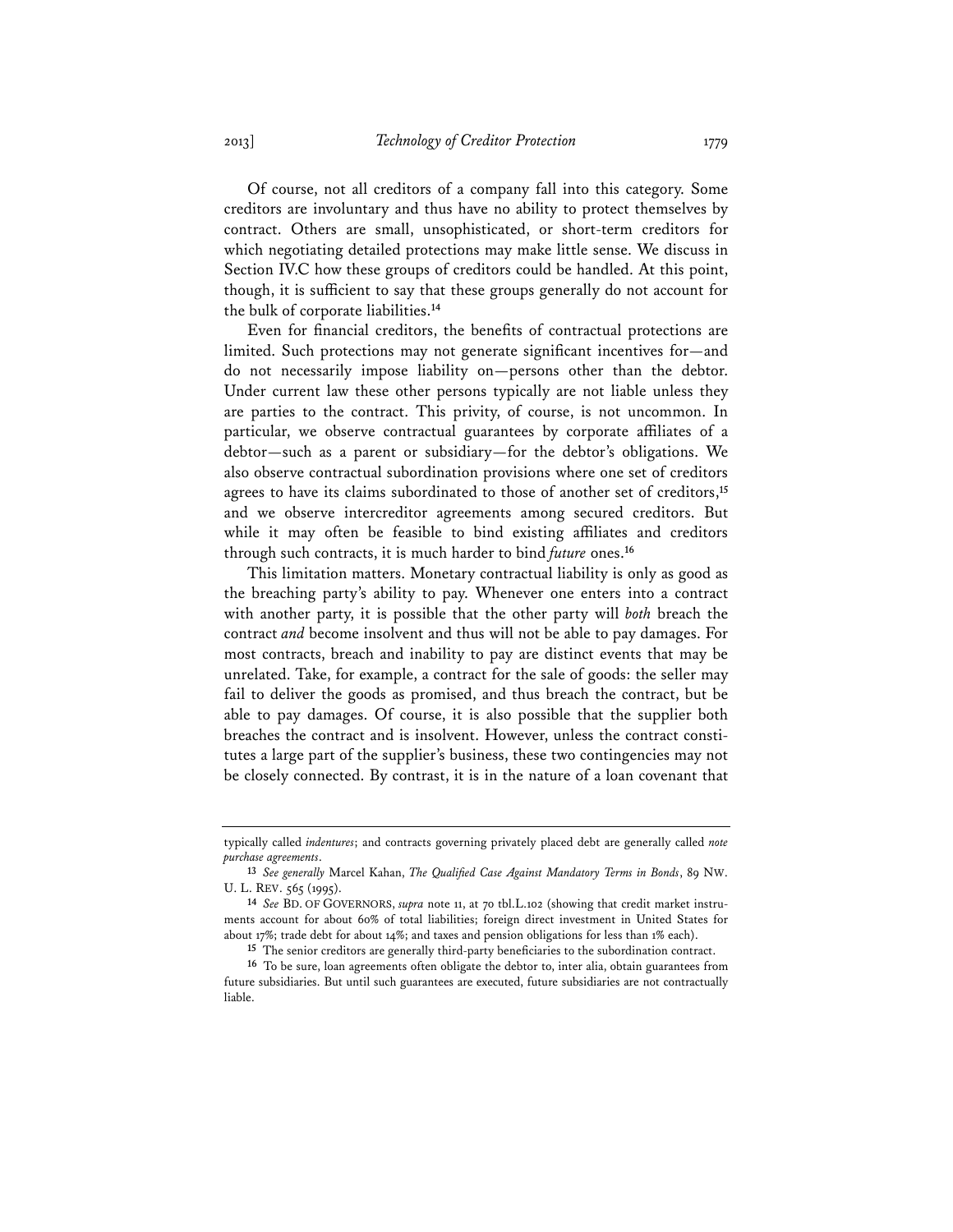there is typically a tight relationship between breach of a loan agreement and a debtor's insolvency.

Unlike a run-of-the-mill contractual obligor, which may breach inadvertently or because it is efficient to do so and then pay damages in full, the typical debtor that breaches—that is, fails to pay—does so simply because it lacks the resources to perform. Put simply, when the obligation is the payment of cash, a merely inadvertent breach can be corrected by payment, and the notion of efficient breach is generally inapposite. Breach of a money obligation typically implies a lack of cash, which impairs any nominal damages remedy.

To address the inadequacy of damages, loan agreements often include additional provisions—so-called covenants—that are designed either to deter the debtor from taking actions that increase the risk of default or to provide an early warning signal to creditors of an incipient insolvency so that they may seek repayment while the company is still (if only barely) solvent. Such covenants include, among others, limitations on the company's indebtedness, restrictions on dividends and share repurchases, restrictions on the incurrence of debt or of secured debt, requirements that asset sale proceeds be used to repay debt, and net worth requirements.**<sup>17</sup>** Violation of these covenants generally triggers a right of creditors to accelerate, that is, to seek immediate repayment of the amount owed to them.**<sup>18</sup>**

This structure poses a peculiar problem for financial creditors. If, as a result of a covenant violation (or after the violation and prior to the enforcement of any acceleration), the company has already become insolvent, the acceleration remedy may not be fully effective. Covenants, therefore, must be set more tightly and must be monitored more intensely than would be necessary were creditors to have an effective remedy for breach regardless of solvency. And sometimes even tighter triggers and extensive monitoring will be insufficient to provide a pre-insolvency remedy. The costs of tighter covenants, increased monitoring, and the residual risk of nonrepayment are ultimately borne by debtors, whether in the form of reduced flexibility, increased risk of acceleration, higher interest rates, or reduced availability of credit.

**<sup>17</sup>** *See, e.g.*, Kahan & Tuckman, *supra* note 9, at 253-74 (presenting an overview of covenants in public and private debt).

**<sup>18</sup>** *See, e.g.*, Ad Hoc Comm. for Revision of the 1983 Model Simplified Indenture et al., Am. Bar Ass'n, *Revised Model Simplified Indenture*, 55 BUS. LAW. 1115, 1136-37 (2000) (providing for the acceleration remedy). Bondholders also have other remedies. *See id.* at 1137 (providing for the pursuit of "any available remedy"). But damage remedies are rarely pursued because it is difficult to prove and quantify damages from a covenant violation.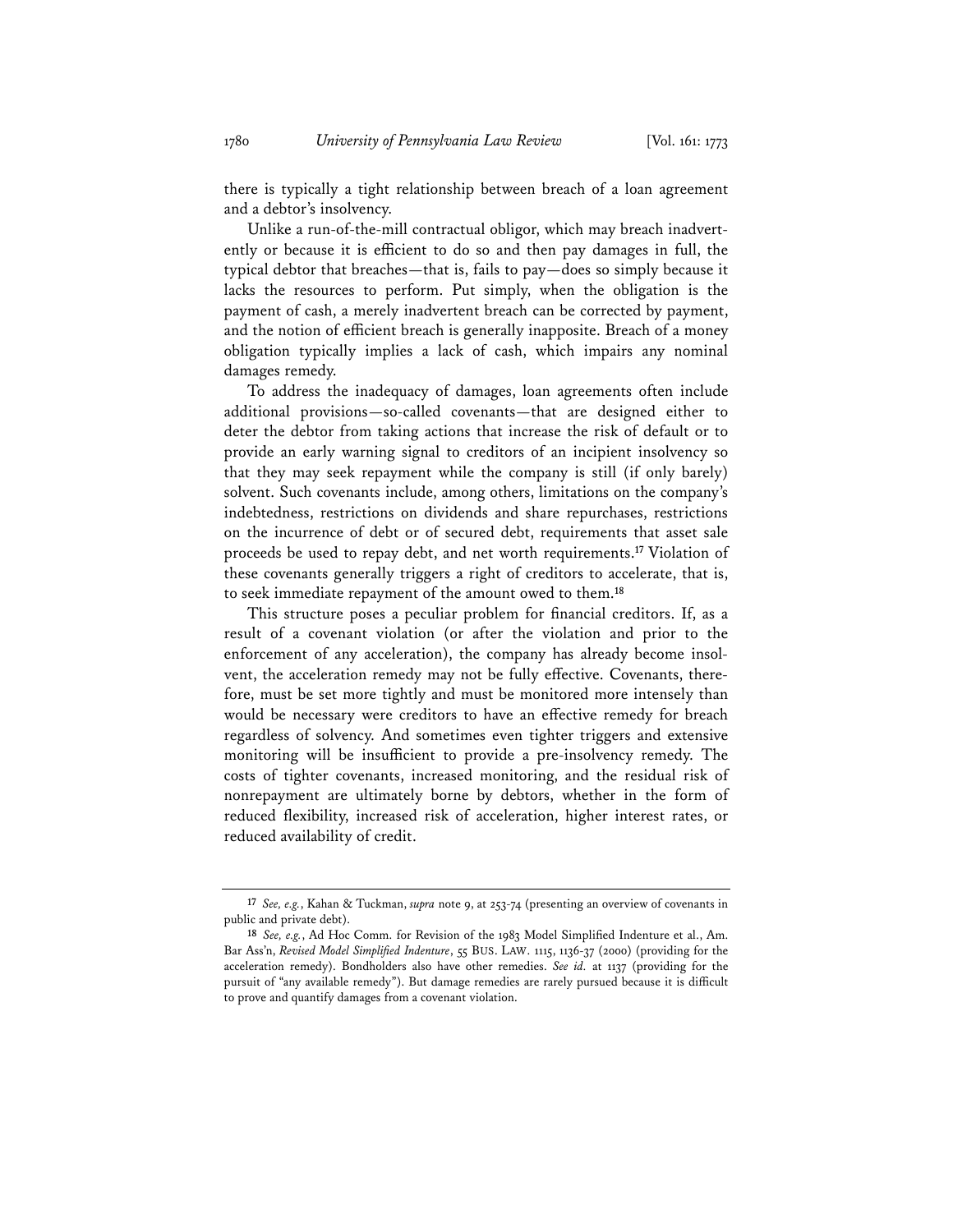The link between debtor breach and insolvency, together with the difficulty of contracting with persons other than the debtor, suggest there could be benefits from a legal rule that permitted a debtor and its creditors to create contract obligations enforceable against third parties. The obligations we have in mind could be imposed on third parties who engaged in or benefitted from violations of a loan agreement. In Part IV, we discuss such a rule in greater detail. But next we discuss more fully the rationales for remedies against third parties, and we address, but largely reject, other additional remedies imposed by law and not by contract.

#### III. REMEDIES AGAINST THIRD PARTIES

 In principle, the argument for remedies against a non (third) party to a contract can be based on one of two rationales. The first rationale, the control rationale, is that the third party (or the third party's agent) has some control over whether certain actions take place and that imposing liability will improve the third party's (or its agent's) incentives with respect to such actions. In addition to the guarantor illustration provided above, a classic example is the securities laws' imposition of liability on underwriters for false statements made by the company in a registration statement. The second rationale, the improper benefit rationale, is that the third party derived some undue benefit from an action at the expense of others. The undue benefit rationale is, in part, merely an ex post aspect of the control rationale, relevant when an illicit action occurs despite the disincentive created by the remedy. There is more to the rationale, however. A third party may receive an undue benefit as a result of an action over which it has no control. As an example, consider a sole shareholder who causes an insolvent company to make a gift to his children. Such a gift could be recovered by the company as a fraudulent conveyance regardless of whether the children were in any way at fault.

To the extent that it is desirable to impose remedies against third parties to a credit contract, how should such remedies be designed? As we discussed in Part I, remedies running against third parties could be imposed on directors or officers, on shareholders (controlling or other), or on other creditors. As we explain below, we do not believe that the expansion of remedies against directors and officers would provide a net benefit, though we would have no objection to such remedies if rooted in contract. As we also explain, we find current legal remedies against shareholders and creditors adequate but favor laws that would permit a contractual expansion (and, for that matter, contraction) of such remedies.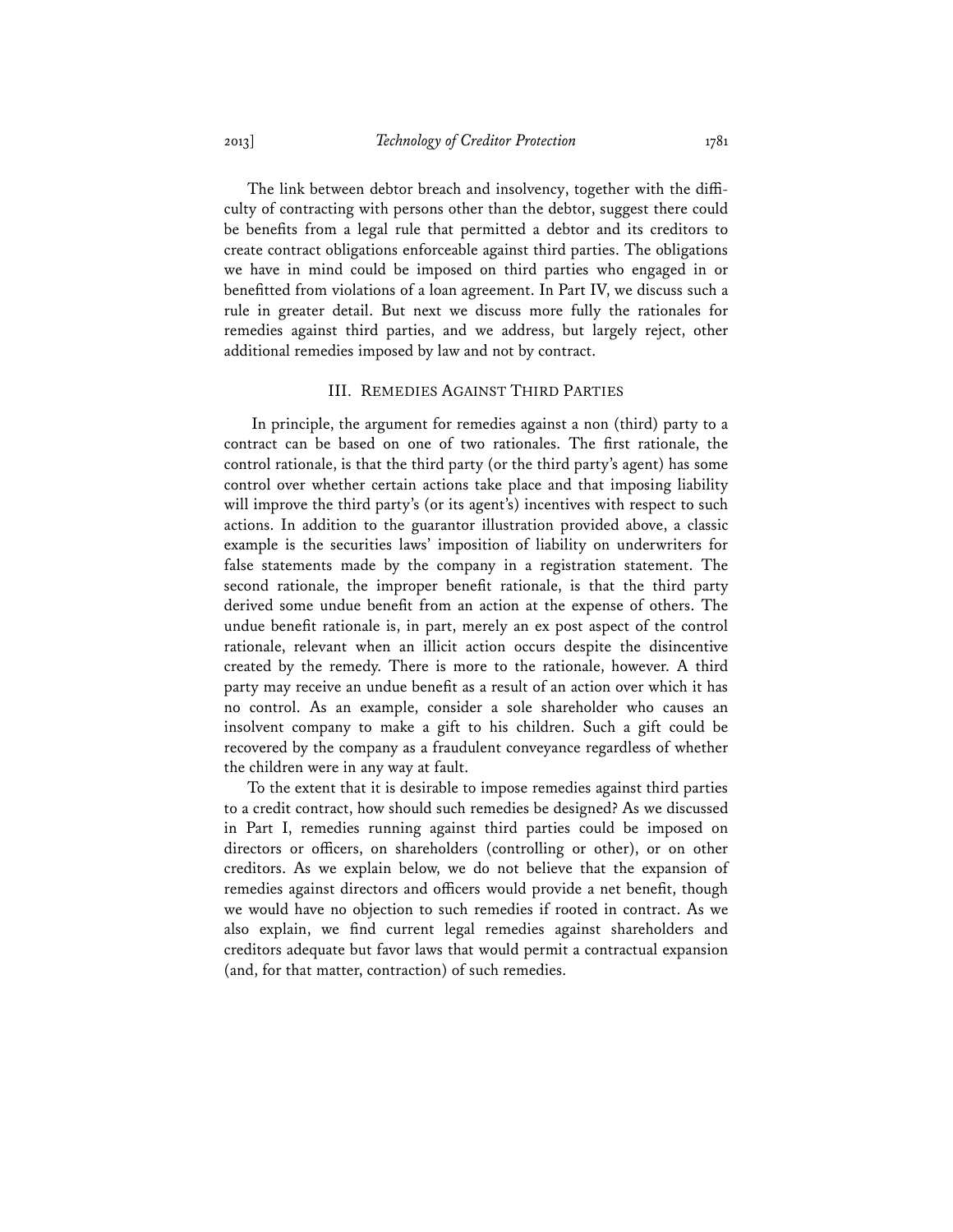#### A*. Remedies Against Directors and Officers*

Remedies against directors as third parties could, in principle, fit primarily under the control rationale, though a remedy to address self-dealing would come under the improper benefit rationale as well. Directors have the right to manage the affairs of the corporation. As such, they have significant control over corporate actions.

The problem with director liability to creditors, however, is that such liability would be unlikely to improve directors' overall incentives. In publicly held companies with dispersed shareholdings, directors may derive only small personal benefits from most managerial decisions, including decisions that benefit shareholders at the expense of creditors. The prospect of personal liability to creditors for such decisions would thus act as a perhaps excessively strong deterrent. Similar reasons caution against imposing liability on officers.

To elaborate, when the law is clear and penalizes directors only for actions that reduce overall firm value, strong deterrence is desirable, but problems arise if the law is overbroad, unpredictable, or ambiguous. In those cases, the prospect of personal liability would tend to make directors excessively cautious. Why, after all, should directors risk the chance, however small, of personal liability to creditors by, for example, delaying a bankruptcy filing, declaring a dividend, or approving a leveraged buyout? Such excessive caution could result in two types of costs. First, directors could induce companies to expend excessive corporate resources on professional advice. Such advice would include legal opinions on the directors' obligations as well as expert financial or accounting advice, such as solvency and fairness opinions. Second, directors could become highly conservative and refuse to take actions that would increase overall firm value unless, given the advice obtained, it were clear that they faced little or no risk of personal liability.**<sup>19</sup>**

Importantly, the imposition of liability to creditors for excessive risktaking would skew incentives if, as under current law, directors faced no equivalent risk of personal liability to shareholders for excessive caution. Several features of corporate law now insulate directors from liability to shareholders if they run corporations conservatively. First, under the business judgment rule, a court will not second-guess a board judgment if the board was informed, independent, disinterested, and acted in good faith.**<sup>20</sup>** In Delaware, the most important jurisdiction for publicly traded

**<sup>19</sup>** *See generally* Barry E. Adler, *Bankruptcy and Risk Allocation*, 77 CORNELL L. REV. 439 (1992) (collecting early sources).

**<sup>20</sup>** Aronson v. Lewis, 473 A.2d 805, 812 (Del. 1984).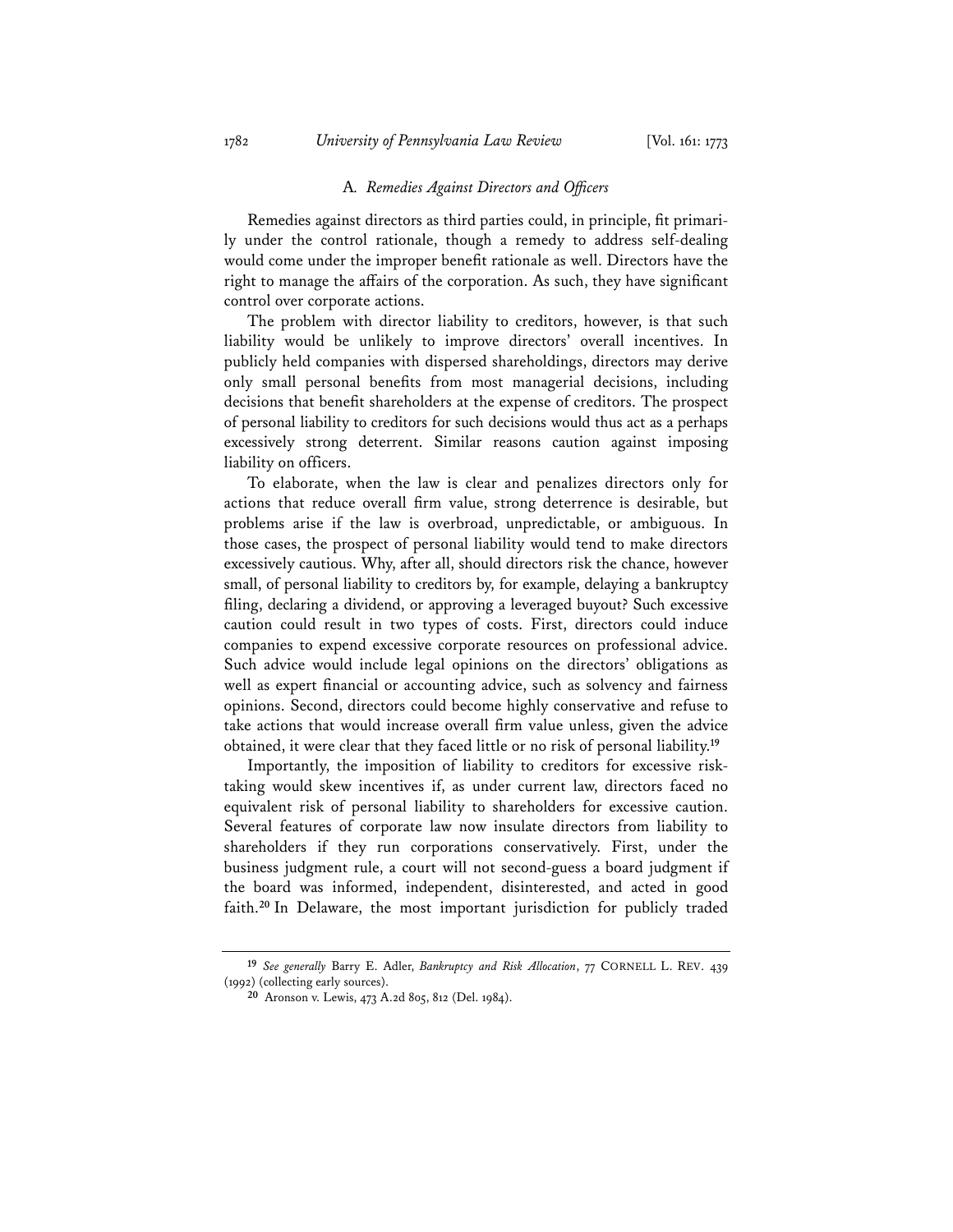companies,<sup>21</sup> provisions such as sections  $141(e)^{22}$  and  $172^{23}$  of the General Corporation Law protect directors if they rely in good faith on the records of the corporation or on reports prepared by officers and other professionals. Moreover, section  $102(b)(7)$  permits companies to eliminate personal liability of directors unless they derive an improper personal benefit, breach their fiduciary duty of loyalty, or act in bad faith,**<sup>24</sup>** an option exercised by almost every publicly traded Delaware company.**<sup>25</sup>** Finally, directors have great leeway to have the corporation obtain professional advice. Consequently, if faced with broad liability to creditors, directors would have both the incentives and the ability to run the firm in an excessively cautious manner, and thereby minimize the threat of personal liability, whether to creditors or shareholders. And, as far as we know, no one has proposed that such incentive be addressed through the punishment of caution, which could create its own perverse incentives.**<sup>26</sup>**

Consistent with this normative analysis, legal rights against directors are not a significant component of the creditor protection regime in the United States. Two doctrinal strands in Delaware's corporation law address creditor protection: fiduciary duty law and statutory provisions on capital. But as we next explain, these doctrines afford limited substantive protection and impose no material risk of monetary liability unless the directors misbehave egregiously.

Regarding the first sort of legally imposed creditor protection, under Delaware law, directors owe a notional fiduciary duty to creditors if the corporation is insolvent. **<sup>27</sup>** Practically, however, this merely means that

**27** *See* N. Am. Catholic Educ. Programming Found., Inc. v. Gheewalla, 930 A.2d 92, 101 (Del. 2007); Geyer v. Ingersoll Publ'ns Co., 621 A.2d 784, 787 (Del. Ch. 1992) ("[W]hen the insolvency exception [to the general rule that directors do not owe creditors duties beyond the relevant contractual terms] does arise, it creates fiduciary duties for directors for the benefit of creditors."). The Delaware Supreme Court has recently clarified that these duties arise only upon insolvency, and not earlier when the corporation enters a zone of insolvency. *Gheewalla*, 930 A.2d at 101. In an

**<sup>21</sup>** For data that describe the predominance of Delaware incorporations, see, for example, Robert Daines, *The Incorporation Choices of IPO Firms*, 77 N.Y.U. L. REV. 1559, 1571 (2002). Although our discussion in this Part focuses on Delaware law, the general principles we describe are common to other jurisdictions.

**<sup>22</sup>** DEL. CODE ANN. tit. 8, § 141(e) (2011).

**<sup>23</sup>** *Id.* § 172.

**<sup>24</sup>** *Id.* § 102(b)(7).

**<sup>25</sup>** *See* Roberta Romano, *Corporate Governance in the Aftermath of the Insurance Crisis*, 39 EMORY L.J. 1155, 1160 (1990) (noting that over 90% of Delaware companies adopted a provision limiting liability within one year after the statute permitting such provisions was enacted).

**<sup>26</sup>** One might imagine a restoration of balance if, along with the broad imposition of liability to creditors for excessive risk, the law imposed on directors liability to shareholders for excessive caution. But the likely result would be directors paralyzed by fear of action or inaction, and a reluctance to serve at all.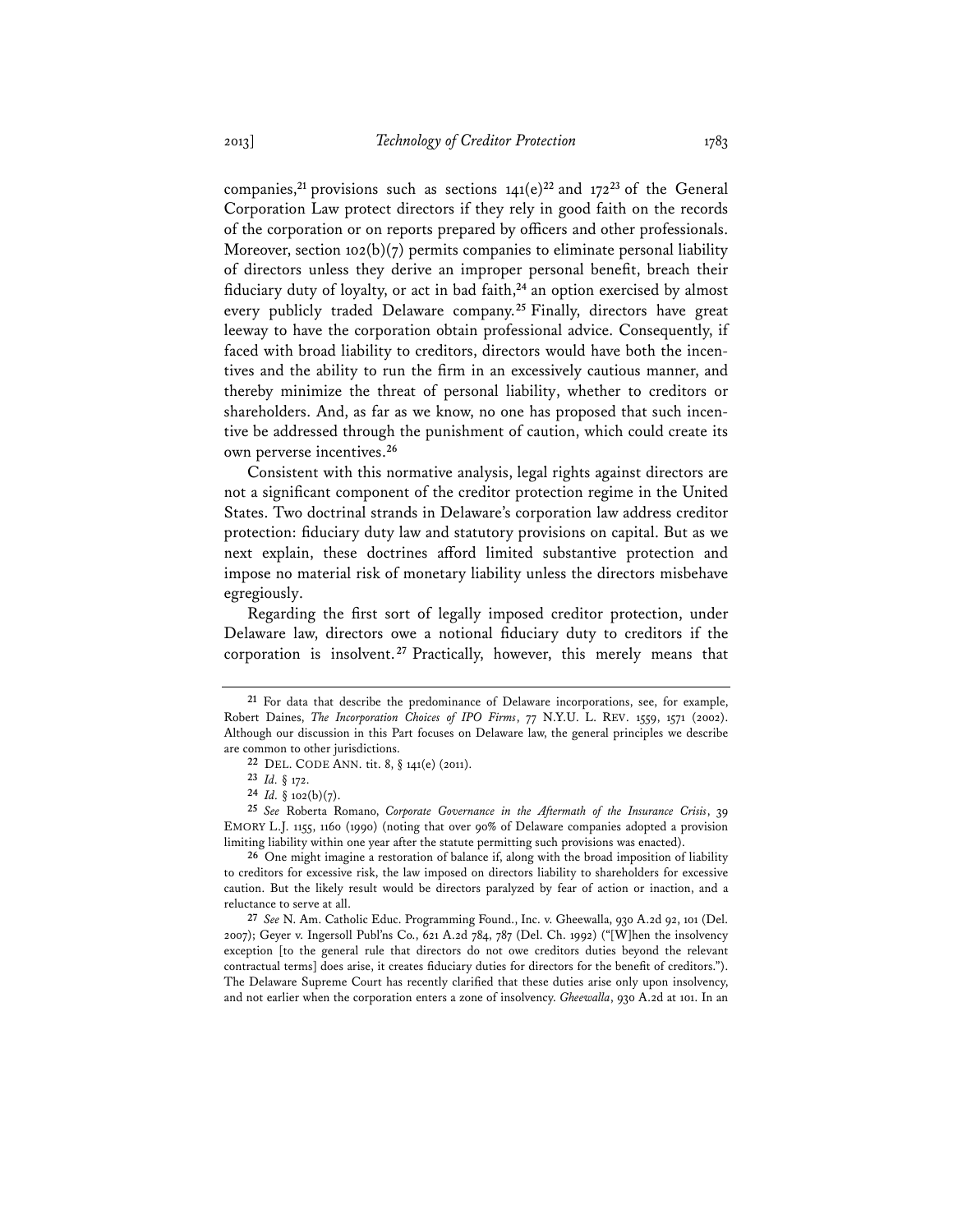creditors obtain standing to assert breaches of fiduciary duties in a derivative action.**<sup>28</sup>** Directors of insolvent corporations enjoy the protections of the business judgment rule and of any exculpatory provisions under section  $102(b)(7)$  to the same extent as directors of solvent corporations in a shareholder derivative action.**<sup>29</sup>** Thus, directors are largely insulated from the threat of personal liability unless they self-deal or intentionally violate their duties, and a claim that directors chose an unduly risky course for the benefit of shareholders would not likely cross this line. **<sup>30</sup>** Importantly,

earlier case, the Delaware Chancery Court had suggested that even in the zone of insolvency, a board may take actions that benefit creditors at the expense of shareholders. *See* Credit Lyonnais Bank Nederland, N.V. v. Pathe Commcn's Corp., Civ. A. No. 12150, 1991 WL 277613, at \*1155-57 (Del. Ch. Dec. 30, 1991) ("[W]here a corporation is operating in the vicinity of insolvency, a board of directors is not merely the agent of the residue risk bearers, but owes its duty to the corporate enterprise.").

**<sup>28</sup>** *See Gheewalla*, 930 A.2d at 101-02; Prod. Res. Grp., L.L.C. v. NCT Grp., Inc., 863 A.2d 772, 792 (Del. Ch. 2004) ("[W]hen a director of an insolvent corporation, through a breach of fiduciary duty, injures the firm itself, the claim against the director is still one belonging to the corporation."), *overruled in part by Gheewalla*, 930 A.2d 92. Thus, creditors can, for instance, pursue a claim based on self-dealing in breach of a duty of loyalty. *See, e.g.*, Shandler v. DLJ Merch. Banking, Inc., C.A. No. 4797-VCS, 2010 Del. Ch. LEXIS 154, at \*41-42 (Del. Ch. July 26, 2010).

**<sup>29</sup>** *See Shandler*, 2010 Del. Ch. LEXIS 154, at \*56; *Prod. Res.*, 863 A.2d at 792, 794 ("The kind of claims that an insolvent firm could press against its directors would, one would think, be at most coextensive with, and certainly not superior to, the claims that a solvent firm itself could bring against its directors.").

**<sup>30</sup>** The duties that directors of an insolvent firm owe to creditors may resemble the duties that directors of any corporation owe to preferred shareholders. While preferred shareholders have standing to assert derivatively rights shared equally with common shareholders, they generally cannot challenge a board's decision to further the interests of common shareholders at the expense of preferred shareholders. *See* HB Korenvaes Invs., L.P. v. Marriott Corp., Civ. A. No. 12922, 1993 WL 257422, at \*772 (Del. Ch. July 1, 1993); Jedwab v. MGM Grand Hotels, Inc., 509 A.2d 584, 593-95 (Del. Ch. 1986); *see generally* RGC Int'l Investors, LDC v. Greka Energy Corp., C.A. No. 17674, 2000 Del. Ch. LEXIS 157, at \*54 (Del. Ch. Nov. 6, 2000) ("[D]irectors do not owe preferred stockholders the broad fiduciary duties belonging to common stockholders.").

Thus, in *Equity-Linked Investors, L.P. v. Adams*, 705 A.2d 1040 (Del. Ch. 1997), the court found that a company unable to satisfy its liquidation preferences did not violate its duty to preferred shareholders when, rather than liquidate, it raised additional debt that gave it more time to continue development of promising technologies with an upside potential gain that would accrue to the common shareholders. *Id.* at 1041, 1053. The court concluded that the board did not violate its fiduciary duties by acting in this manner to advance the interest of the common shareholders at the expense of the preferred shareholders. *Id.* at 1058-59; *see also* Quadrangle Offshore (Cayman) LLC v. Kenetech Corp., C.A. No. 16362, 1999 Del Ch. LEXIS 213, at \*24 (Del. Ch. Oct. 13, 1999) (finding that a board's action to retain value for common shareholders by persuading noteholders not to place company in bankruptcy and thereby trigger liquidation preference of preferred shareholders was not a breach of duty), *aff 'd*, 751 A.2d 878 (Del. 2000). Under Delaware law, we do not believe creditors in a case such as *Equity-Linked Investors* would have greater rights than those afforded to preferred shareholders. By the same token, we also do not believe that the directors in that case would have faced liability if the board had decided to liquidate rather than raise debt and buy additional time. *See infra* text accompanying note 32.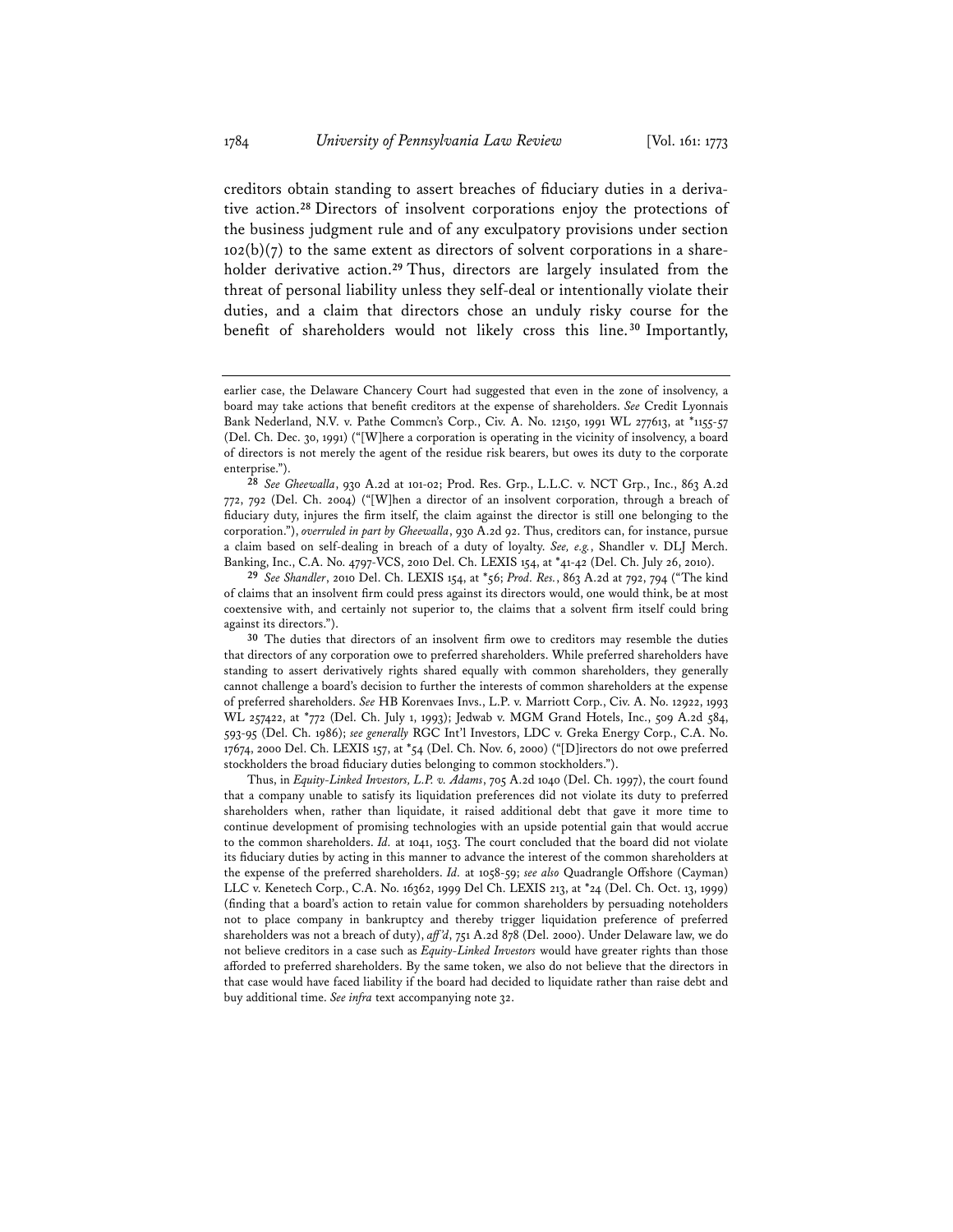creditors may not press any direct claims against directors (based on a theory that a board decision harmed some or all creditors directly, as opposed to a board decision that harmed the corporation, and harmed creditors only indirectly).**<sup>31</sup>** Fiduciary duties to creditors thus are principally a shield to insulate directors from shareholder claims that the board subordinated shareholder interests to those of creditors; such duties are less a sword held by creditors who want to force the board to take actions that benefit creditors at the shareholders' expense.**<sup>32</sup>**

The second strand of legally imposed creditor protection is based on legal capital rules that restrict dividends and share repurchases. Under these rules, a corporation may pay dividends only out of surplus—defined under Delaware law as total assets less total liabilities less legal capital**<sup>33</sup>**—or out of the net profits of the current or the preceding fiscal year.**<sup>34</sup>** Similar restrictions apply to share repurchases.**<sup>35</sup>** Directors are personally liable for negligent or willful violations of these rules.**<sup>36</sup>** That said, although violations of these provisions are neither protected by the business judgment rule nor exculpated by section 102(b)(7), as a source of director liability, they lack bite. The limit on dividends and share repurchases is extremely lax and significantly less restrictive than limitations commonly found in loan agreements.**<sup>37</sup>** Moreover, directors face no prospect of liability as long as they rely in good faith upon the records of the corporation, upon any information or reports of its employees, or upon the advice of professionals.**<sup>38</sup>** The combination of the lax substantive standard and this safe harbor means that

**38** Tit. 8, § 172.

**<sup>31</sup>** *See Gheewalla*, 930 A.2d at 103 ("Accordingly, we hold that individual *creditors* of an *insolvent* corporation have *no right to assert direct* claims for breach of fiduciary duty against corporate directors.").

**<sup>32</sup>** *See Prod. Res.*, 863 A.2d at 788 (discussing *Credit Lyonnais*); *see also* Blackmore Partners, L.P. v. Link Energy LLC, C.A. No. 454-N, 2005 Del. Ch. LEXIS 155, at \*23 (Del. Ch. Oct. 14, 2005) (granting motion for summary judgment because company was insolvent and board was permitted "to take into account the interests of creditors at the apparent expense of stockholders"). **33** DEL. CODE ANN. tit. 8, § 154 (2011).

**<sup>34</sup>** *Id.* § 170.

**<sup>35</sup>** *Id.* § 160(a).

**<sup>36</sup>** *Id.* § 174.

**<sup>37</sup>** *See* Kahan & Tuckman, *supra* note 9, at 260 (showing that dividend covenants typically limit dividends to a fraction of earnings and require retention of the initial reservoir). Moreover, under legal capital requirements, companies are permitted to revalue assets to their current market value in determining the amount available for these payments, see *Klang v. Smith's Food & Drug Centers, Inc.*, 702 A.2d 150, 154-55 (Del. 1997) (en banc), whereas loan agreements require that earnings be calculated based on generally accepted accounting practices or accounting rules specifically set forth in the agreement.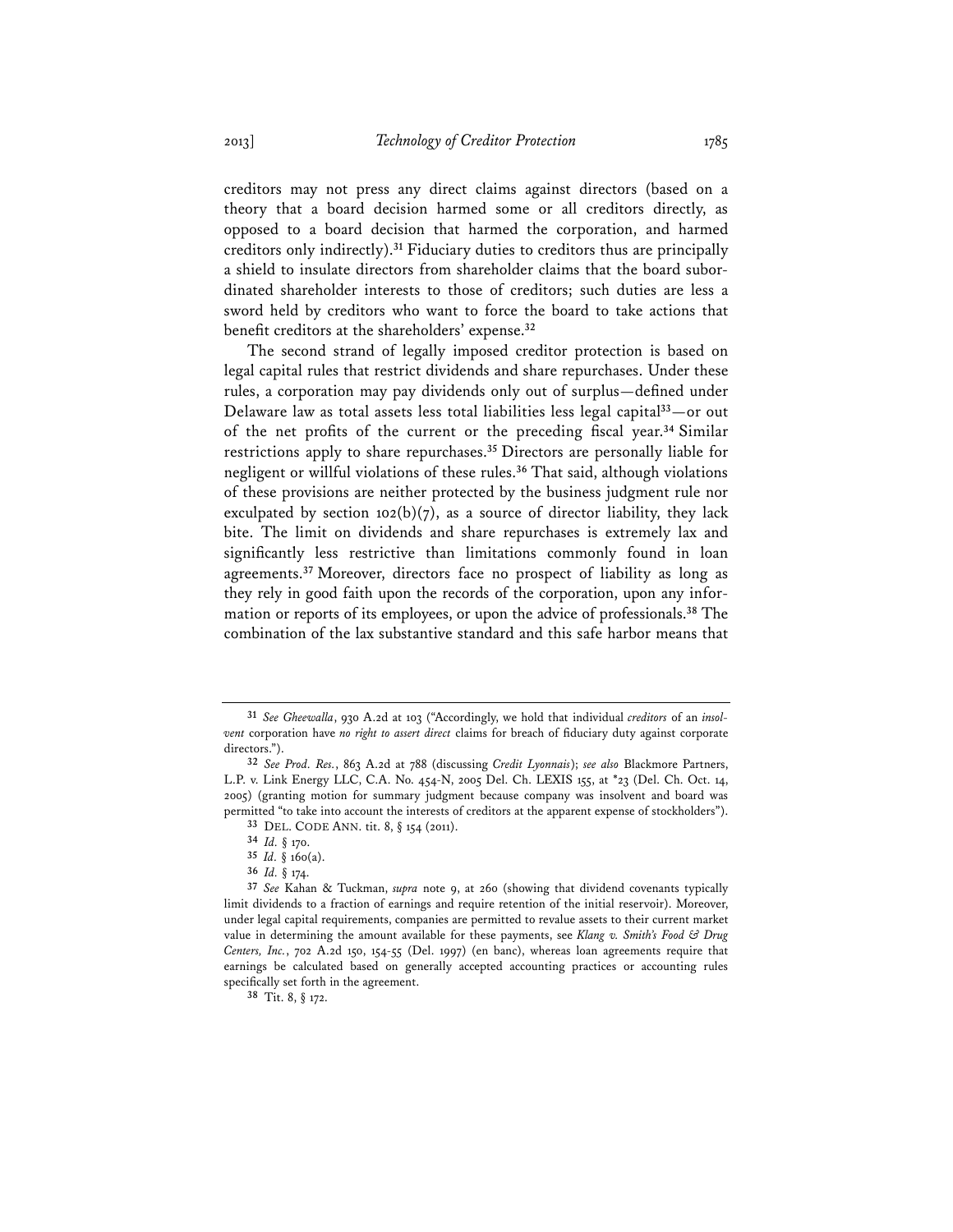the legal capital rules pose no significant liability risk for directors interested in serving shareholders even at the expense of creditors.**<sup>39</sup>**

Delaware law, including the provision of potential liability to creditors, thus imposes little risk of personal liability unless directors personally benefit from wrongdoing.**40** As suggested above, the reluctance of Delaware's corporate law to impose liability on directors is an essential complement to their functional role.**41** Most directors of publicly traded corporations are not fulltime employees, must rely on information provided to them by insiders, and own a relatively small equity stake. Even directors who are executives of the company, and are thus better informed with, perhaps, a larger equity share,

**41** Even assuming that broad creditor rights against directors and officers would be efficient, and thus, ex ante, benefit shareholders through a lower cost of capital, ex post, a legally imposed expansion of creditors' rights would favor creditors over shareholders and directors. Consequently, such expansion would bestow a windfall benefit on creditors in the large stock of existing Delaware incorporations at the expense of shareholders. Both the directors and shareholders of these corporations might therefore benefit from reincorporating the firm in a different state (one that grants fewer rights to creditors), and creditors may be unable to stop a reincorporation. Consequently, an expansion of creditors' rights under state corporate law would not only be of questionable merit, but, unless enforced uniformly across jurisdictions, would also be of questionable efficacy.

**<sup>39</sup>** It is possible that the legal capital rules in some states have a more significant impact on directors than those in Delaware. *See* Sattar A. Mansi et al., *Creditor Protection Laws and the Cost of Debt*, 52 J.L. & ECON. 701, 705, 713 (2009) (finding that non-Delaware firms from states with stricter legal capital rules have better credit ratings and significantly lower yield spreads than Delaware firms).

**<sup>40</sup>** Creditor rights against directors appear to be greater under the law of some jurisdictions outside the United States. Under English law, for example, a director faces liability if she "knew or ought to have concluded that there was no reasonable prospect that [her] company would avoid going into insolvent liquidation" unless, from that point on, she "took every step with a view to minimising the potential loss to the company's creditors." Insolvency Act, 1986, c. 45, § 214 (U.K.). Similarly, under German law, the members of the management board (Vorstand) of a Stock Corporation are subject to liability if they do not file for bankruptcy once the company has become over-indebted (liabilities exceed assets) or unable to pay its debts. *See* Insolvenzordnung [InsO] [German Insolvency Act], Oct. 5, 1994, BUNDESGESETZBLATT, TEIL I [BGBL. I] at 2866, last amended by Gesetz [G], Dec. 20, 2011, BGBL. I at 2854, § 15(2) (Ger.), *translated in* GERMAN INSOLVENCY ACT: GERMAN-ENGLISH TEXT 40-41 (Joachim Gres & Michael C. Frege trans., 2002) (creating an obligation to file); BÜRGERLICHES GESETZBUCH [BGB] [CIVIL CODE], Aug. 18, 1896, BGBL. I at 1600, as amended, § 823(2) (Ger.), *translated in* THE GERMAN CIVIL CODE: REVISED EDITION (AS AMENDED TO JANUARY 1, 1992) 153 (Simon L. Goren trans., 1994) (imposing civil liability for violations). Such liability extends both to persons who were already creditors when the duty to file arose and to persons who subsequently became creditors. *See* MÜNCHENER KOMMENTAR ZUM BÜRGERLICHEN GESETZBUCH § 823 Rn. 397 (Ger.); *see also* Rock, *supra* note 4, at 1977-79 (reviewing U.K. and other law). While, based on this doctrinal description, directors seem subject to greater duties under U.K. or German law than under U.S. law, we are not sure whether, taking into account both the way these laws are interpreted and differences in the enforcement regime (e.g., lack of an active plaintiff's bar, differences in damage measures), directors of U.K. and German corporations are subject to a materially higher threat of personal liability than directors of U.S. corporations.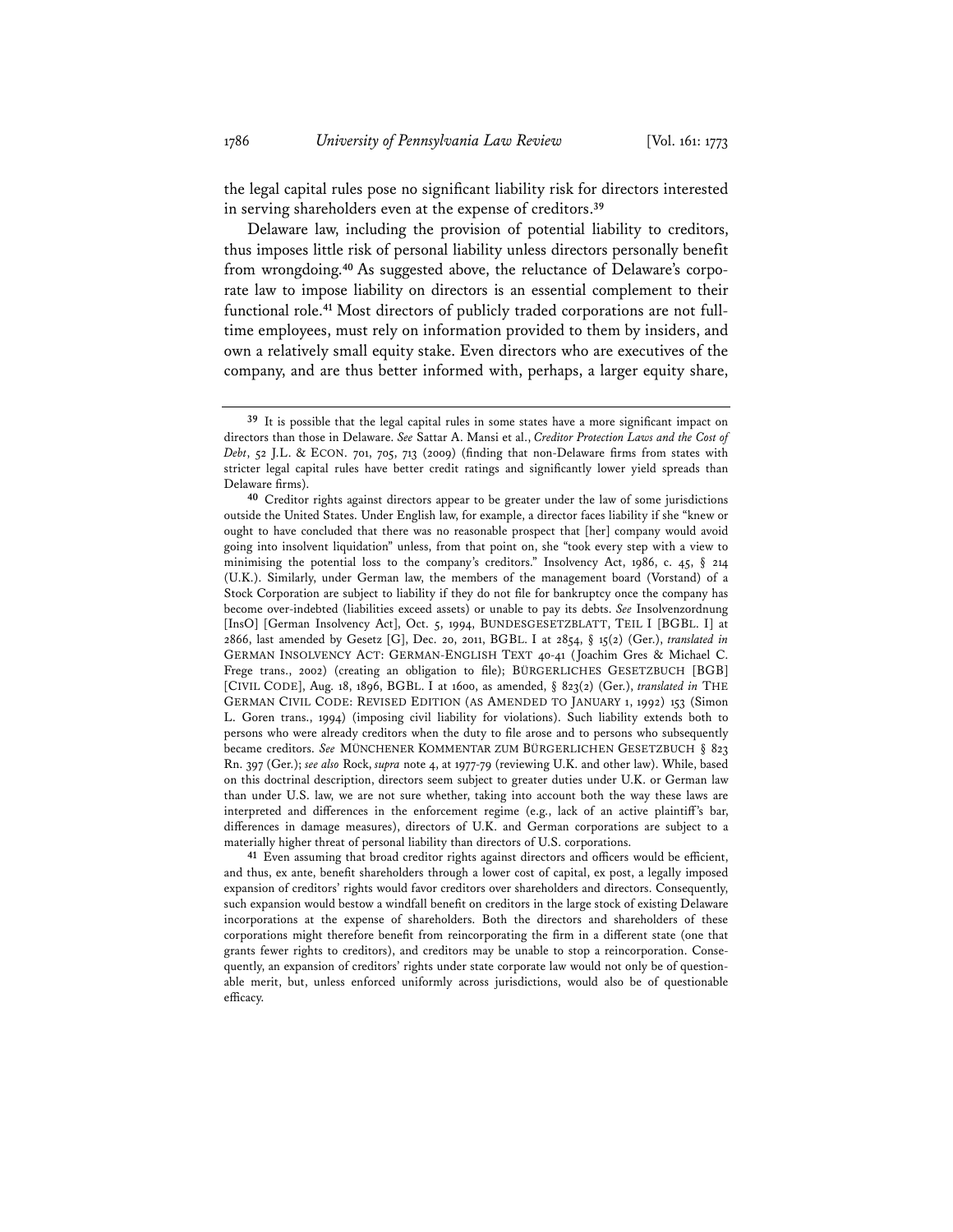would be reluctant to risk their personal wealth in service of a limited investment in the company. Delaware judges and lawmakers apparently realize that the prospect of personal liability—whether to shareholders or creditors—would make directors excessively cautious if liability attached to activities less flagrant, or less clearly proscribed, than unauthorized selfdealing.**<sup>42</sup>** Significantly, investors also take this view: loan agreements give no indication that companies and creditors would want to impose liability on directors.**<sup>43</sup>**

For these reasons, we are skeptical about a legally imposed expansion of creditor remedies against directors.**<sup>44</sup>** And although our analysis here has

**43** Loan agreements and associated documents sometimes include remedies against the debtor's shareholders, subsidiaries, and other creditors, each of whom contractually consent to such liability. Examples of such provisions include upstream guarantees, downstream guarantees, subordination clauses, and intercreditor agreements. But loan agreements do not contain equivalent provisions with respect to directors and officers. To the contrary, bond indentures regularly contain provisions similar to the following:

No director, officer, employee, incorporator, member, partner or stockholder of the Company or any Guarantor, as such, shall have any liability for any obligations of the Company or the Guarantors under the Securities, this Indenture, the Subsidiary Guarantees, any Registration Rights Agreement or for any claim based on, in respect of or by reason of such obligations or their creation. By accepting a Security, each Holder waives and releases all such liability. The waiver and release shall be part of the consideration for the issue of the Securities.

Petrohawk Energy Corp., Indenture (Form 8-K), at exhibit 4.1, § 11.9 (Aug. 20, 2010).

**44** For commentators advocating expanded creditor rights against directors, see, for example, Albert H. Barkey, *The Financial Articulation of a Fiduciary Duty to Bondholders with Fiduciary Duties to Stockholders of the Corporation*, 20 CREIGHTON L. REV. 47, 68-69 (1986) (advocating a duty to

**<sup>42</sup>** There are cases in which directors faced a significant prospect of monetary liability despite the absence of a wrongful personal benefit. The best known of these cases is *Smith v. Van Gorkom*, 488 A.2d 858, 863-64 (Del. 1985). There are even instances of such cases after the adoption of section 102(b)(7), a director-protection provision prompted by *Van Gorkom*. *See, e.g.*, Ryan v. Gifford, 918 A.2d 341, 357-58 (Del. Ch. 2007) (finding that directors who approved the backdating of stock options may face liability regardless of whether they received backdated options); *In re* Emerging Commc'ns, Inc. S'holders Litig., No. Civ.A. 16415, 2004 WL 1305745, at \*39 (Del. Ch. 2004) (refusing to exculpate outside director who did not act in good faith even though he did not directly benefit from unfair transaction). These cases, however, represent exceptions that prove the rule. As noted, *Van Gorkom* was effectively overturned by legislation; *Ryan* involved egregious facts and quasi-criminal conduct; and *Emerging Communications* exhibited an erroneous litigation strategy and pertained to a board member who benefited monetarily from his association with a controlling shareholder who did obtain a direct wrongful benefit. In other cases that presented the prospect of a director's personal liability despite the absence of self-enrichment, no such liability was ultimately imposed. *See, e.g.*, *In re* Walt Disney Co. Derivative Litig., 825 A.2d 275, 278 (Del. Ch. 2003) (refusing to dismiss breach of fiduciary duty action against board members who did not personally benefit from alleged breach); *In re* Walt Disney Co. Derivative Litig., 906 A.2d 27, 60- 62, 73 (Del. Ch. 2006) (finding that directors did not breach duties). *But see* Rock, *supra* note 4, at subsection IV.A.2 (presenting arguments for how Delaware doctrines could be interpreted to create a more severe risk of liability for directors).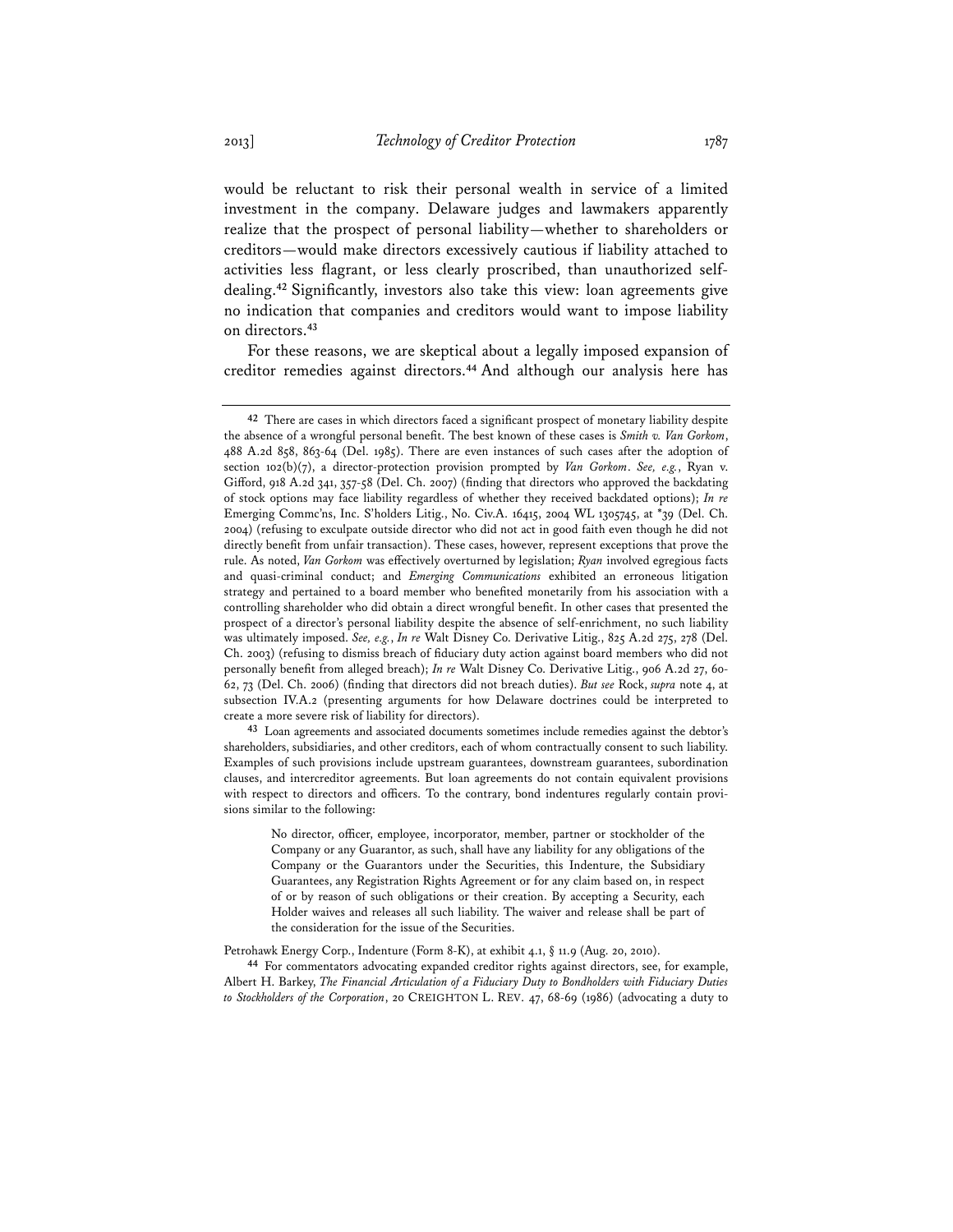been largely confined to directors, the same reasoning makes us reluctant to endorse a legally imposed expansion of creditor remedies against officers.**<sup>45</sup>**

#### B*. Remedies Against Shareholders and Corporate Affiliates*

Noncontractual third-party remedies against shareholders or corporate affiliates could be justified either under the control rationale or the improper benefit rationale. At present, third-party remedies against shareholders or affiliates principally arise under the rubrics of piercing the corporate veil and fraudulent conveyance.**<sup>46</sup>**

To pierce the corporate veil (and thus hold a shareholder liable for corporate debts), generally, a creditor must show that the shareholder was in control of the corporation and sought benefit through fraud or some other wrong.**<sup>47</sup>** By contrast, remedies for fraudulent conveyance against a shareholder

**45** Officers presently face minimal risk of liability to shareholders unless they engage in unauthorized transactions from which they derive a financial benefit at the expense of shareholders at large. To be sure, under Delaware law, officers owe fiduciary duties to shareholders. *See* Gantler v. Stephens, 965 A.2d 695, 708 (Del. 2009) (holding that fiduciary duties of officers are the same as those of directors). Furthermore, unlike directors, officers cannot be exculpated from breaches of their fiduciary duty of care under section  $102(b)(7)$ . In principle, officers can thus be liable for decisions taken in their capacity as officers. But to establish a breach of duty of care against an officer, the plaintiff must show that the officer was uninformed, which is difficult in a case against corporate employees. Moreover, officers can be protected by a firm's directors. Unless the board wishes to bring an action, a breach of fiduciary duty suit against an officer would be a derivative claim, and a shareholder-plaintiff cannot ordinarily pursue a derivative suit against officers (whether for breach of duty of care or of loyalty) because such an action would not satisfy the demand futility requirement. *See* Blasband v. Rales, 971 F.2d 1034, 1047-49 (3d Cir. 1992).

**46** If a firm is insolvent, creditors can also bring a derivative lawsuit against a controlling shareholder for self-dealing or similar breaches of fiduciary duties. *See* N. Am. Catholic Educ. Programming Found., Inc. v. Gheewalla, 930 A.2d 92, 101-02 (Del. 2007). Shareholders may also be obligated to return a dividend paid in violation of the dividend restrictions imposed by corporate law. DEL. CODE ANN. tit. 8, § 174(c) (2011).

**47** *See* Stephen M. Bainbridge, *Abolishing Veil Piercing*, 26 J. CORP. L. 479, 506-14 (2001) (describing the doctrine of veil piercing).

maximize current market value of stocks and bonds and to compensate bondholders for any wealth appropriations); Morey W. McDaniel, *Bondholders and Corporate Governance*, 41 BUS. LAW. 413, 449-50 (1986) (contending that directors' "[f]iduciary duties to bondholders should implement the Pareto principle of welfare economics"); Morey W. McDaniel, *Bondholders and Stockholders*, 13 J. CORP. L. 205, 307-09 (1988) (suggesting a fiduciary duty to maximize firm value); Lawrence E. Mitchell, *The Fairness Rights of Corporate Bondholders*, 65 N.Y.U. L. REV. 1165, 1224 (1990) (arguing for a director's duty not to take any actions inconsistent with reasonable expectations of bondholders unless required by a legitimate business purpose that cannot otherwise be reasonably achieved); *see also* Victor Brudney, *Corporate Bondholders and Debtor Opportunism: In Bad Times and Good*, 105 HARV. L. REV. 1821, 1869-72 (1992) (advocating for an enhanced duty of good faith); Martin Riger, *The Trust Indenture as Bargained Contract: The Persistence of Myth*, 16 J. CORP. L. 211, 243 (1991) (calling for governmental intervention to strengthen bondholder rights generally). *But see* Kahan, *supra* note 13, at 616-17 (arguing that creditor protection should be based on contract).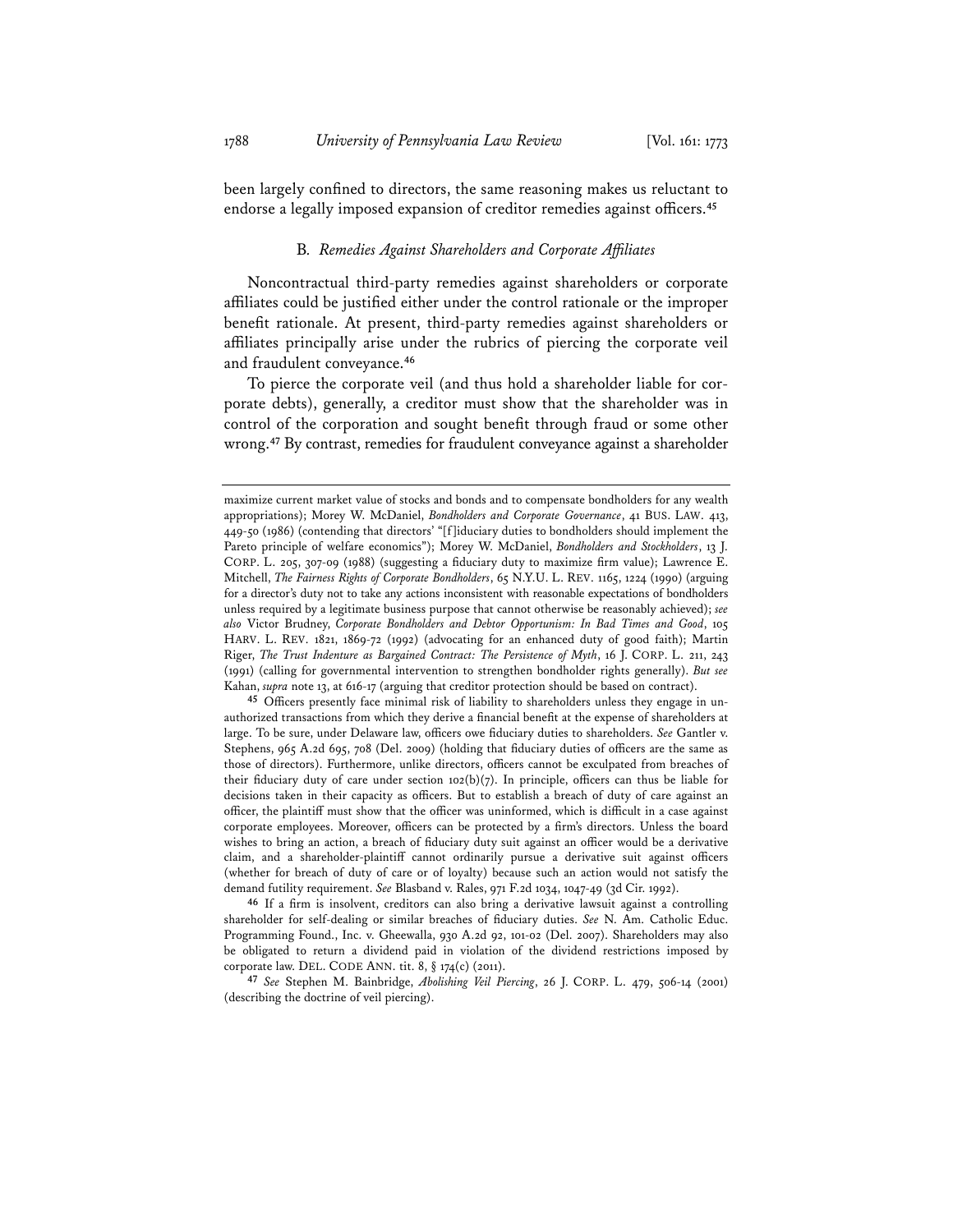or affiliate are not explicitly premised on control of the corporation or on a wrongful act.

In the shareholder context, the basis for these remedies against third parties is not merely that shareholders were unjustly, if innocently, enriched by a corporate action. Shareholders, in the aggregate, control the corporation. To be sure, in companies with dispersed shareholdings, no individual shareholder exercises control. And in companies with a controlling shareholder, minority shareholders do not exercise control. Still, in order to reduce the agency costs of equity that result from the separation of ownership and control, the corporate structure is set up to align the incentives of the corporate decisionmakers (directors and officers) with those of shareholders. Shareholders thus elect directors, who owe fiduciary duties to the corporation and to shareholders, and officers receive incentive compensation designed to align their interests with those of shareholders. It is, therefore, not a coincidence when directors approve actions—such as an increase in leverage or payment of dividends—that benefit shareholders but harm creditors. Even though shareholders do not control the transaction—in fact, they may not have any direct say in the transaction—the directors act as their agents (in the economic sense) and for their benefit. To the extent that third-party remedies against shareholders disgorge improper benefits, directors have reduced incentives to bestow such benefits on shareholders. Thus, third-party remedies do not merely, ex post, force shareholders to return improper benefits; they also create ex ante incentives for corporate decisionmakers not to generate such benefits from the outset.

From this perspective, remedies against shareholders as third parties serve as a proper response to a concern that the incentives of directors (and officers) are too closely aligned with those of shareholders.**<sup>48</sup>** Indeed, remedies against shareholders have a significant advantage over remedies against directors: the former are less likely to result in excessive caution by directors, as both the full benefits of the corporate action and the full cost of a potential remedy accrue to shareholders.

The challenge is to define what benefits must be returned (i.e., those that constitute improper benefits). Veil-piercing remedies are not problematic at least to the extent a controlling shareholder can avoid them through honest behavior and routine adherence to corporate formalities.**49** Fraudulent conveyance law is more complicated. For instance, under fraudulent

**<sup>48</sup>** *Cf.* Rock, *supra* note 4, at Part IV (discussing legal solutions to the shareholder–manager agency cost problem).

**<sup>49</sup>** *See* Bainbridge, *supra* note 47, at 521 (observing a "well-nigh universal refusal to treat undercapitalization, standing alone, as dispositive" in a determination to pierce the corporate veil).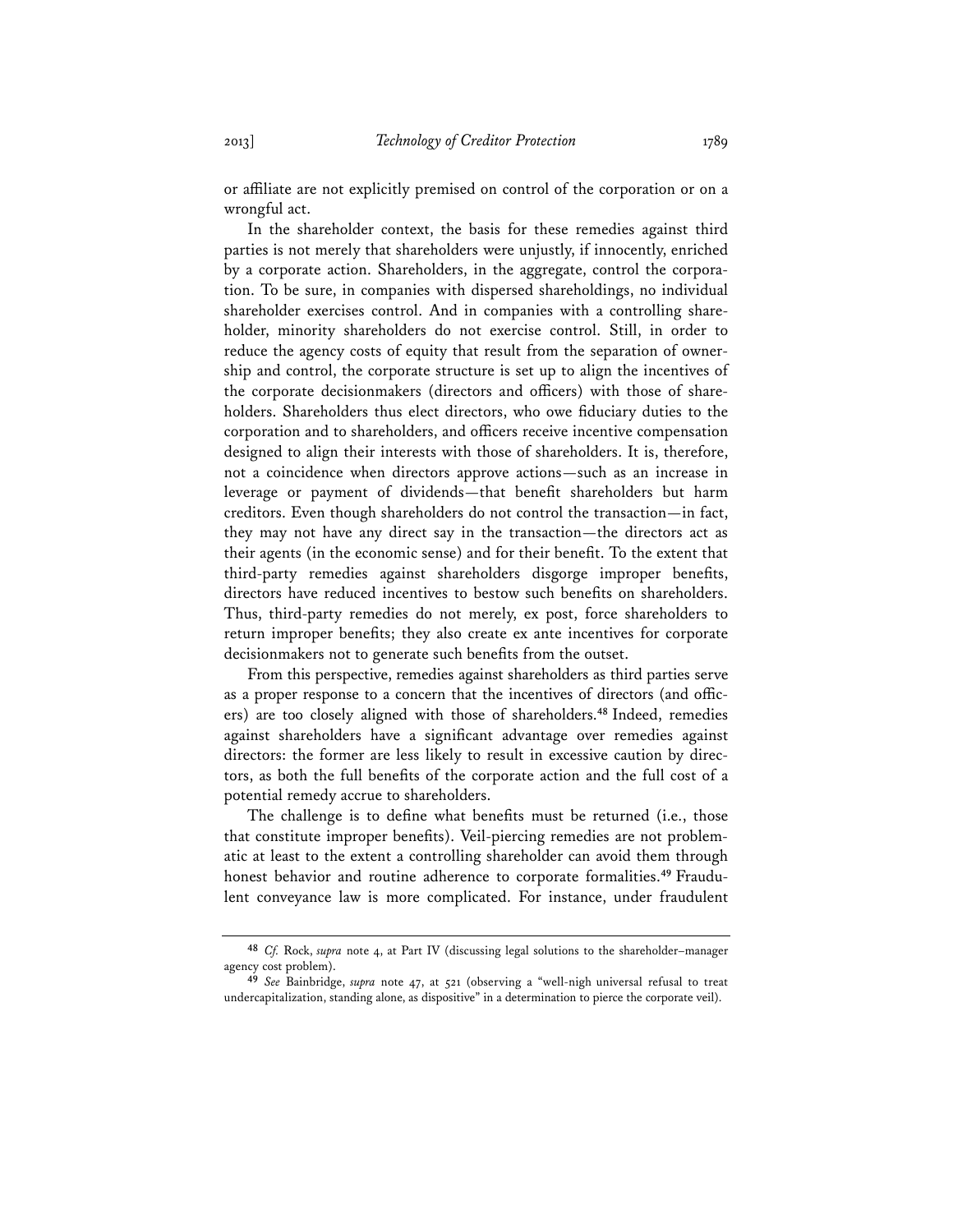conveyance principles, a dividend paid, or an amount paid by a corporation to purchase its own shares, is a (constructive) fraudulent conveyance if the company is insolvent, is thereby rendered insolvent, or is left with unreasonably small capital. **<sup>50</sup>** The baseline established by fraudulent conveyance law—insolvency or unreasonably small capital—is legislative, rather than contractual. This might be of little concern because the insolvency baseline is sufficiently lax that one can reasonably assume it does not impose unwanted terms on contractual relationships. As we explain more fully immediately below, however,**<sup>51</sup>** the baseline of unreasonably small capital is more difficult to defend at least because it is imprecise. In any case, our intuitions about what investors prefer matter little to our analysis. In Part IV, we suggest that the law permit contractually created remedies against shareholders as third parties; such remedies could be set to different standards and could be more clearly defined than provisions under current law.

Just as a debtor's shareholders can improperly benefit at the expense of creditors, so can a debtor's corporate affiliates, which may be directly or indirectly controlled by a debtor's shareholders. Consequently, veil-piercing and fraudulent conveyance laws provide remedies against corporate affiliates as well, and in our view, are generally appropriate to the same extent.**<sup>52</sup>**

**<sup>50</sup>** Though specific provisions and some terminology differ, these fraudulent conveyance principles are common to federal bankruptcy law and state law. For federal bankruptcy purposes, however, section 546(e) of the Bankruptcy Code, 11 U.S.C. § 546(e) (2006), has been interpreted to bar recovery of payments to shareholders made through financial intermediaries. *See* Enron Creditors Recovery Corp. v. Alfa, S.A.B. de C.V., 651 F.3d 329 (2d Cir. 2011); *see generally* Rock, *supra* note 4, at subsection IV.A.1 (discussing bankruptcy law in the context of failed leveraged buyouts).

Corporate law rules generally have similar or weaker standards for unlawful dividends and stock repurchases. In most states other than Delaware, dividends and share repurchases are unlawful if the company is or is rendered thereby insolvent or has no surplus. *See, e.g.*, N.Y. BUS. CORP. LAW § 510 (Consol. 2012). As described above, in Delaware, even companies with no surplus may pay any dividends out of current profits or out of the combined profits of the current and the prior fiscal year. DEL. CODE ANN. tit. 8, § 170. Shareholders who had knowledge of facts indicating that the dividend or purchase was unlawful are required to return the amounts received. *Id.* § 174(c); N.Y. BUS. CORP. LAW § 719(d).

**<sup>51</sup>** We discuss fraudulent conveyance law again below. *See infra* text accompanying note 59.

**<sup>52</sup>** This is not to say that every remedy against a shareholder would be equally justifiable against a corporate affiliate. For example, it might be fully appropriate for a creditor to pierce a subsidiary's corporate veil and reach assets of a controlling shareholder, while at the same time wholly inappropriate for a creditor to reach assets of the subsidiary's sibling corporation at the expense of the sibling's creditors. We discuss the issue of corporate affiliate liability again in Part IV, *infra*.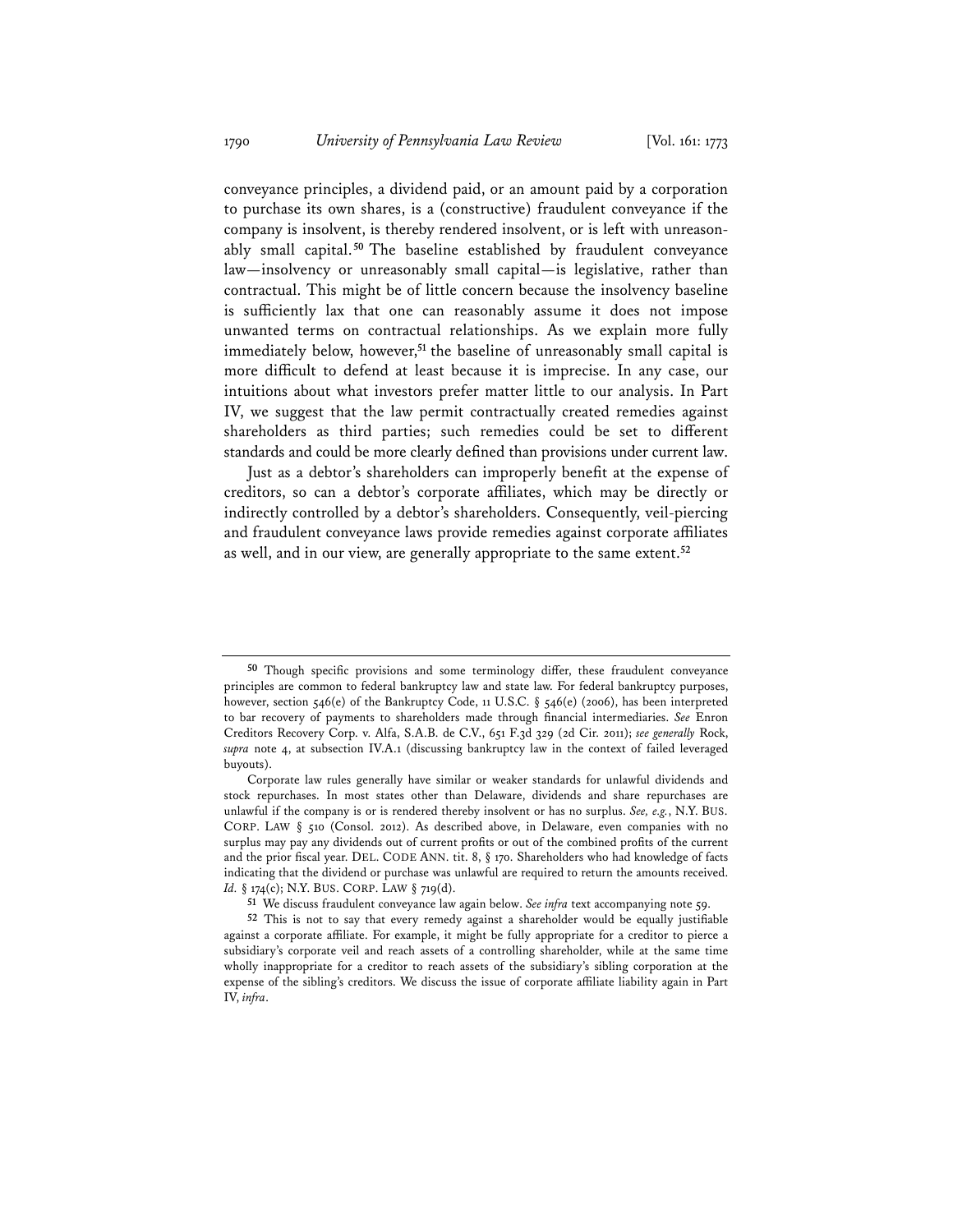#### C. *Remedies Against Other Creditors*

A third-party claim can also be asserted against other creditors. Under present law, such remedies against creditors are based on both the control and improper benefit rationales. For present purposes, we discuss two existing types of remedies: those that relate to voidable preferences and those that relate to fraudulent conveyances in the context of a leveraged buyout.

Under federal bankruptcy law, certain payments made to other creditors prior to a bankruptcy filing are recoverable as voidable preferences. Generally, a payment is recoverable if it is made within ninety days of a bankruptcy filing, while the debtor was insolvent, and resulted in a recovery greater than the repaid claim would have received in the debtor's liquidation had the payment not been made.**<sup>53</sup>** The standard rationale is not merely equitable, or ex post; that is, the standard rationale is not merely the notion that it is improper for creditors who get paid shortly before a bankruptcy to end up in a better position than similarly situated creditors who did not get paid. Deterrence is an additional component to the classical preference story. The idea is that if a creditor anticipates that it will have to return any collection made on the eve of a bankruptcy filing, it will have a diminished incentive to monitor the debtor wastefully in preparation for a race to assets as well as a diminished incentive to conduct the race and collect prior to bankruptcy perhaps dismembering a viable debtor in the process. But this standard explanation is wanting; it is static, as it incorrectly imagines that a creditor's bankruptcy filing is preordained rather than dependent on the creditors' collection efforts. Despite the prospect of avoidance, because bankruptcy may not be imminent, creditors may have an incentive to collect even when collection costs are positive.**<sup>54</sup>**

Still, preference law has consequences that may well protect creditors. The prospect that a bankruptcy trustee will later recover a collection may induce some creditors to investigate, and perhaps declare a default against, a debtor earlier in the debtor's financial decline.**<sup>55</sup>** The creditors may thus protect themselves and other creditors who are not in a position to monitor the debtor directly, but who might react to the early withdrawal.**<sup>56</sup>** Moreover,

**<sup>53</sup>** 11 U.S.C. § 547 (2006). Different rules apply if a payment is made to or for the benefit of an insider. *Id.*

**<sup>54</sup>** *See* Barry E. Adler, *A Re-Examination of Near-Bankruptcy Investment Incentives*, 62 U. CHI. L. REV. 575, 581 (1995) (discussing the deterrent effects of preference law).

**<sup>55</sup>** *See* George G. Triantis & Ronald J. Daniels, *The Role of Debt in Interactive Corporate Governance*, 83 CALIF. L. REV. 1073, 1094-96 (1995).

**<sup>56</sup>** *See id.* (explaining how voidable preferences encourage better lender monitoring efforts).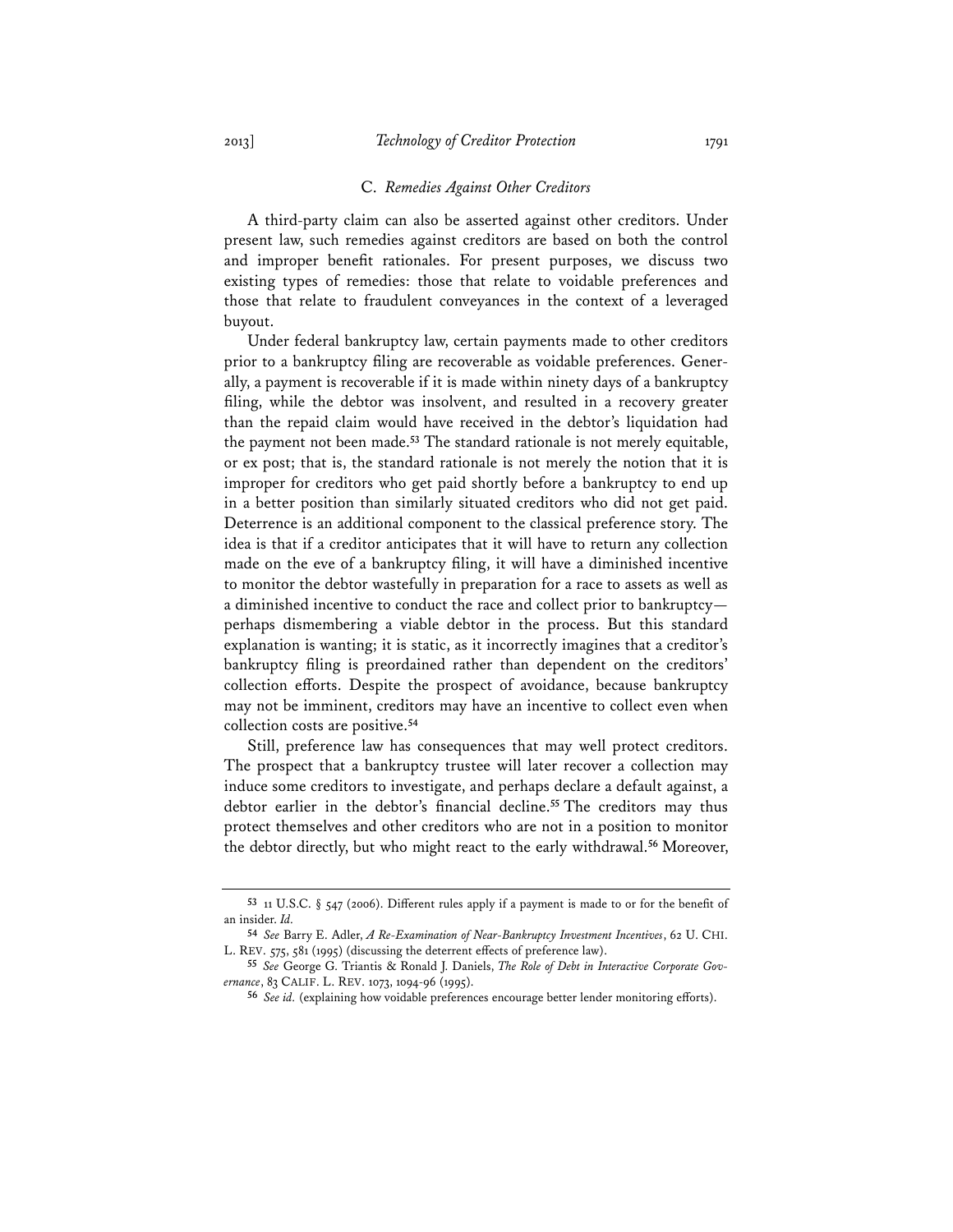because a bankruptcy trustee may reverse an eve-of-bankruptcy debt collection, or grant of a security interest, a lender may be hesitant to finance a debtor's continuation, and continuous decline, with the promise of early maturity on a new loan or security on an existing one.**<sup>57</sup>** Such reluctance might lead a failed debtor to an earlier bankruptcy, and perhaps an efficient liquidation, thus benefiting creditors that would have suffered from continuation.**<sup>58</sup>**

A second, related third-party remedy against creditors is based on fraudulent conveyance in the context of a leveraged buyout (LBO).**<sup>59</sup>** There are multiple ways that an LBO can be structured. One typical structure involves the creation of an acquisition vehicle, "Acquisition Corp.," that obtains some equity contributions from the ultimate purchaser and borrows a much greater amount of additional funds. Acquisition Corp. then acquires the stock of the target corporation and merges with it. Whether structured in this or some other fashion, when the dust settles, the former shareholders of the target corporation are cashed out and the target corporation is owned, directly or indirectly, by the ultimate purchaser who contributed only a fraction of the purchase price to the acquisition. The remainder of the purchase price consists of debt, typically secured by the target's assets, and, as a result of a merger or otherwise, the target corporation becomes obligated to pay the debt incurred in the LBO.

From the perspective of the target corporation and its creditors, an LBO results in more debt (often of higher priority), new owners, and not necessarily any benefits. To be sure, LBO proponents may claim that new management and a concentrated equity ownership will promote productive business innovation and unprecedented diligence. And this claim may be correct, but it may not be. Because some of the costs of an LBO are borne by pre-LBO creditors, equity's option value on the highly leveraged firm may be hugely valuable even while that value is fed by, and promotes, inefficient overinvestment in risky projects, with ruin a significant possibility.

Courts, therefore, may be on solid ground when they use fraudulent conveyance law to devalue claims held by lenders who finance an LBO. Even though these lenders contribute real money, this money ends up in the hands of the shareholders of the target corporation, not in the target corporation itself. Courts have reasoned, therefore, that if the target

**<sup>57</sup>** Adler, *supra* note 54, at 597-98.

**<sup>58</sup>** *See id*.

**<sup>59</sup>** We do not here discuss lender liability and deepening insolvency, which are actions that bear a family resemblance to fraudulent conveyances. Our proposed contract-based third-party remedy, described below in connection with these doctrines, would permit parties to fashion their own versions of such actions.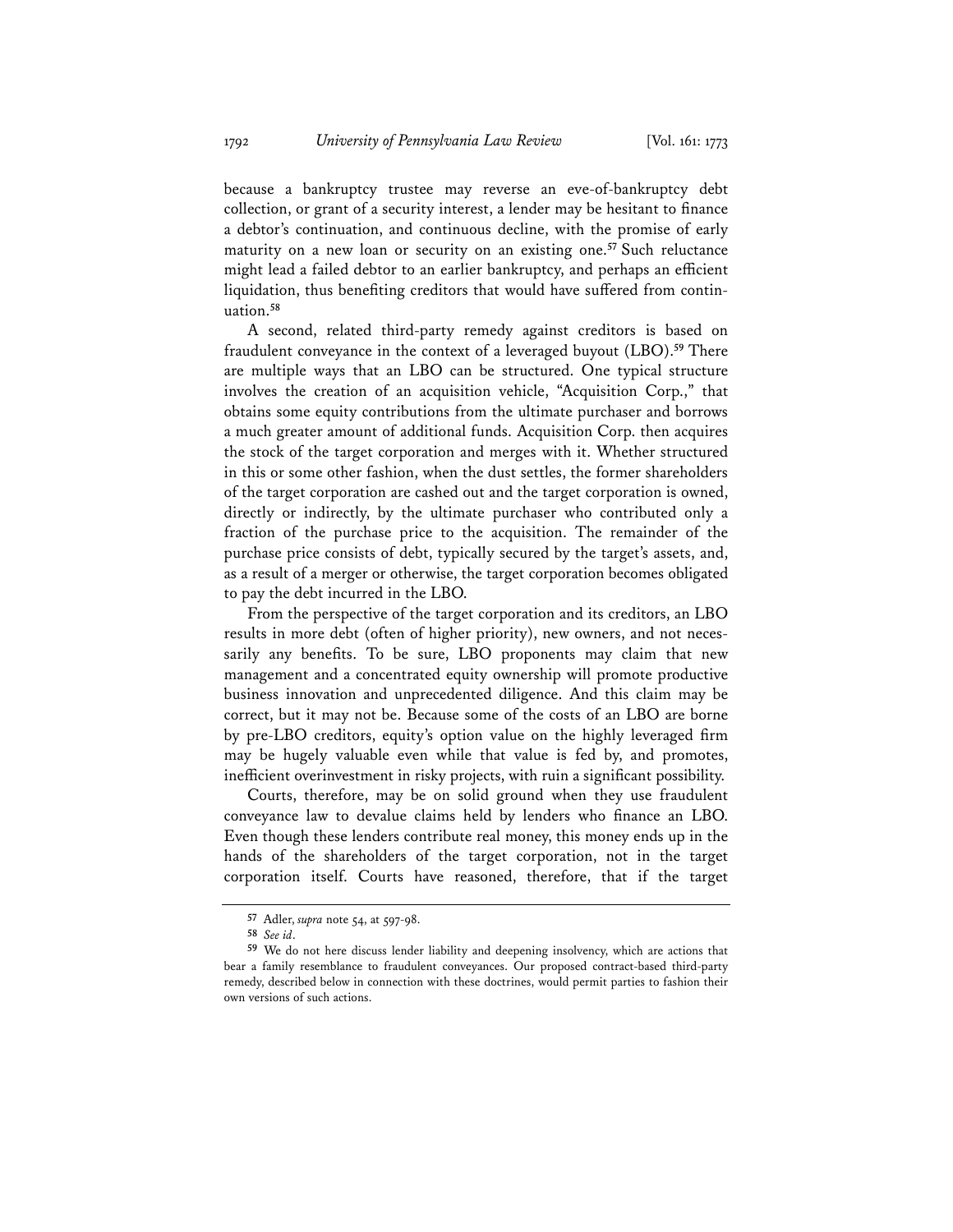corporation is insolvent after the LBO, or if it is left unreasonably undercapitalized, the obligations to the creditors that finance the LBO are voidable as fraudulent transfers.**<sup>60</sup>** In effect, avoidance subordinates the LBO lenders' claims or, if a court avoids just the security interest, reduces those claims to the same level of priority as other claims.

The application of fraudulent conveyance law to LBO lenders can be defended if it encourages those who finance an LBO to assure that the debt incurred in the LBO does not render the company insolvent or nearly so, at least unless such financial instability is justified by the upside of the transactions. LBO lenders are an integral party to the LBO transaction; they are, through their lending decisions, in a position to control whether the LBO occurs and how much debt is incurred. LBO lenders can also derive substantial profits (through fees and interest income) from a successful LBO. Thus, when LBO lenders face a risk of reduced priority for the debts owed to them, they may appropriately exercise more caution in their lending decisions. That is, fraudulent conveyance rules may usefully force an LBO lender to internalize the costs the lender imposes.

 Beyond theory, though, and as intimated above, a determination that a debtor is insolvent or *too* thinly capitalized is as much art as science.**<sup>61</sup>** The risk of a court finding, after the fact, that an LBO unduly subjected early, unsecured creditors to risk may well make potential LBO lenders excessively cautious, perhaps deterring LBOs that could, through the replacement of management or the elimination of free cash flows, enhance the target's value.

In the next Part, we suggest an expansion of remedies against creditors that are not parties to contracts breached by debtors. As in the case of fraudulent conveyance law, the rationale for imposing such remedy is that creditors are, through their lending decisions, in a position of control and can be expected to exercise such control more appropriately if they are forced to internalize the costs of the transactions they finance. However, unlike fraudulent conveyance law, the remedy we propose is optional and

**<sup>60</sup>** *See, e.g.*, United States v. Gleneagles Inv. Co., 565 F. Supp. 556 (M.D. Pa. 1983), *aff 'd sub nom.* United States v. Tabor Court Realty Corp., 803 F.2d 1288 (3d Cir. 1986) (applying fraudulent conveyance law to a leveraged buyout on both actual and constructive fraud theories); *see also* 11 U.S.C. §§ 544, 548 (2006) (providing for application of fraudulent conveyance law in bankruptcy). We do not endorse any particular doctrinal analysis. Rather, we recognize the potential efficacy of a rule that holds a lender liable, as an LBO participant, for the negative consequences, borne by early creditors, of the transactions it finances. Even so, as we explain below, we favor early creditor self-protection over fraudulent conveyance rules that provide untailored, and perhaps unwanted, protection.

**<sup>61</sup>** *See, e.g.*, Moody v. Sec. Pac. Bus. Credit, Inc., 971 F.2d 1056, 1072-73 (3d Cir. 1992) (holding that "the test for unreasonably small capital is reasonable foreseeability," which in *Moody* hinged on whether "the parties' projections were reasonable").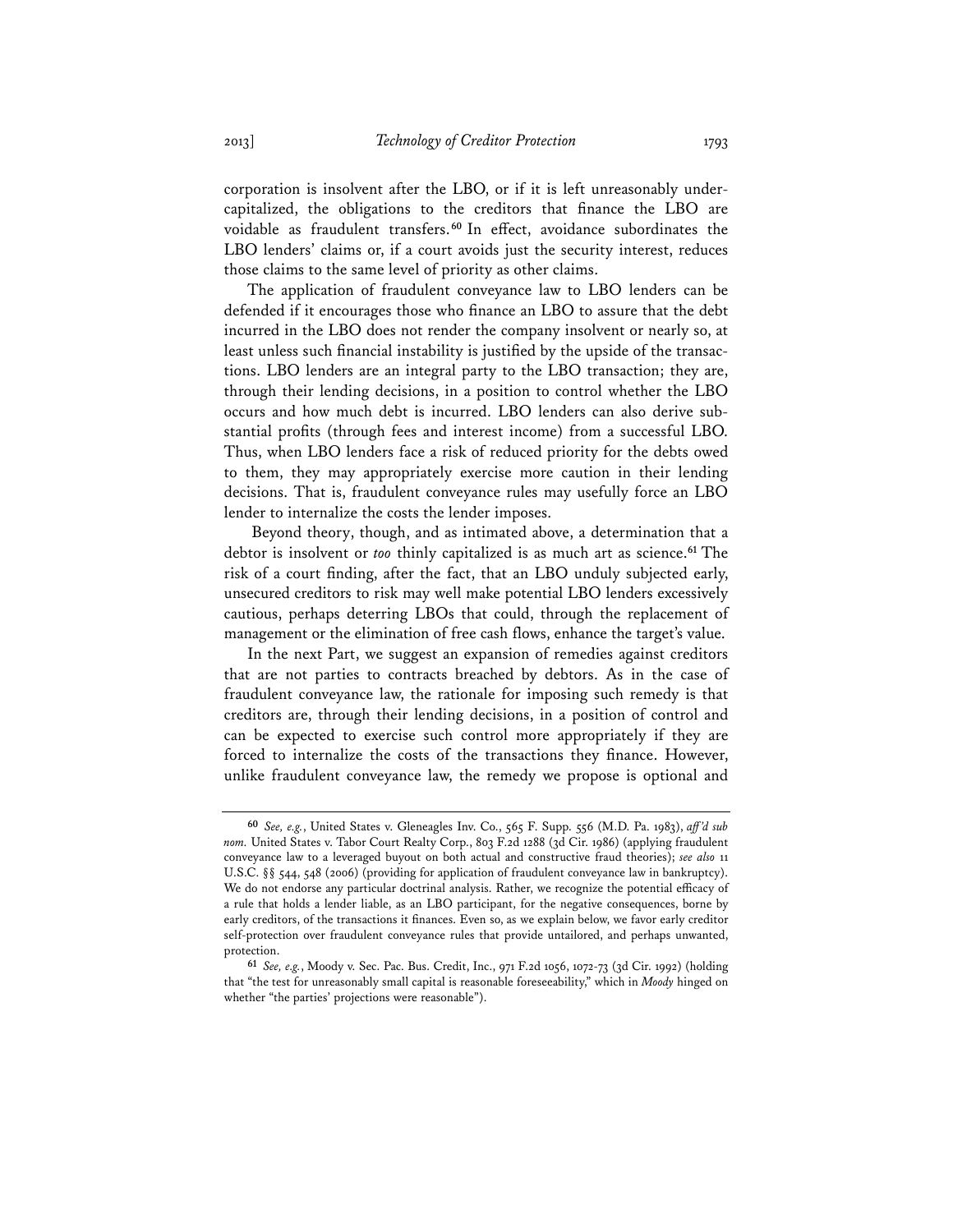based on contractual principles. Consequently, the baseline for imposing the remedy would be determined by the parties and would apply only to the extent that a company and its pre-existing creditors agreed. Thus, if a company were concerned that the possibility of a third-party remedy against future creditors would unduly impede its ability to obtain future credit, it would be free not to opt in to such a remedy. As we explain below, we would extend this option to permit a firm's retreat from current fraudulent conveyance standards, allowing financial creditors to fend for themselves without any ability to undermine an LBO financier's rights.**<sup>62</sup>**

### IV. LEGAL RULES IN THE AID OF CONTRACTS: A PROPOSAL FOR LEGAL RULES THAT CREATE OPTIONAL THIRD-PARTY REMEDIES FOR CREDITORS

As we explained in Part II, among contractual parties, lenders face an atypical problem. Unless fully secured, lenders know from the outset that they cannot confidently rely on standard breach-of-contract remedies when a debtor breaches a protective covenant, one designed to reduce the risk of nonpayment. If the breach of such a covenant results in insolvency and nonpayment, then damages from breach may not be recoverable. As a result, remedies against third parties with respect to breaches of these covenants may be more important than for other types of breaches. Yet, given the difficulty of contracting with third parties—because their identities may not be known at the time creditors lend funds or because the number of such parties may be large—imposing such remedies directly, through contract, may be costly or impracticable.

Put another way, creditor remedies matter most when a debtor is insolvent (i.e., unable to satisfy all obligations), but when a debtor is insolvent, a remedy exclusively against the debtor may prove meaningless. We therefore suggest that the law create a mechanism for the enforcement of contractually based remedies against third parties. Importantly, this mechanism would be optional. Remedies against third parties would be created only if, and only to the extent, a loan agreement or a provision in the debtor's corporate

**<sup>62</sup>** Douglas Baird and Thomas Jackson have criticized the application of fraudulent conveyance law to leveraged buyouts and, as we do here, have argued that, if creditors want protection of that sort, it could be supplied by contract. *See* Douglas G. Baird & Thomas H. Jackson, *Fraudulent Conveyance Law and Its Proper Domain*, 38 VAND. L. REV. 829, 854 (1985) (concluding that the "fraudulent conveyance remedy is far easier to contract into than it is to contract out of"). Creditors could not opt into a fraudulent conveyance regime, however, unless, as we recommend in this Article, the law permitted the imposition of third-party liability. It is not clear whether Baird and Jackson had such legal reform in mind.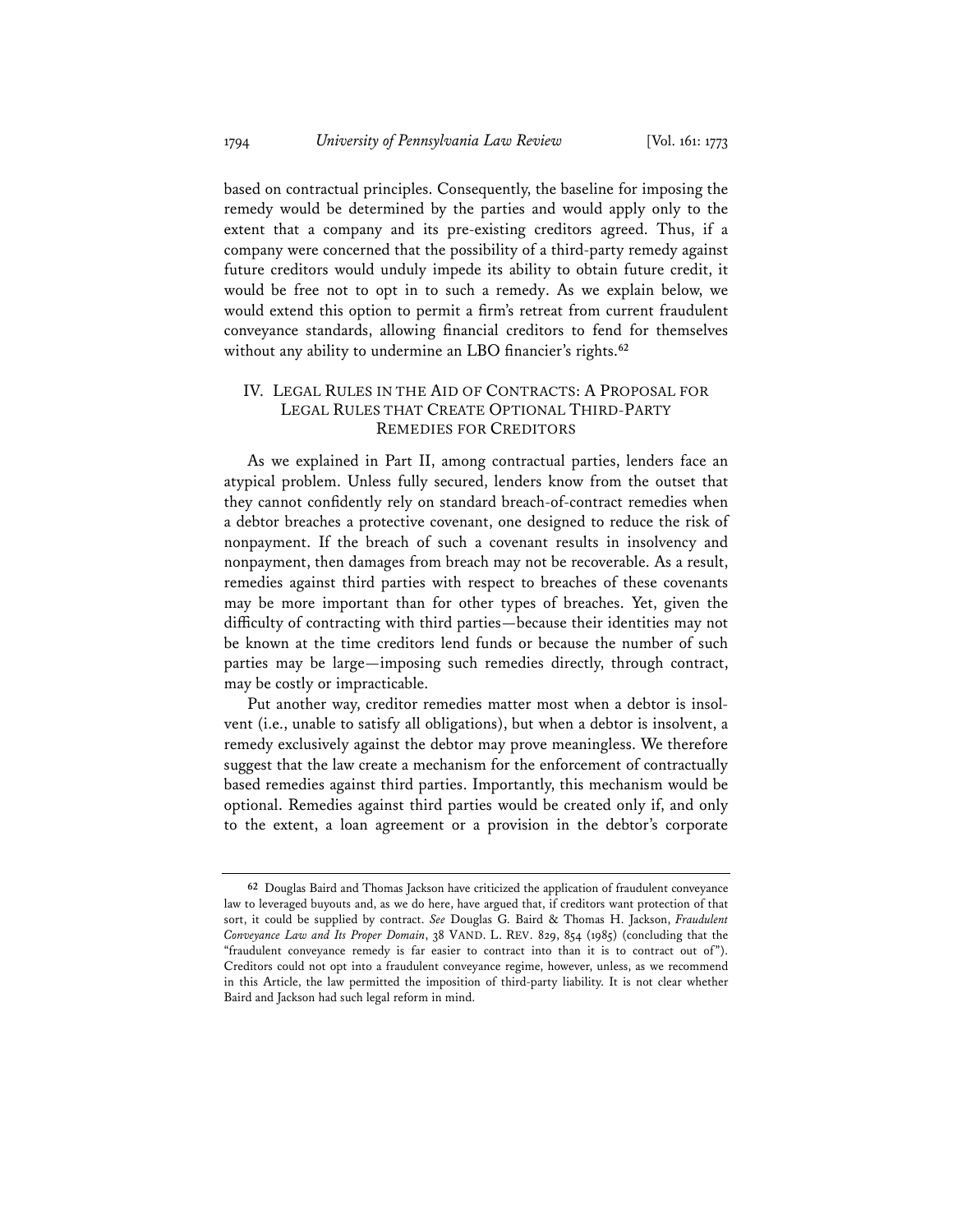charter**<sup>63</sup>** so provided. Optionality is a crucial element of the mechanism we propose. Although there are theoretical reasons to believe that third-party liability *may* be efficient, and that transactions costs prevent the direct contractual imposition of such liability, this does not imply that any particular type of remedy against third parties, or for that matter any at all, is in fact

All this said, we are not opposed to the idea of the corporate charter as the source of remedies against third parties. As we explain below, we believe that for a contract to impose third-party liability there should be public notice of that remedy, and a charter is a reasonable location for public notice. Thus, we would favor legal reform that would make charter provisions enforceable against third parties.

**<sup>63</sup>** It might prove impracticable to impose third-party liability through corporate charter provisions. For one reason, it is unclear to what extent the corporate charter can impose liability on shareholders (especially noncontrolling shareholders) or creditors of a corporation. *See, e.g.*, DEL. CODE ANN. tit. 8, § 102(b) (2011) (setting forth provisions that may be contained in the charter). Specifically, it is not clear whether a provision imposing liability would be regarded as a provision "for the management of the business and for the conduct of the affairs of the corporation" or as a provision "creating, defining, limiting and regulating the powers of the corporation, the directors, and the stockholders." *Id.*  $\S$  102(b)(1). Also, while the charter may contain "[a] provision imposing personal liability for the debts of the corporation on its stockholders to a specified extent and upon specified conditions," see *id.* § 102(b)(6), this statutory provision would not permit imposition of liability on creditors, and it is unclear whether this provision would permit imposition of liability on any former shareholder. Second, given choice-of-law and jurisdiction principles, it may be difficult to enforce third-party liability provisions even if they are valid under the law of the firm's domicile. Delaware generally could not exercise personal jurisdiction over parties merely because they are shareholders or creditors of a firm incorporated in Delaware. *See* Int'l Shoe Co. v. Washington, 326 U.S. 310, 316 (1945) (requiring that a person have minimum contacts within a state for that state's courts to exercise personal jurisdiction). And while states generally look to the laws of the state of incorporation to govern the internal affairs of a firm, it is not clear whether remedies by creditors against other creditors or shareholders would be considered to fall within the scope of the internal affairs doctrine. *See* Faith Stevelman, *Regulatory Competition, Choice of Forum, and Delaware's Stake in Corporate Law*, 34 DEL. J. CORP. L. 57, 68 (2009) ("Within corporate law, 'internal affairs' encompasses the statutory and judicial standards defining the corporation's legal personhood, rules for . . . effectuating mergers and acquisitions, charter and bylaw amendments, procedures for shareholder and board voting and meetings, and the rights and responsibilities of shareholders, officers, and directors."). Third, any charter provision would have to be approved by the company's shareholders. Tit. 8,  $\S$  242(b). The process of creating third-party remedies through a charter provision would thus be more cumbersome than the process we are proposing. Fourth, under general rules of corporate law, the charter may be changed with the approval of the board of directors and the shareholders. *Id.* Under the general rules, therefore, charter provisions would offer only weak protection because they could be changed without creditor approval. To be sure, this problem could be overcome as the charter could confer limited voting rights on creditors to give them veto power over the respective charter provision and further require that, upon a merger or consolidation, the surviving entity retain equivalent charter provisions. *See id.* § 221. But such voting rights may give excessive protection to creditors, for example, by giving them veto power over a reincorporation into a state that does not recognize such a charter provision. Fifth, a charter is best suited for the provision of global rules, and the remedies we have in mind might be specific to individual contracts—the protection, for example, of one bond issue but not another—and so the charter may not be an ideal repository of covenants to be enforced against third parties. Similar limitations would apply to the use of by-laws as a source of third-party liability.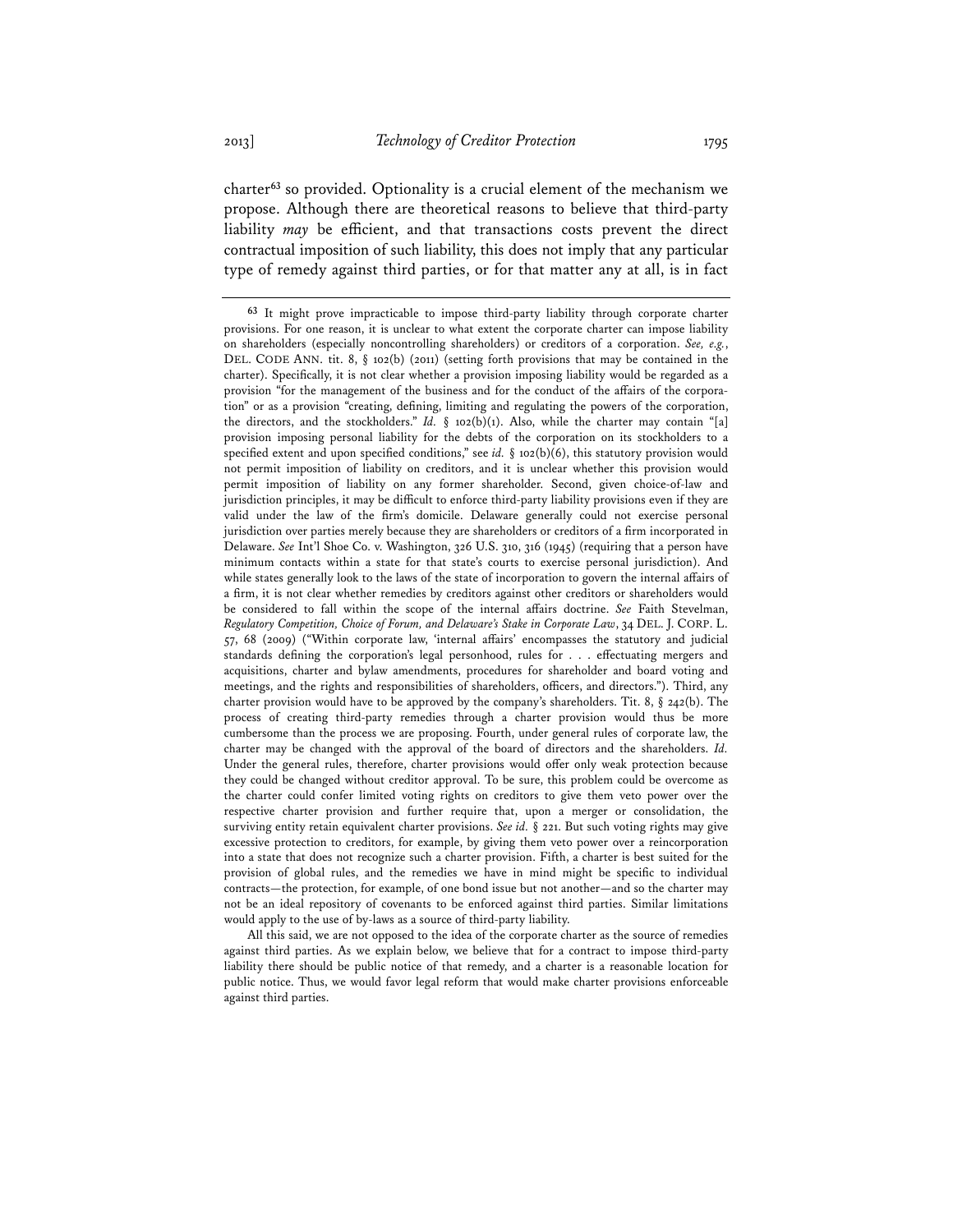desirable.**<sup>64</sup>** By making the imposition of third-party liability optional, we would leave the ultimate determination to the contracting parties.

Our proposal builds on a suggestion by one of us that a firm and a subset of its investors should be permitted generally to enter contractual arrangements that bind investors who are not parties to the contract.**<sup>65</sup>** The context of this original proposal was a thought experiment in which a firm minimized its cost of capital through the abjuration of all traditional debt and the replacement of such debt with a special type of preferred equity (referred to as "Chameleon Equity").**<sup>66</sup>** Such a firm could exist in the real world only if it could effectively bind itself, either in its corporate charter or through public recordation, to the renunciation of debt at the time of incorporation and in the future.**<sup>67</sup>** The initial proposal, which is conceptually related to ours here, is to provide a mechanism through which a firm could reliably bind itself not to take certain actions so that any purported issuance of a right in violation of a contract would be *unenforceable* against the firm, and not merely give rise to a breach of contract claim against the firm.

Subsequent development of this idea gave rise to additional proposals closely related to the topic we address here. As discussed earlier, a possible role of voidable preference rules is to discourage a distressed debtor's inefficient investment financed by later creditors at the expense of earlier creditors. The preference rules, however, are limited to the repayment of loans, or the issuance of a security interest, within a short period prior to bankruptcy. In response to this limitation, as suggested by one of us, a debtor perhaps should be permitted to adopt an extension of the preference rules such that any loan made during the debtor's insolvency would be unenforceable except on terms no more favorable in maturity or priority than those of debt obligations already issued and outstanding.**<sup>68</sup>** A further, more prosaic proposal was to extend the secured-credit system so that it

**<sup>64</sup>** We do not imagine that a debtor would covenant for creditor protection then refuse to opt into third-party liability so that it may later breach without consequence. Rather, because liability may be hard to determine, or damages difficult to measure, depending on the remedy, a debtor might decide that the uncertainty of third-party liability would, beyond the covenant itself, unduly chill the opportunity for later financing.

**<sup>65</sup>** *See* Adler, *Financial and Political Theories*, *supra* note 6, at 336-39.

**<sup>66</sup>** *Id.* at 323-24.

**<sup>67</sup>** *Id.* at 336-39.

**<sup>68</sup>** *See* Barry E. Adler et al., *Value Destruction in the New Era of Chapter 11*, 29 J.L. ECON. & ORG. (forthcoming 2013) (manuscript at 20), *available at* http://jleo.oxfordjournals.org/content/ early/2012/02/06/jleo.ewr004.full.pdf+html ("To raise the cost of loans taken by an insolvent debtor, the law could simply deny the loans priority or early maturity regardless of the loans' contractual terms."); *see also* Barry E. Adler, *Accelerated Resolution of Financial Distress*, 76 WASH. U. L.Q. 1169, 1176 (1998) (making the same point).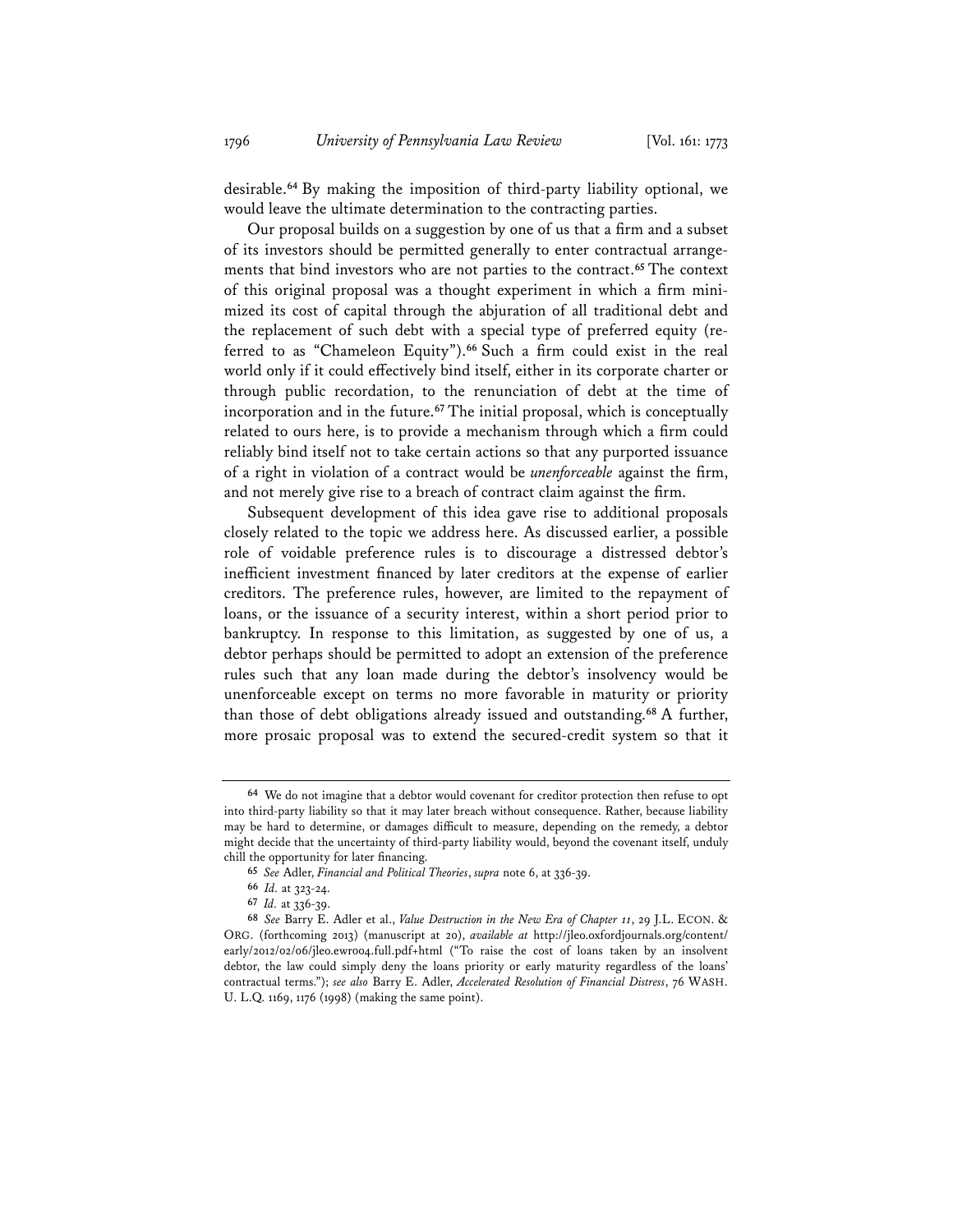would enforce against third parties not only security interests, but also negative pledges against the issuance of secured credit.**<sup>69</sup>**

The common theme here is that certain kinds of legal arrangements between a firm and its creditors are difficult to establish purely through traditional contract. Our proposal here is designed largely to broaden the set of arrangements that parties can devise through private ordering by establishing a mechanism for the contractual creation of remedies against third parties.**<sup>70</sup>**

To be sure, in the mechanism we propose, it will be the debtor and a creditor that decide on the imposition of any third-party liability. Shareholders, corporate affiliates, and future creditors—the targets of the remedies we envision—do not explicitly consent. However, as we discuss below, the debtor company will have significant incentives to take into account the interests of shareholders, affiliates, and future investors (equityholders or creditors) in deciding whether to agree to the imposition of third-party liability. Significantly, our proposal also includes mechanisms for thirdparty self-protection. We propose that a creditor could not be made liable as a third party unless, at the time of its investment, it was aware of or on public notice of any rule or remedy that would affect it. Additionally, we would not have the law permit contractual third-party liability against shareholders or corporate affiliates unless a charter provision expressly permitted a firm to enter into contracts that imposed such liability. Thus, a shareholder subject to third-party liability would either invest with actual or constructive knowledge of this prospect or would have an opportunity to vote on a charter amendment that permitted third-party liability. And corporate affiliates would rely on the discretion of their shareholder parents.**<sup>71</sup>**

This third-party liability proposal follows the secured credit model, which creates a property interest good against past and future creditors but

**<sup>69</sup>** *See* Adler, *Secured Credit*, *supra* note 6, at 409 (recommending that entry in a public record be sufficient to "make universally enforceable a debtor's commitment to leave some or all of its assets unencumbered" (citation omitted)); *see also generally* Bjerre, *supra* note 6 (usefully expounding the utility of negative pledges). As discussed *infra* Part V, although it is possible under current law to secure a negative pledge, there are inherent limitations in such security.

**<sup>70</sup>** Our focus here is on the operation of the proposed third-party liability mechanism. We do not express an opinion on whether the law that would authorize or facilitate the mechanism should be state or federal (or, for that matter, part of a multinational convention).

**<sup>71</sup>** Every investor implicitly agrees to the law that will govern its investment, and so, transition issues aside, every third-party investor in some sense consents to whatever liability the law permits a debtor and creditor to impose by contract. Nevertheless, our view of implicit consent is less tautological. As suggested by the text, we imagine that the law would, for the most part, not allow debtors and creditors to impose liability contractually on a third party unless, at the time of its investment, the third party either had actual or constructive notice of such liability or had chosen to leave itself exposed.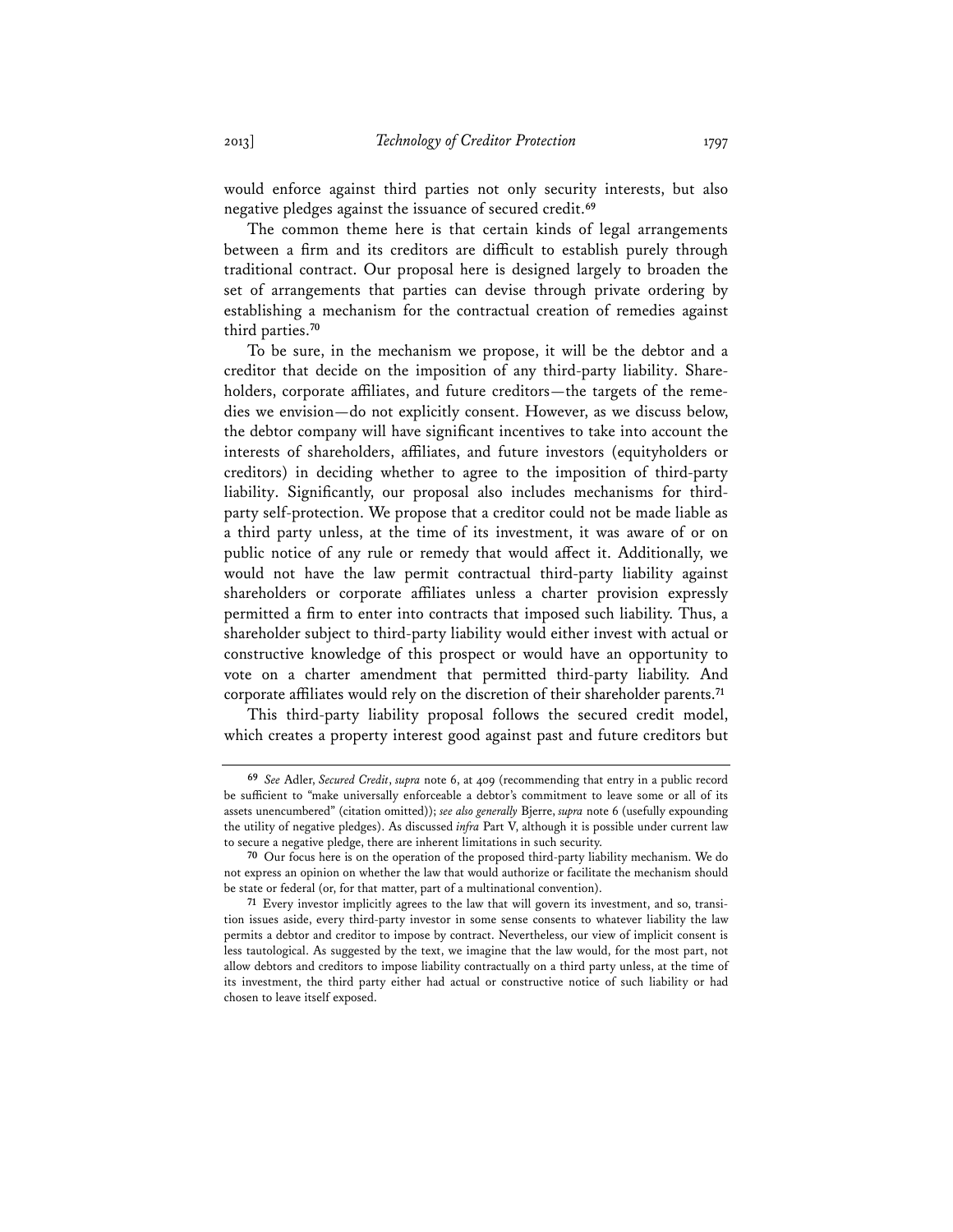only with notice of such interest. Simply put, we aim to broaden the scope of creditor protection that secured credit now provides in a needlessly narrow fashion. Given this background, we begin a discussion below of our proposal for contractual third-party liability with an analysis of remedies against other creditors. We then turn to related remedies against shareholders and corporate affiliates and make some observations about how our proposal compares with remedies under existing law.**<sup>72</sup>**

#### A. *Remedies Against Other Creditors*

As part of our proposal for third-party liability, we suggest the creation of an optional remedy against a creditor (a "new" creditor) who lends on terms that violate a covenant in a loan agreement between a pre-existing creditor (an "early" creditor) and a common debtor. A number of common covenants in loan agreements prohibit specified subsequent agreements with other creditors. These provisions limit, for example, the total amount of debt that a company may incur, the debt of or guarantees by the company's subsidiaries, the right of subsidiaries to restrict dividends, or the ability of the company to grant a security interest to other creditors.

The trigger for remedies against third parties would be contractual in several respects. First, a remedy would be imposed only if an agreement with a new creditor violated a term contained in the agreement with an early creditor. That is, the baseline substantive standard would be based in contract. Second, a remedy would be imposed only if the agreement with an early creditor specifically provided for third-party liability in the event of a breach of a specific term. Third, a remedy would be imposed to benefit only those early creditors that contracted for third-party liability.

To understand how such remedies might operate, consider the following illustration. Debtor has \$100 in assets and is subject to \$100 in unsecured debt. Under the terms of the unsecured debt contract, Debtor promises not to issue any secured debt and opts into a third-party liability regime. Yet, in violation of this negative pledge covenant, Debtor borrows an additional \$100 and pledges all of Debtor's assets as security. Debtor then invests all \$200 of its assets—that is, its initial \$100 plus the new loan proceeds—in a risky project that fails, inducing Debtor to enter bankruptcy with only \$50 in assets. Absent third-party liability, the secured lender, with a lien on all

**<sup>72</sup>** In principle, our proposal would permit the imposition of liability on other sorts of third parties—purchasers, for example. We limit our analysis to creditors, shareholders, and corporate affiliates, however, because we perceive them as the most likely targets of such liability. *See supra* note 8.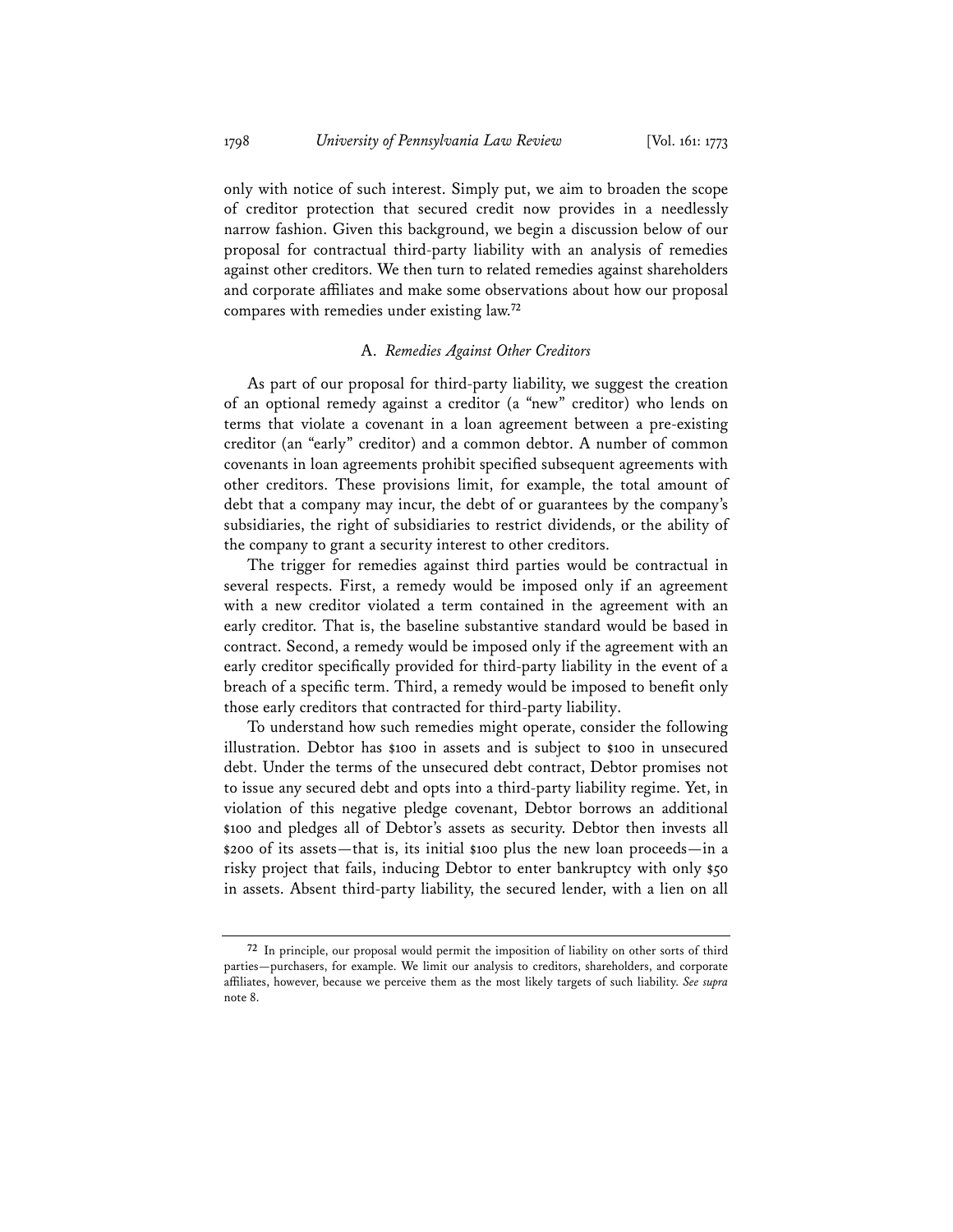Debtor's assets, would collect the entire \$50 estate, and the unsecured lenders would receive no payment and have no remedy for Debtor's breach. It is left to consider, then, the extent of a third-party remedy against the secured lender.

In a third-party liability regime, the unsecured creditors might, at the least, be able to set aside the lien that violated the negative pledge covenant, with the result that they and the secured lender would share Debtor's assets on a pro rata basis (for a recovery of \$25 each). This outcome amounts, in essence, to an avoidance of the later lender's security interest with respect to the unsecured creditors that contracted for the negative pledge.**<sup>73</sup>**

 This remedy is modest and easily enforceable, but it is not the only possibility. A more fulsome remedy could perhaps provide the unsecured creditors in this illustration subordination of the new lender's secured claim. This would result in an award of \$50 to the unsecured creditors and nothing to the new lender. Moreover, the unsecured creditors in this illustration might argue that, but for the secured loan, Debtor would have been unable to finance the risky project and that, if Debtor had not undertaken the project, the unsecured creditors would have been paid in full. Then, the remedy against the secured lender could be that it relinquish its \$50 lien in favor of the unsecured creditors and pay the unsecured creditors an additional \$50 in lender liability as consequential damages.**<sup>74</sup>**

Where an early lender contracts for third-party liability but does not specify the nature of that liability, we would, where possible, limit the remedy to avoidance of the terms that violated the early lender's loan agreement. In this illustration, such a remedy would be avoidance of the later lender's security interest and a \$50 recovery for unsecured creditors. We would permit an early lender and debtor to contract for a more extensive remedy, such as subordination or full expectation damages, but only if the loan agreement between the debtor and early lender clearly imposed such remedy. Our caution here is twofold. First, we are concerned that the

**<sup>73</sup>** In our illustration, all the early creditors contracted for a negative pledge, and the parties opted into a third-party liability regime. By contrast, consistent with the minimal recovery described here, if creditors holding only \$50 of early claims had contracted for such provision, only those creditors would obtain the benefit of the remedy, for a pro rata recovery of \$12.50. The secured creditor would be entitled to the security interest with respect to the other early creditors and obtain a total recovery of \$37.50. The early creditors who did not contract for a negative pledge, or did not contract to have such pledge enforceable against a third party, would receive a \$0 recovery. Thus, the remedy described here does not constitute subordination and need not constitute entire avoidance.

**<sup>74</sup>** As in the case of the more modest remedy described above, we propose that a subordination or expectation remedy would accrue only to the benefit of those early creditors who contracted for such remedy.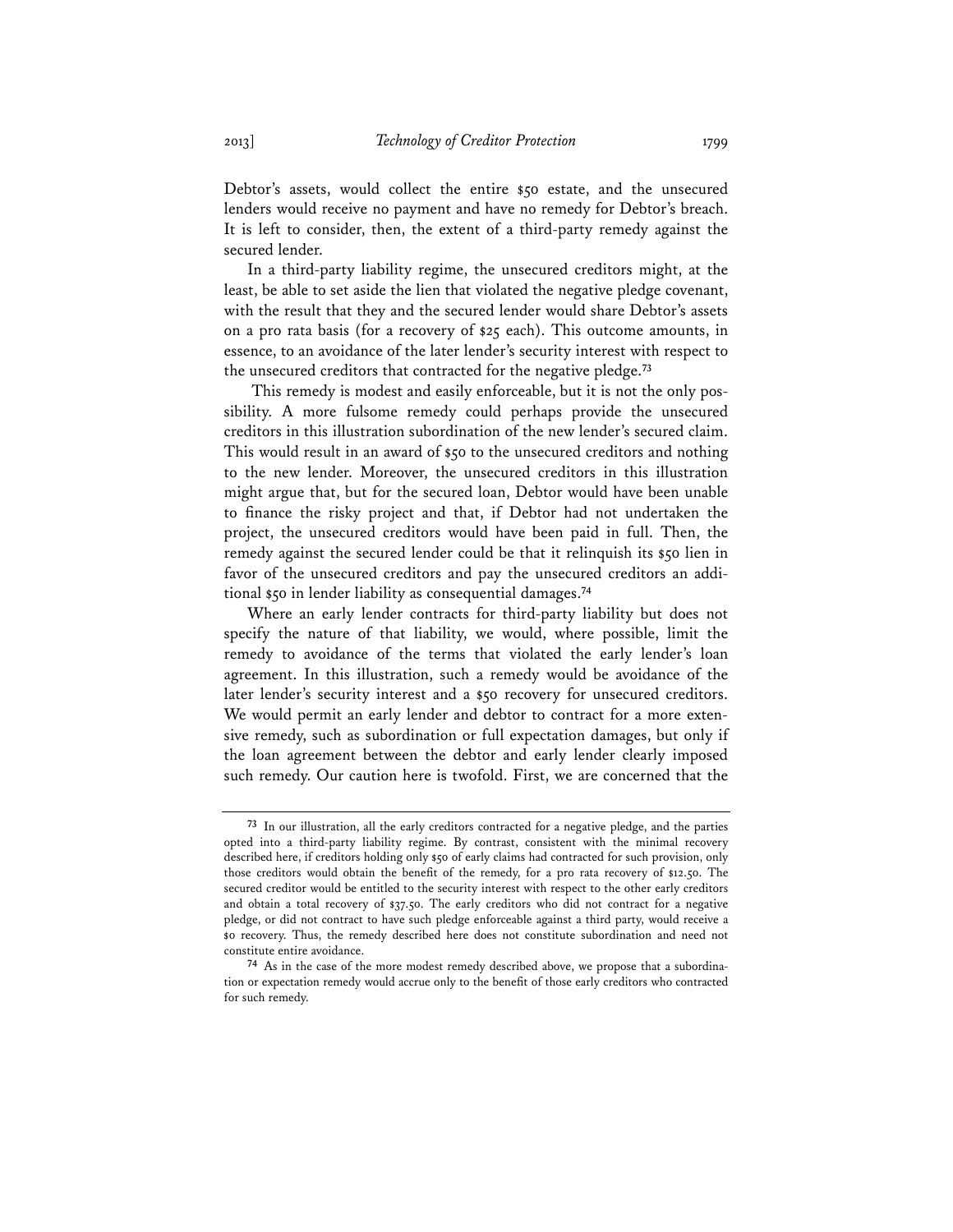parties might prefer not to contract for a more extensive remedy, which might chill later investment or be difficult to calculate, or both. Second, even if such remedy were adequately publicized—a desirable prerequisite of third-party liability to which we turn momentarily—participants in the financial community might be slow to understand the consequences of a change in the law to permit third-party liability. Therefore, we believe that third-party liability should not casually attach. It follows, of course, that we do not recommend that the law permit the parties to contract for thirdparty liability in excess of full compensation for breach—that is, punitive damages, which are not enforceable under general principles of contract law.

We are mindful that, whatever the merit of our proposal, it would not be costless to implement. Costs to minimize can be divided into two categories: the costs of determining whether a debtor contracted for third-party liability and the costs arising from contracting for such a remedy.

 The first set of costs—those relating to *whether* a debtor contracted for third-party liability—would be incurred by creditors of all debtors. Thus, when passed along in the form of higher fees or interest rates, these costs would be borne by all debtors, regardless of whether the debtors contracted for such a remedy. These costs could be significant, not because they would necessarily be large for any particular debtor, but because they are distributed so widely—beyond the debtors who would choose to impose third-party liability.

The second set of costs, those arising from the contracting process itself, would be borne only by debtors who availed themselves of contracts for third-party liability. Such costs would include not only the expense of the debtor and creditor that contract to impose liability, but also the costs to new creditors of investigating the terms and underlying facts of discovered third-party liability agreements between debtors and early creditors. A new creditor would have to determine whether the earlier agreement would be violated and would have to decide whether and on what terms to extend credit. Related costs could arise from the possibility that new creditors might err in this determination and become subject to liability from inadvertent breach. These costs, which would extend beyond the mere determination that third-party liability had been invoked, could be nontrivial because covenants in loan agreements may contain multiple exceptions and carve-outs as well as occasional ambiguities.**<sup>75</sup>** A detailed analysis both of the

**<sup>75</sup>** For an example of such covenants, see J.C. Penney Co., Current Report (Form 8-K) (Feb. 4, 2013), *available at* http://www.sec.gov/Archives/edgar/data/1166126/000134100413000151/form\_8k.htm, discussed *infra* in text accompanying note 97.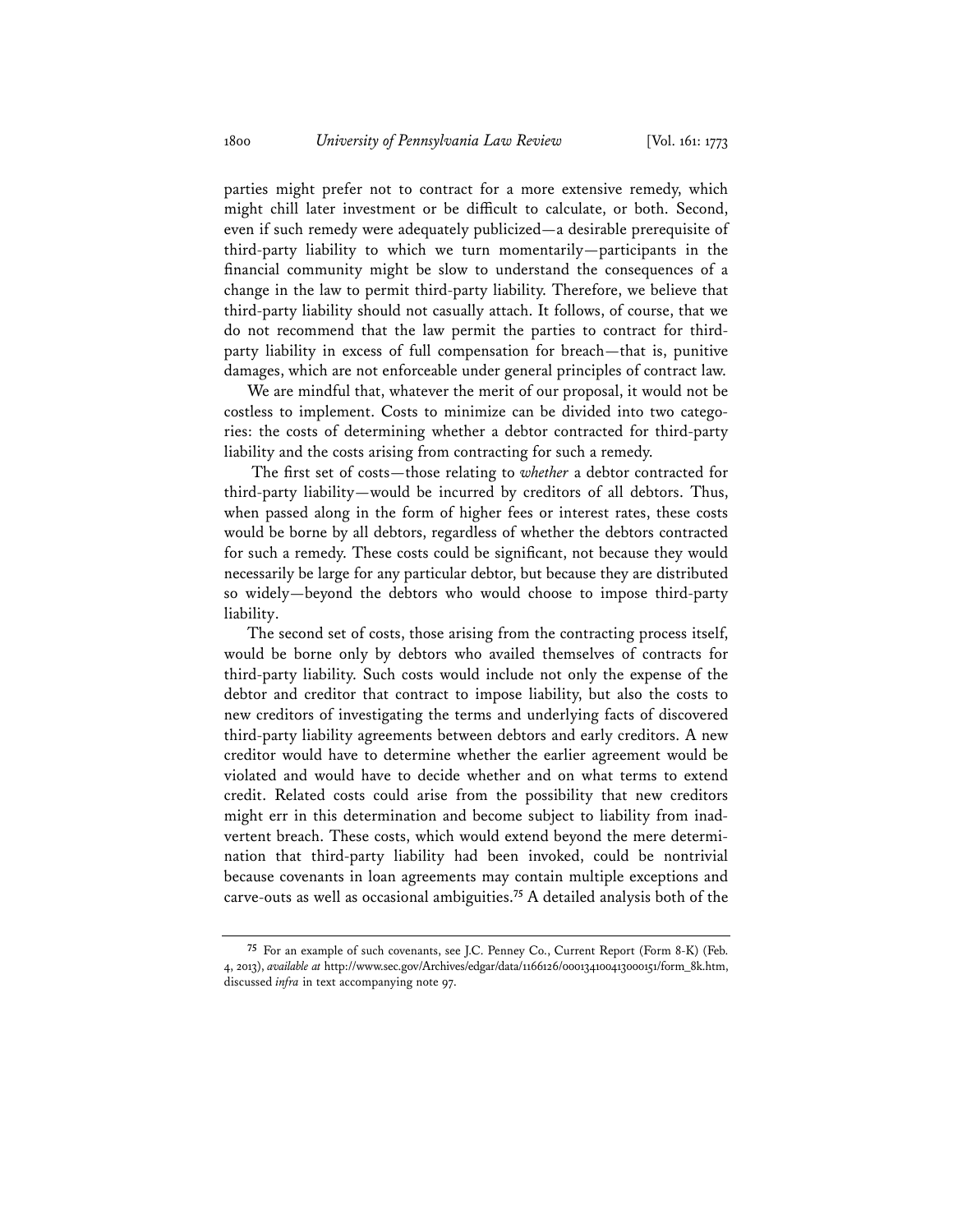terms of an agreement and of the company's prior use of any exceptions and carve-outs may be necessary to determine whether an agreement would be violated.

All this said, it is easy to overstate the significance of these investigation costs. To begin, new lenders are well positioned to scrutinize a debtor's affairs and have an incentive to do so even absent the prospect of contractually imposed third-party liability. New lenders routinely ask debtors for important documents and other information and attempt to verify whether the information they are provided is complete and accurate. They, of course, also have the power to deny credit if they are not satisfied with the responses they receive. We therefore do not believe that the additional costs for new creditors generated by contracts for third-party liability would be prohibitive.

In this regard, it is noteworthy that, unlike the determination of whether a debtor has contracted for third-party liability, investigation costs given the existence of a contract arise only for debtors that have voluntarily contracted for such liability. Because a new creditor can be expected to recuperate these costs from a debtor through higher fees or higher interest rates, a debtor has incentives to take them into account and incur them only if the benefits to be obtained (from early creditors) as a result of contracting for third-party liability exceed the costs imposed.

The law, moreover, can be designed to minimize both sets of costs we have identified. We offer the following suggestions:

First, we would require a creditor that contracted for third-party liability to file its agreement in a central depository. Failure to file an agreement would render unenforceable any included remedy against a third party. The natural depository would be the office for Uniform Commercial Code (UCC) filings in the debtor company's state of incorporation.**<sup>76</sup>** Generally, new creditors perform a UCC search in any case to determine whether a company has granted any security interests. To that extent, new creditors could at little or no additional cost discover any loan agreement that contained a third-party liability provision potentially enforceable against them. Even for creditors that would not otherwise conduct a UCC search, the costs of such a search could be low. Thus, even though new creditors would need to search for third-party liability provisions in connection with loans

**<sup>76</sup>** To the extent that the agreement with the early creditors could be violated by agreements between new creditors and subsidiaries of the company, the agreement would also have to be filed in the office of the subsidiary's state of incorporation.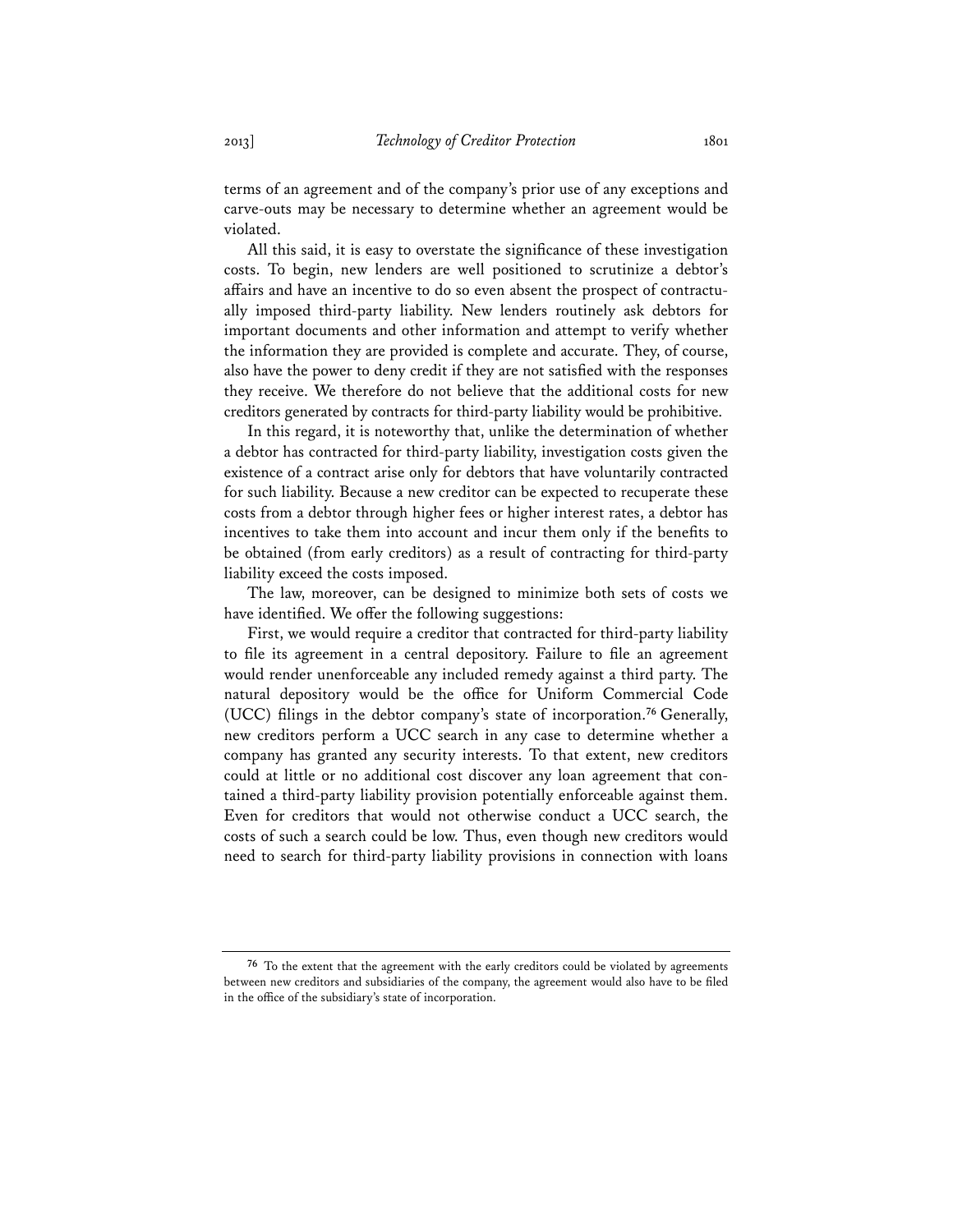to debtors who have imposed none, such universal search need not be excessively expensive.**<sup>77</sup>**

Second, as may be implicit from our analysis, we would limit the right to contract for third-party remedies to legal entities. Accordingly, a new creditor would seldom if ever have difficulty identifying the appropriate depository.

Third, because even a discovered provision for third-party liability may be difficult to interpret in context, we would limit the creation of thirdparty liability to material new creditors; the materiality threshold could be determined after an analysis of search costs. This amount could be raised or lowered in light of the actual market demand for remedies against third parties. For a relatively mild remedy, such as the disgorgement of a security interest granted to an existing creditor in violation of a negative pledge clause, the materiality threshold could be modest. Ignorance of a mild remedy might not be very costly, just as a creditor's ignorance of the voidable preference rules under current law may not be very costly. If, however, a remedy imposed greater liability, such as an award of consequential or punitive damages (if permitted by law),**78** there likely should be a nontrivial materiality standard.

A materiality threshold would not merely save small, new creditors the cost of investigation. The size limitation would also mitigate a version of the arms-race problem, where creditors too small or insufficiently sophisticated to investigate would assume that they would face liability and would pass along the expected cost of such liability to the debtor.**<sup>79</sup>** The debtor, in turn, would then have an incentive to impose the paid-for liability, whether or not liability made sense from an efficiency perspective. By contrast, substantial creditors, particularly financial creditors, could relatively easily discover the presence or absence of liability, negotiate for their own rights against other creditors, if desired, and adjust their interest rates accordingly. As discussed further below, because even small or unsophisticated creditors could investigate and act to secure a debtor's disclaimer of third-party

**<sup>77</sup>** A filing requirement would have the further benefit that new creditors would be able to investigate the scope of any third-party liability from an examination of filed agreements.

**<sup>78</sup>** *See* discussion of punitive damages *supra* Section IV.A. Although we noted concerns in that context over a newly created prospect of lender liability, even if provided for in a publicized contract between a debtor and earlier creditors, to the extent that the materiality threshold does its work, the significance of these concerns recedes.

**<sup>79</sup>** This arms-race problem was identified, though in different terms and a somewhat different context, in Lucian Arye Bebchuk and Jesse M. Fried, *The Uneasy Case for the Priority of Secured Claims in Bankruptcy*, 105 YALE L.J. 857 (1996).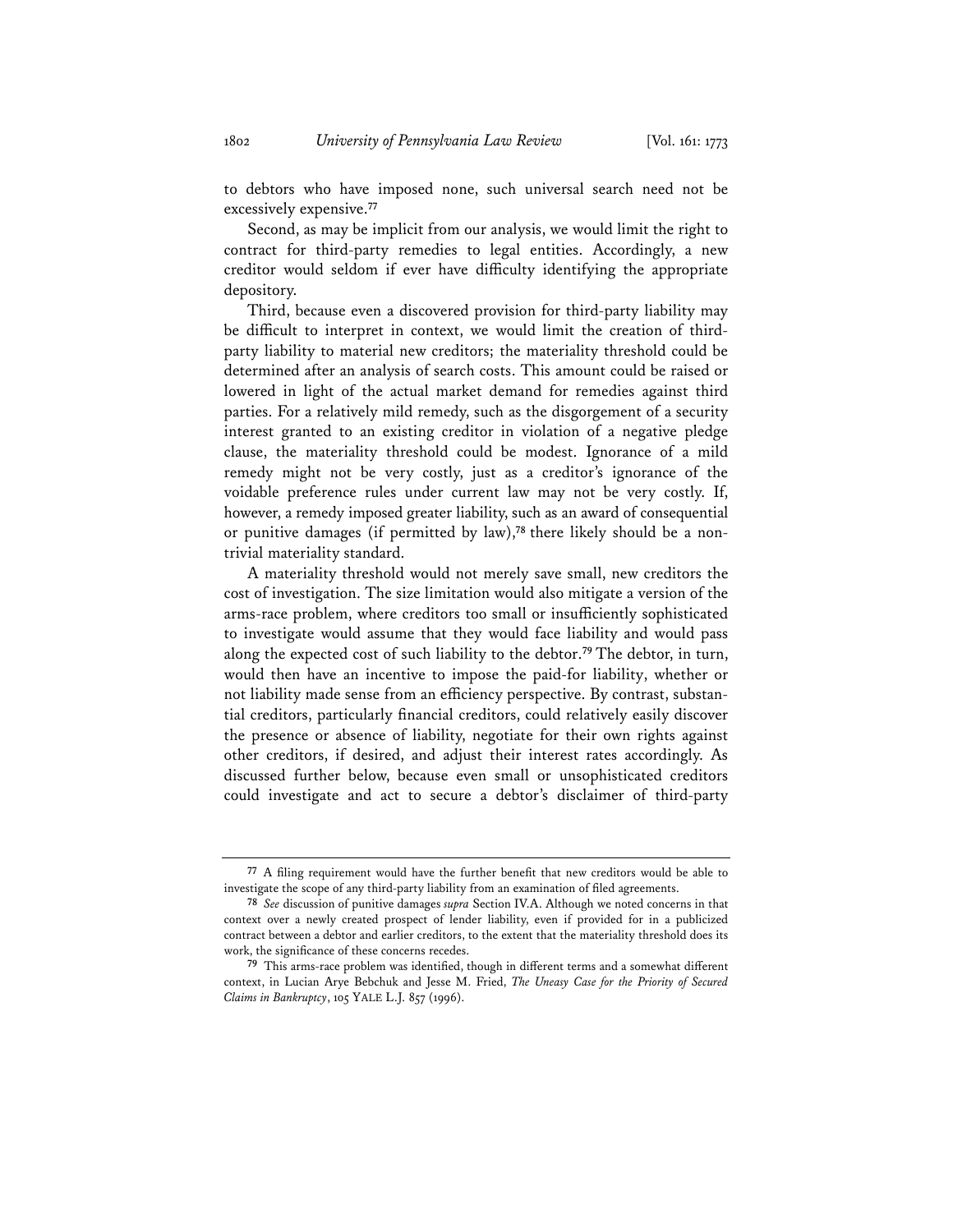liability against them, inefficient investment spawned by an arms race might be limited to the transactions costs of such investigation and action.

The observation that the expected cost of third-party liability would be passed along to the debtor has efficiency implications beyond the materiality standard and arms-race problem just described. The costs of remedies against third parties would make new lenders more reluctant to extend credit and would affect the terms of any credit they extended (e.g., they could demand higher fees or higher interest rates). This behavior, however, is precisely what third-party liability is designed to induce. For the most part, the costs of third-party liability would be borne by the debtors who contract for third-party remedies with early creditors. To the extent that debtors are forced to internalize the costs of third-party remedies imposed on new creditors, they have proper incentives to include such remedies in their agreement with early creditors only to the extent such remedies are efficient. For example, inasmuch as the rationale for third-party liability is that the contractual remedies of debt acceleration and damages against the debtor may not be effective in the event of the debtor's insolvency, the availability of any remedy against new creditors might be conditioned on the debtor's insolvency, as evinced by bankruptcy or a payment default after acceleration. In addition, the parties might limit the remedy to agreements with new creditors that occurred within a reasonably short time span, perhaps one year, prior to bankruptcy initiation or a payment default; such limitation may be a sensible way to encourage useful monitoring, by creditors that would benefit from the imposition of third-party liability, and to provide new creditors with greater certainty. New creditors would be cautious, but we would not expect them to be overly cautious because they would be driven by profit motive to finance efficient projects, even risky ones, provided that the debtor were willing to pay the price. Thus, a debtor would be discouraged from the pursuit of projects that are too risky but might still finance other projects.

This observation is consonant with accepted finance theory. The debt– equity conflict induces equity to prefer too much risk and creditors to prefer too little. When equity controls management, creditors seek to limit excessive risk, which managers may pursue, despite natural risk aversion, as faithful agents or as the only hope to save their jobs. To combat unjustifiably risky investment, early creditors may contract for priority, typically through the use of secured credit, so that it becomes difficult for equity and a subsequent lender to externalize risk on earlier creditors.**<sup>80</sup>** As described

**<sup>80</sup>** *See, e.g.*, Alan Schwartz, *A Theory of Loan Priorities*, 18 J. LEGAL STUD. 209 (1989) (calling for first-in-time priority as the general default rule); Clifford W. Smith, Jr. & Jerold B. Warner,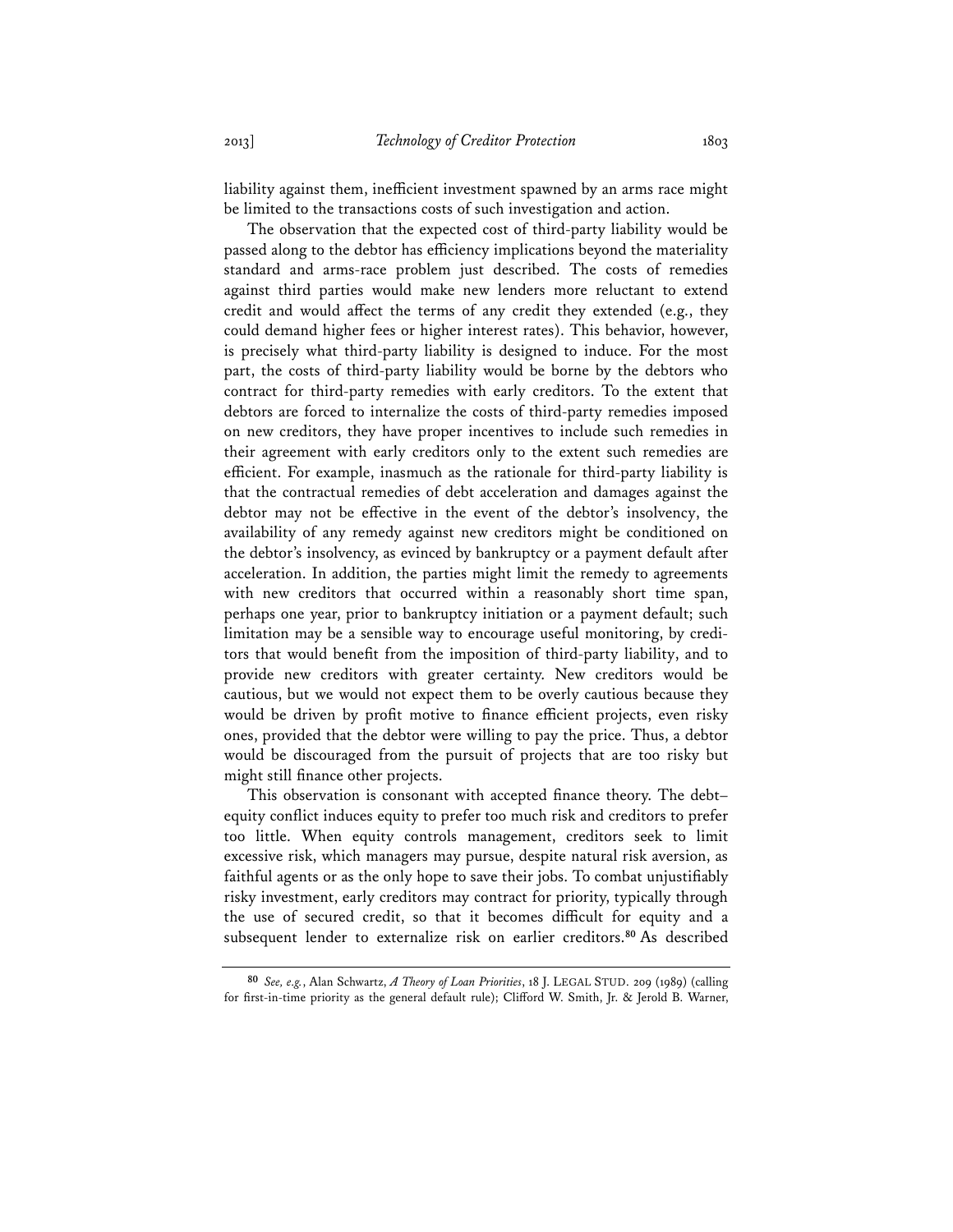above, both voidable preference and fraudulent conveyance law may similarly induce debtor internalization of risk and thus discourage inefficient investment. To be sure, inhibitions on the externalization of risk may also discourage efficient investment, but the restriction may be worthwhile nonetheless.**<sup>81</sup>** Our proposal here for third-party creditor liability is in the same vein and allows a firm to balance the benefits and costs of protection for early creditors.

#### B. *Remedies Against Shareholders and Corporate Affiliates*

In addition to remedies against third-party creditors, we suggest that the law accommodate optional remedies against third-party shareholders. Remedies would be triggered if the company made a payment or distribution to shareholders, purchased stock or other equity securities from shareholders, or entered into a transaction with shareholders that violated a covenant in a loan agreement with early creditors. Loan agreements commonly contain a number of covenants that pertain to shareholders, including provisions restricting the amount of dividends the company may pay and the amount it can expend on purchasing its own shares, provisions requiring the maintenance of a certain net worth, and provisions requiring that any agreement between the company and a controlling shareholder (or its affiliate) be on terms that are fair to the company.

As in the case of remedies against creditors, we propose that remedies against shareholders would be contractual. The remedies would be triggered if the company breached a term contained in a loan agreement with early creditors in a manner that benefited shareholders. The conditions for enforcement would be similar to those for remedies against creditors. To be enforceable against shareholders, the agreement with early creditors would have to specifically impose a third-party remedy for a breach of a specified term. The remedy would benefit only those early creditors that contracted for the imposition of such a remedy; would be limited, where possible, to avoidance of the violation unless a different remedy were contractually

*Bankruptcy, Secured Debt, and Optimal Capital Structure: Comment*, 34 J. FIN. 247, 250 (1979) (describing secured credit as a means to avoid asset substitution). There are other uses of secured credit, as a solution to underinvestment, for example. *See, e.g.*, René M. Stulz & Herb Johnson, *An Analysis of Secured Debt*, 14 J. FIN. ECON. 501 (1985) (observing that profitable projects may not be undertaken by firms that can use only unsecured debt to finance them but may be undertaken by firms that can use secured debt).

**<sup>81</sup>** *See, e.g.*, Elazar Berkovitch & E. Han Kim, *Financial Contracting and Leverage Induced Over- and Under-Investment Incentives*, 45 J. FIN. 765 app. B (1990) (identifying competing concerns); *cf.* Stulz & Johnson, *supra* note 80 (describing efficient investment induced by priority for a later creditor).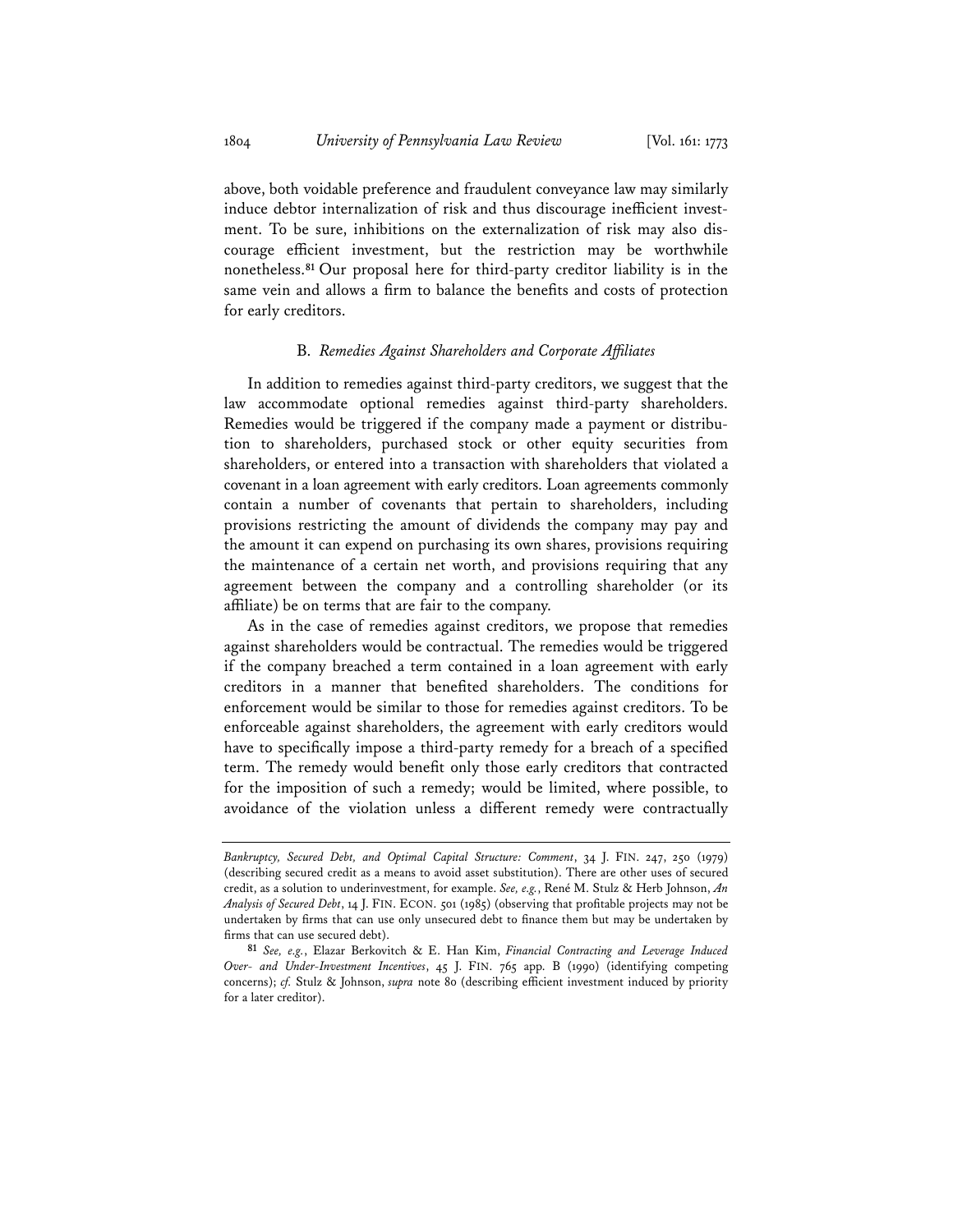specified; and would in any case be limited by the harm from the violation. Also, to be enforceable, the agreement would have to be filed in some central depository. **<sup>82</sup>** As in the case of remedies against creditors, we imagine that the parties would contract so the availability of any remedy against shareholders would be conditioned on the debtor's insolvency proceeding or a payment default after an acceleration of the early creditors' debt, and we anticipate that the remedy against shareholders would be limited to violations within a reasonably short time prior to such initiation or default.

Remedies against shareholders may be beneficial even if they do not induce the shareholders to intervene in the management of a firm. An additional basis for such remedies, a variant of the control rationale, is that directors and officers of a firm are less likely to authorize a violation of a loan covenant, such as a restriction on the payment of dividends, if shareholders are deprived of profit from that violation. Although the existence of third-party shareholder liability would impose potential costs on shareholders, companies that are run for the benefit of shareholders would be expected to take these costs into account in deciding whether to incorporate such remedies in their loan agreements. Companies would have an incentive to incorporate such a remedy only if it minimized the debtor's cost of capital and were thus efficient.

The question arises whether management's role as the shareholders' agent sufficiently establishes the shareholders' implied consent to thirdparty shareholder liability. Under current law, through the mere issuance of debt, management can subordinate shareholders' interests in the company's assets to those of creditors. So, in some sense, third-party shareholder liability would not be a radical change. As a matter of caution, though, we would limit the contractual expansion of liability against third-party shareholders to those firms with a charter provision that permits the imposition of such liability. An even more cautious approach would limit liability to shareholders who have invested subsequent to, and with actual or constructive notice of, a contract that seeks to impose liability. Such caution, though, could greatly weaken or slow the efficacy of our proposal because equity shares (unlike debt) are not routinely retired and replaced. Moreover,

**<sup>82</sup>** Filing of an agreement in a central depository would usefully disseminate information for the benefit of future investors and would thus be useful even if, as we recommend and explain below, third-party liability could be imposed on shareholders who invested prior to the agreement.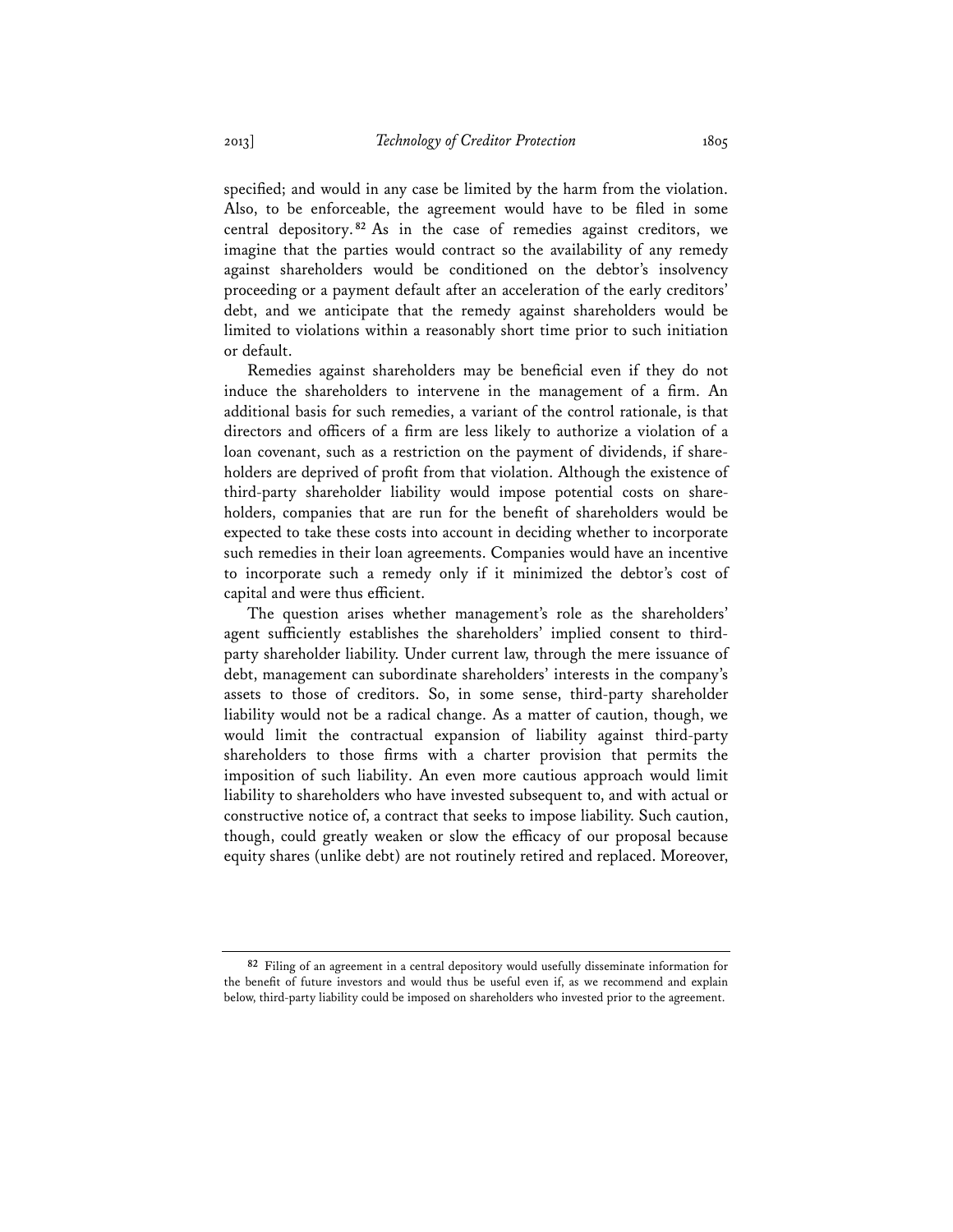because directors and officers owe the same fiduciary duty to all shareholders, this limitation could create problematic conflicts of interest.**<sup>83</sup>**

Our proposal could accommodate contractual third-party liability against corporate affiliates as well, but this liability could be more problematic than liability against shareholders. While the interests of a debtor's directors and officers may align with those of the debtor's shareholders, the directors' and officers' interests would be less likely to align with those of a corporate affiliate. For example, a debtor's parent corporation might seek to externalize the cost of third-party liability on the debtor's sibling corporation and thus on the sibling's minority shareholders and creditors.**<sup>84</sup>** We do not deny that the prospect of such externalization would be a cost of our proposal if extended to corporate-affiliate liability. But members of a corporate affiliate are by their nature subject to (and to some extent protected by fiduciary duty from) the risk of self-interested control. We do not believe that adoption of our proposal would seriously exacerbate such risk. Thus we would permit contractual third-party liability against corporate affiliates under the same conditions that would apply to such liability against shareholders.

#### C. *Short-Term and Nonfinancial Creditors*

Not all creditors would contract for third-party liability. Short-term creditors in particular may have little need to impose such liability. Like the covenants it supports, third-party liability is most useful when a debtor might otherwise freely exploit a creditor's ignorance of or a change in circumstances.**<sup>85</sup>** Where circumstances are not as a creditor perceived them, a debtor might take advantage of underpriced credit—which permits the externalization of risk—and invest inefficiently at that creditor's expense for

**<sup>83</sup>** At least under some circumstances, a firm might be reluctant to impose liability on shareholders who would be reasonably unaware that their actions violated any covenant. For example, a shareholder might inadvertently participate in a violation of a loan covenant against a debtor's stock repurchase when she sells her shares unknowingly to the debtor in an anonymous open market transaction. The prospect of liability for such a breach might chill investment in the debtor's stock, and a firm might reasonably foreswear, in its charter, the option to impose liability in such a situation. This example also highlights a practical difficulty in the imposition of liability triggered by an open market transaction: it may be difficult or impossible to match buyers and sellers. Third-party liability would not attach in this case, or it would apply pro rata to participants in a transaction.

**<sup>84</sup>** *Cf. supra* note 52 and accompanying text (discussing the imposition of liability on corporate affiliates).

**<sup>85</sup>** A change in circumstance is a necessary source of exploitation when parties are fully informed because any known condition, including the debtor's current and planned future investments, present at the time of a loan would be priced as part of the loan.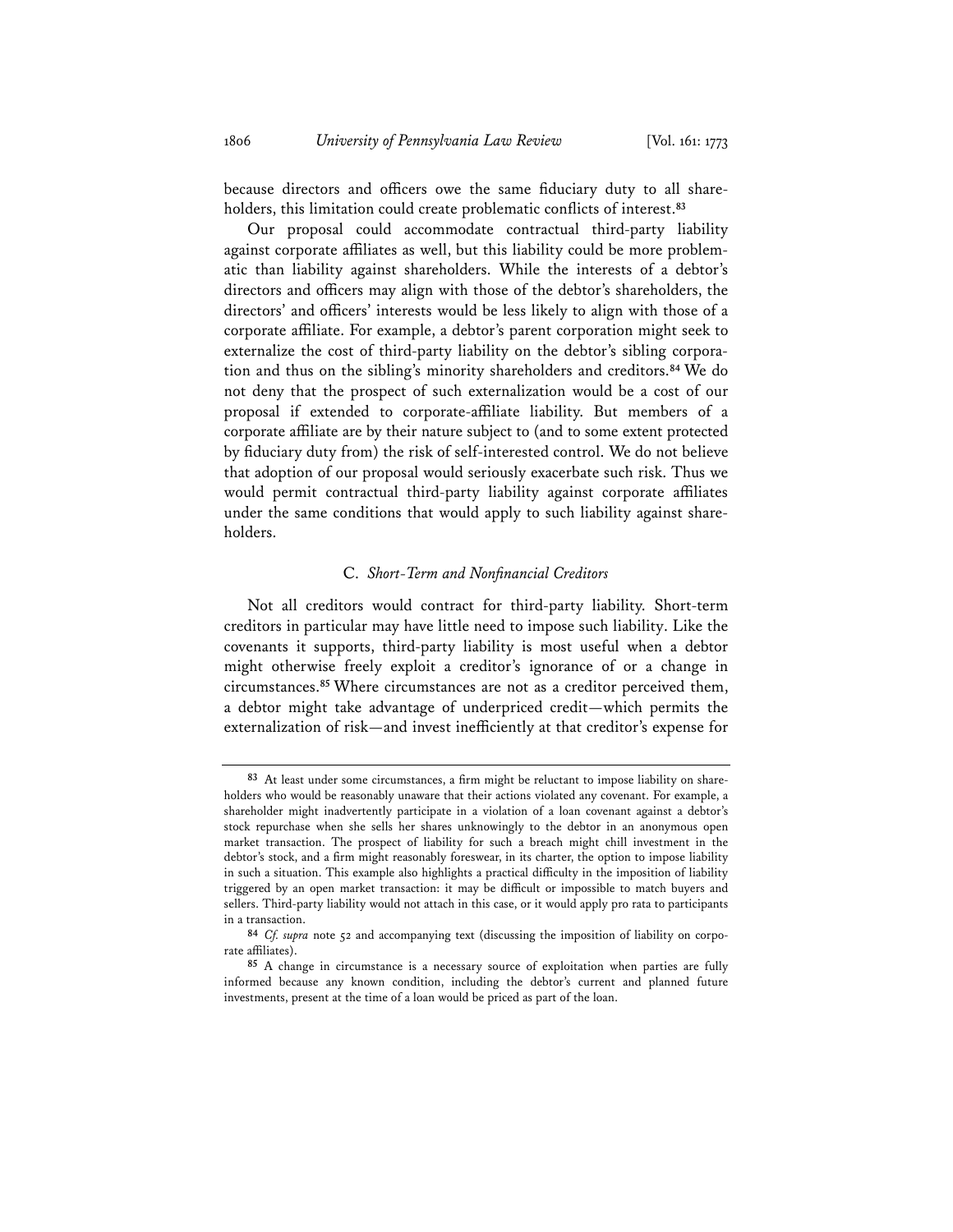the benefit of equity or other creditors. However, short-term creditors, even large ones, may have little concern about changed circumstances or misinformation as they are largely protected by early maturity, which enables lenders to withdraw funds quickly if they are not satisfied. That is, when changed circumstances come to light, or misinformation is corrected, a debtor has relatively little opportunity to exploit a short-term extension of credit made on the basis of prior assumptions. Short maturity thus acts as at least a partial substitute for covenants: covenants enable creditors to accelerate (i.e., seek to withdraw their funds) contingent on a covenant violation that triggers an event of default, while short maturity enables creditors to withdraw funds at will without significant delay. It follows that short-term creditors, including short-term nonfinancial creditors, may have little need for loan covenants and would thus have little need for third-party liability to enforce loan covenants, or at least no need large enough to justify the transactions costs of loan covenants or their enforcement.

The question then arises whether lenders who do not covenant for protection beyond early maturity should be afforded additional protection by law. The argument in favor of additional protection is that some short-term creditors, such as many trade creditors, hold claims so small that they will not closely investigate the specific financial condition of companies to whom they extend credit.**<sup>86</sup>** These nonfinancial creditors have been referred to as "nonadjusting" consensual creditors.**<sup>87</sup>** It has been suggested that legal (as opposed to contractual) protections against exploitation of such creditors would usefully reduce a version of the arms-race problem discussed above. A small (or unsophisticated) short-term creditor, without protection and absent good information about the debtor, may assume the worst and charge an interest rate that compensates it for exploitation, leaving the debtor with an incentive to exploit to the extent possible, efficiency aside.**<sup>88</sup>**

We are agnostic about the need for extra-contractual protection even of small, nonfinancial creditors. First, we are not convinced that such creditors are in all cases truly uninformed. Even a small trade creditor will usually have some information about the company. At a minimum, the creditor will know whether the company pays the creditor's own bills on time and may deduce additional information from the history and size of the company's orders. The creditor may also have—through its dealings with other industry

**<sup>86</sup>** Even holders of large claims may be insufficiently sophisticated to investigate, but creditors such as these may be rare.

**<sup>87</sup>** *See* Bebchuk & Fried, *supra* note 79, at 864 (noting that such creditors will remain "'rationally uninformed' about the borrower's financial structure").

**<sup>88</sup>** *See id.* at 886.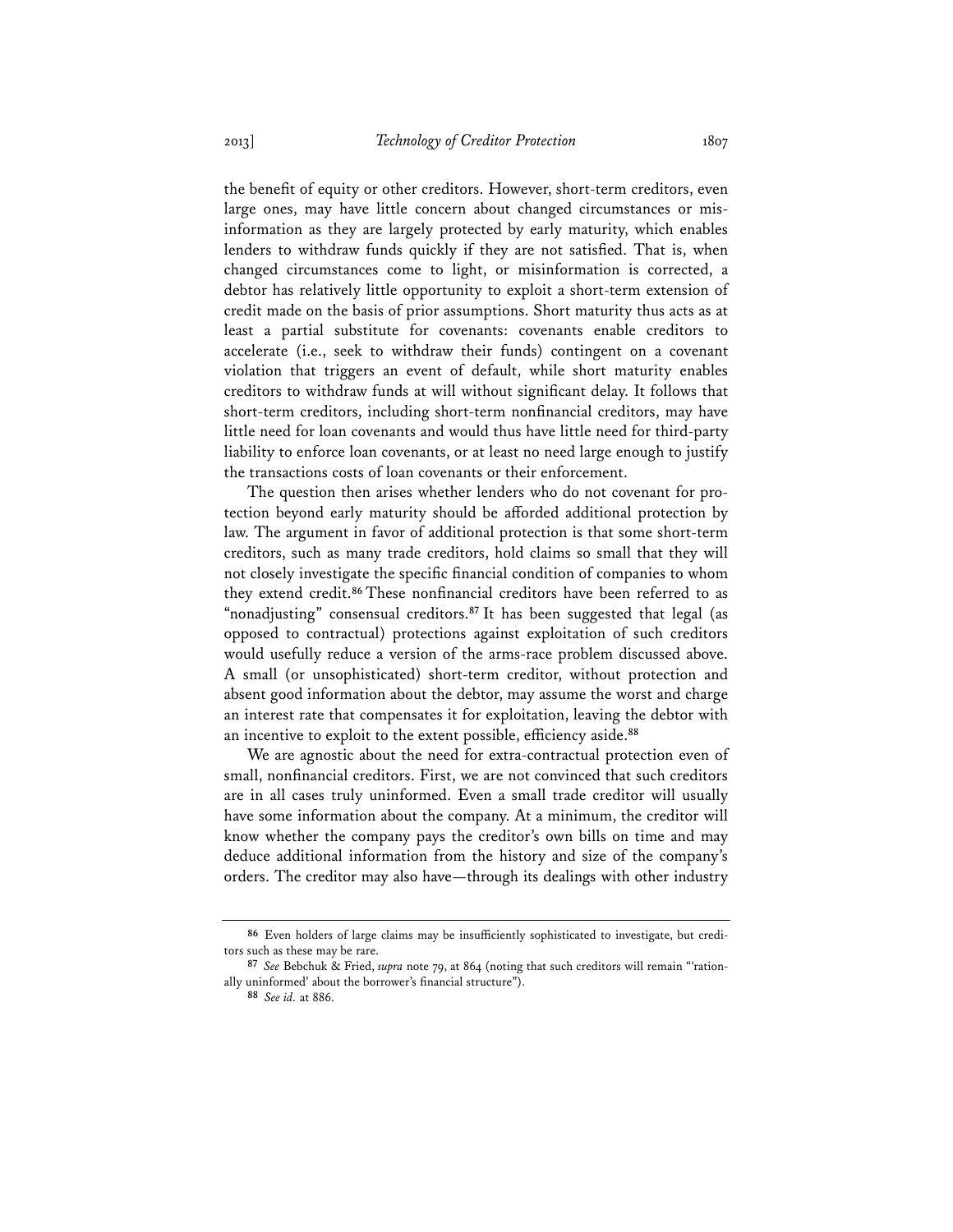participants or by virtue of the debtor's public disclosures—some information about the debtor's general payment history, the debtor's ability to tap into a revolving credit facility, and the state of the industry in which the debtor operates. In some cases, the creditor may have read about the company (e.g., that it has undergone a leveraged buyout or is rumored to file soon for bankruptcy). A creditor so informed could react to this information, not necessarily by adjusting the interest rate or negotiating for covenants, but by demanding cash on the barrelhead for a time before extending further credit. Because small, unsophisticated creditors tend to be short term, this option may offer ample protection for the reasons discussed above: a creditor's pre-existing debts would generally become due, and often be paid, before the debtor could exploit the creditor's initial assessment of the debtor's affairs.

Second, even nonfinancial creditors need not be condemned to their plight. Such creditors may obtain a letter of credit—which shifts the risk of exploitation to a sophisticated actor—or a personal guarantee from a shareholder.

Third, we are not sure the problem of nonadjusting creditors, even if unaddressed, is a large one. On the one hand, sophisticated creditors, along with the debtor, may exploit a nonadjusting creditor. But on the other, sophisticated creditors will often contract for self-protection measures, such as a limitation on debt or dividend payments, and thus can incidentally protect nonadjusting creditors.

Fourth, and perhaps most importantly, we are not convinced that it would necessarily be unduly expensive for a debtor, concerned over the interest rate being charged by nonadjusting creditors, to cure any information asymmetry between it and a nonadjusting creditor. A debtor could do so through the offer of contract-based protection—itself enforceable against third parties, ideally—were it efficient to do so.**<sup>89</sup>**

This leaves consideration of nonconsensual creditors, notably tort victims. Nonconsensual creditors have no ability to protect their interests through contract, no opportunity to ask for a personal guarantee or a letter of credit, and no ability to insist on cash up front. For that reason, and as several commentators have noted, it would be sensible to provide them with strong protection through legislation.**<sup>90</sup>** A grant of highest priority, ahead of

**<sup>89</sup>** *See* Adler, *Secured Credit*, *supra* note 6, at 408-09.

**<sup>90</sup>** *See, e.g.*, Henry Hansmann & Reinier Kraakman, *Toward Unlimited Shareholder Liability for Corporate Torts*, 100 YALE L.J. 1879, 1905, 1920-21 (1991) (arguing that exposing shareholders to unlimited tort liability for corporate acts would result in the net "gain[] of inducing risky corporations to internalize their full expected tort liability"); *see also* Barry E. Adler, *Bankruptcy Primitives*, 12 AM. BANKR. INST. L. REV. 219, 242-43 (2004) ("Every consideration, therefore,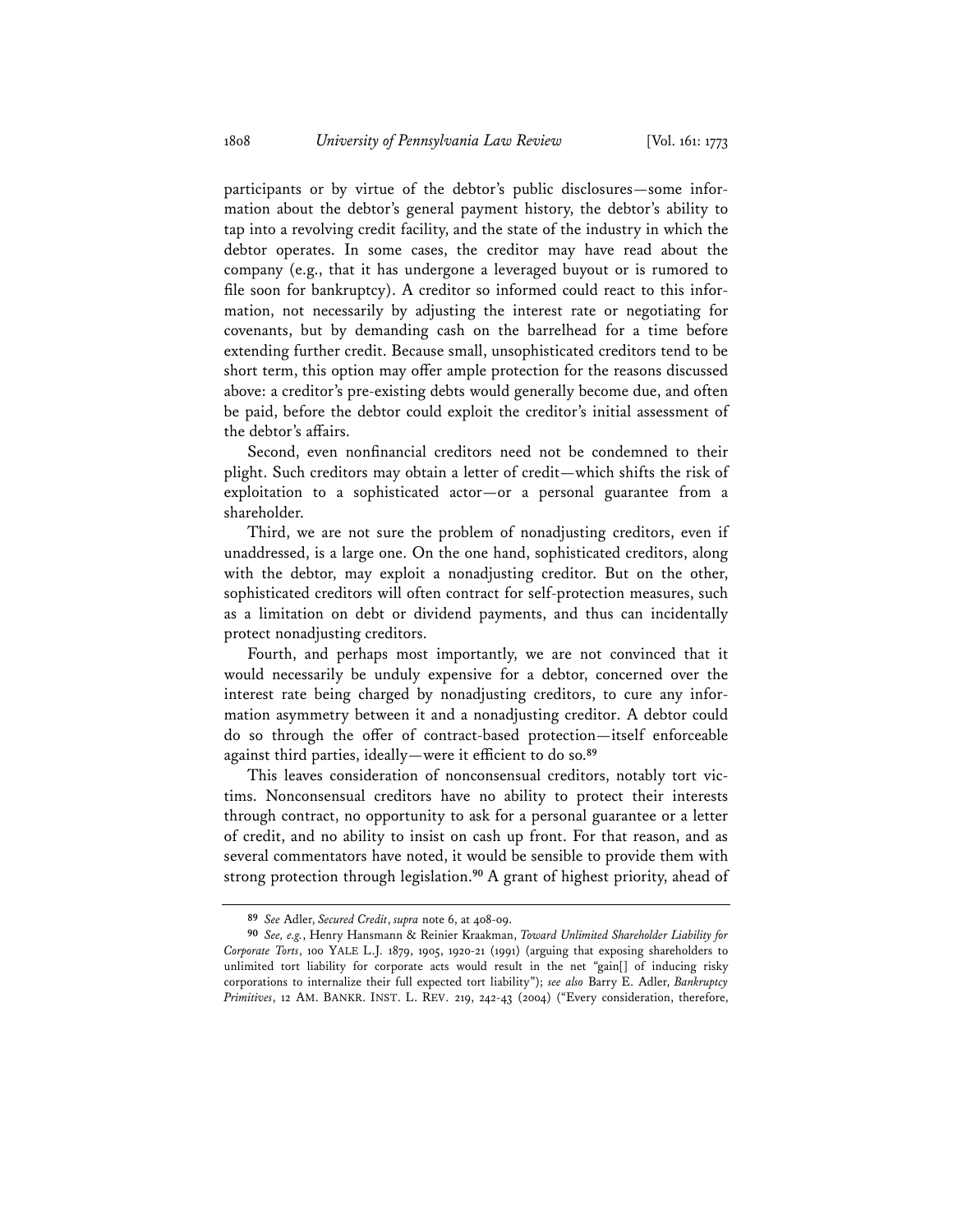all investors including all consensual creditors, unsecured or secured, would strike most as fair and would best align the incentives of investors with those of society. Priority for nonconsensual creditors would be efficient because it would force investors more fully to internalize the cost of a firm's activity.**91** Under current law, however, nonconsensual creditors are unsecured, with lower priority than secured creditors and priority on par with other unsecured creditors. Our proposal for contractual enforcement against third parties under specified circumstances would not change this priority perversion. But we would not exacerbate the problem by allowing early creditors to enforce a covenant against later nonconsensual creditors.

#### V. OUR PROPOSED REMEDIES AND EXISTING LAW

We view contractually based third-party liability as a modest proposal, similar to presently imposed remedies under preference and fraudulent conveyance law. Our remedy differs from current law in a number of important respects: our remedy would not apply unless a company affirmatively adopted it; our remedy would be available only to those creditors that contracted for it; and the baseline for the imposition and amount of our remedy would be determined by the parties.

Compare, for example, a dividend paid by a company that is left with unreasonably small capital with a dividend paid by a company in violation of a covenant in a loan agreement. The former dividend is a fraudulent conveyance and can be recovered for the benefit of all creditors. As to the latter dividend, although the restriction imposed by the loan agreement the baseline—may well be tighter than the one imposed by fraudulent conveyance law, a third-party remedy against its recipients is available only if specifically provided for in the loan agreement, and recovery is limited to those creditors that have contracted for third-party liability.

Furthermore, legally imposed and contractually imposed liability could differ in risk and uncertainty. To be sure, the contractual third-party liability we suggest would generate some uncertainty for third parties. Shareholders could be surprised when asked to return dividends they have received. New creditors may not expect to have a security interest invalidated. And such uncertainty is qualitatively similar to the uncertainty created by fraudulent conveyance and preference law. **<sup>92</sup>** But because debtors would have an

seems to favor nonconsensual-claim priority, which would cause a company's investors to internalize both the cost and the benefit of corporate activity (at least to the full extent of corporate assets).").

**<sup>91</sup>** *See supra* note 90.

**<sup>92</sup>** *See supra* text accompanying notes 53-61.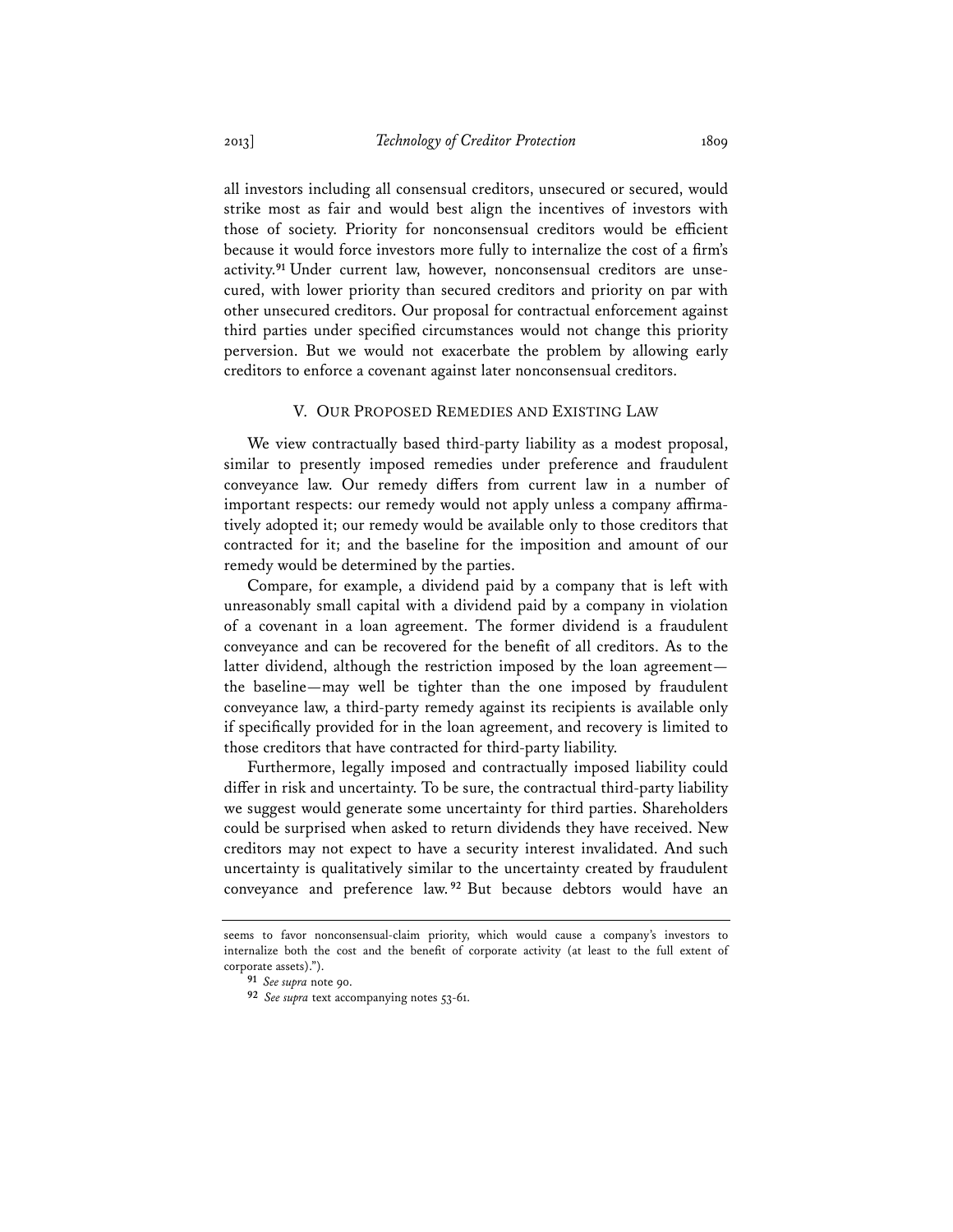incentive to reduce uncertainty—so that they could more easily obtain subsequent financing—one might expect contracts for objectively verifiable triggers to third-party liability, such as an insufficiency in specified cash reserves as opposed to "unreasonably small capital," the latter being an inscrutable trigger of fraudulent conveyance law.**<sup>93</sup>**

This raises an additional point. If our proposal were adopted, firms would, at least in some contexts, have less need for fraudulent conveyance law's imposition of liability on third parties. As discussed above, fraudulent conveyance law has been used to avoid transfers in LBOs. But as noted, LBOs may enhance value as well as destroy value. Thus, although current bankruptcy law does not permit waiver, a debtor should be permitted contractually to foreswear the statutory avoidance of transfers used to finance projects it may wish to pursue.**<sup>94</sup>** Permitting such a waiver would be particularly appropriate were debtors free to offer contractual protection against transfers, enforceable against third-party recipients. Under these circumstances, each debtor could, if it chose, replicate the legal protection now afforded as a matter of law or alter it as desired, with, for example, a less or more rigorous capitalization standard. Our proposal would allow a debtor to balance competing concerns and obtain only those protections of fraudulent conveyance law that it made sense to retain.

Similarly, other legally imposed remedies against third parties might be altered under our proposal. For example, above we explained how a debtor might contract to extend voidable preference law, but there might well be circumstances under which a firm wishes to curtail the reach of such laws. An enhanced concern about an ability to finance projects comes to mind. The essence of our proposal is that debtors should be permitted, but not required, to create third-party liability in favor of early creditors.

Whatever the merit of our proposed remedies against third parties, one might imagine that such remedies already exist in the form of tortious interference doctrine. Consider, for example, a bond covenant against the issuance of subsequent secured debt. If the debtor violated that covenant

**<sup>93</sup>** *See supra* note 61.

**<sup>94</sup>** A debtor and early creditor might decide that the excessive cost of later debt as a result of fraudulent conveyance protection might outweigh the savings from greater protection of early debt. A debtor might make this decision, for example, if the debtor and its creditors anticipated little opportunity for the debtor to pursue unduly risky projects and anticipated a significant possibility of underinvestment, that is, of profitable projects that the debtor's equity investors would not pursue unless subsequent finance could be obtained on favorable terms. Note, however, that all else equal in a Coasean bargain, the threat of inefficient underinvestment may be more manageable than that of inefficient overinvestment. One might thus expect a firm to prefer some form of protection for early creditors. *See* Adler, *Secured Credit*, *supra* note 6, at 407-08 (discussing this observation in connection with an early, unpublished version of this Article).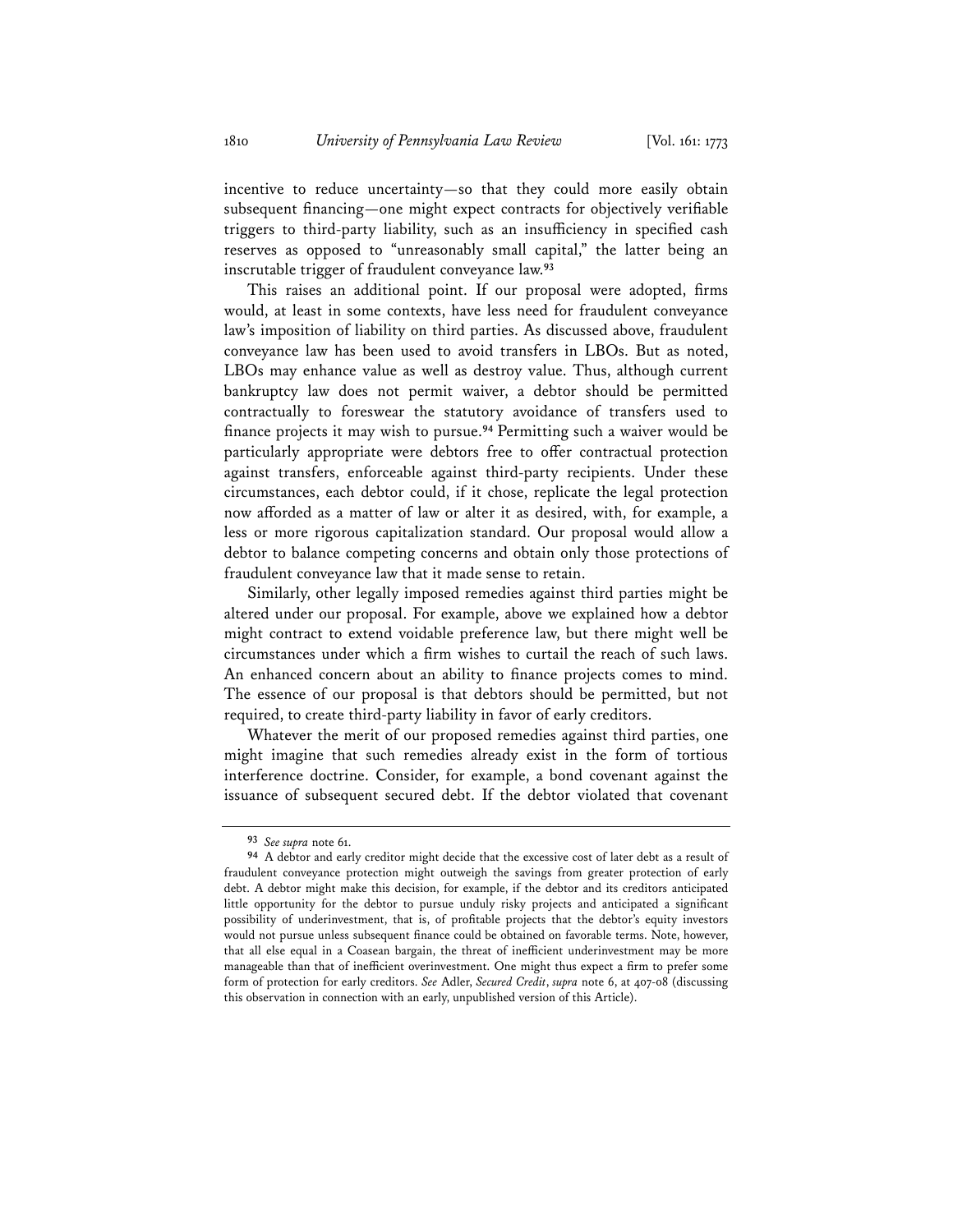and issued secured debt, the new lender might be liable to the bondholders under tort law for interfering with the covenant. This is plausible, but application of the tortious interference doctrine is uncertain; in this example, a court might reject the doctrine on the ground that its application would undermine the statutory priority established by the UCC.**<sup>95</sup>** Even where it is undisputed that the tortious interference doctrine applies, the results may be haphazard, as the doctrine applies only when the interference is intentional, a standard that may require not merely knowledge of the breached contract and its terms but also knowledge that the defendant's action violates these terms. Under this standard, in our setting, the burden of any ambiguity likely falls on the early creditors. As a result of due diligence, a subsequent financial creditor may know of a contract with an early creditor and have to concede such knowledge; but the subsequent creditor might too easily evade tortious interference liability if it says it believed, even erroneously, that the contract with the early creditor was not violated.**<sup>96</sup>** Moreover, the tortious interference standard, were it robust enough to matter, might be evaded by purposeful ignorance of early debt contracts and their terms.

A recent dispute involving J.C. Penney Company, Inc. (JC Penney) illustrates why the tortious interference doctrine does not seem an adequate substitute for contractual third-party liability.**<sup>97</sup>** On January 29, 2013, holders of a majority of JC Penney's 7.4% debentures sent a notice of default to the company claiming that a credit agreement between the company and a group of banks violated a negative pledge covenant in the indenture pursuant to which the debentures were issued. The credit agreement granted the banks a lien on JC Penney's inventory, and the negative pledge covenant limited liens on "real property and tangible personal property owned by [JC Penney] . . . constituting a part of any store, warehouse or distribution center."**<sup>98</sup>** In response, JC Penney filed a declaratory judgment action on the

**<sup>95</sup>** *Compare* First Wyo. Bank, Casper v. Mudge, 748 P.2d 713, 717 (Wyo. 1988) (applying tortious interference law when a subsequent creditor knew about an earlier restrictive covenant), *with* U.S. Claims, Inc. v. Flomenhaft, 519 F. Supp. 2d 532, 539 n.3 (E.D. Pa. 2007) (describing *Mudge* as "an 'outrageous' and 'unfortunate' example of a court 'mangling' the clear UCC priority rules in the name of fairness and equity" (citing 1 BARKLEY CLARK, THE LAW OF SECURED TRANSACTIONS UNDER THE UNIFORM COMMERCIAL CODE ¶ 3.14[7]-[8] (rev. ed. 2006))).

**<sup>96</sup>** If a merely plausible argument can be made that a proposed action does not violate a covenant (and sometimes even if not), subsequent creditors may have little difficulty finding an outside law firm, or inside counsel, to opine that, while the issue is not free from doubt, a court would likely find no violation of the contract with early creditors. Though questionable, such an opinion may in itself enhance a good faith defense.

**<sup>97</sup>** The facts provided are taken from J.C. Penney Co., Current Report (Form 8-K) (Feb. 4, 2013), *available at* http://www.sec.gov/Archives/edgar/data/1166126/000134100413000151/form\_8k.htm.

**<sup>98</sup>** *Id.* (ellipsis in original).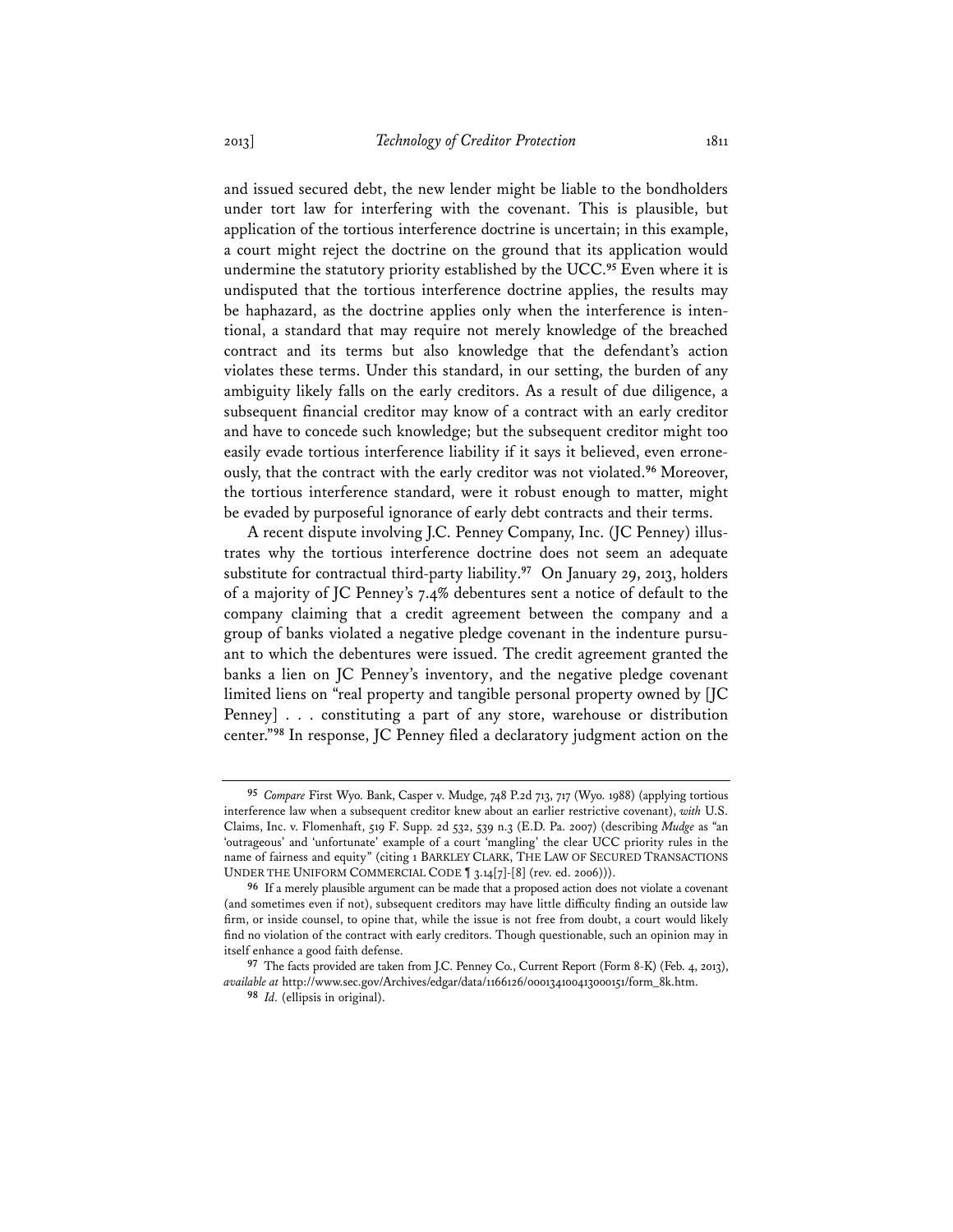ground, among others, that inventory is not encompassed within the phrase "tangible personal property . . . constituting a part of any store, warehouse or distribution center."**<sup>99</sup>**

If the debenture holders prevail and the default is not cured, they will have the right to accelerate the debentures. But even if the debenture holders prevail against JC Penney, they would not necessarily prevail in a tortious interference action against the banks, as the banks could argue that they interpreted the negative pledge clause, in good faith, not to encompass inventory.

As explained above, we propose that remedies against third parties be made effective by public filing; unless the parties so provided, we would not limit the remedy to cases where the third party had actual knowledge of, or intended to breach, the contract. Thus, in the JC Penney case, if the indenture at issue had included a third-party remedy of the type we suggest, the banks' good faith would not be at issue. In that case, regardless of the banks' intent, if a court determined that the liens violated the negative pledge clause and JC Penney did not repay the debentures upon acceleration, the bondholders could assert a claim against the banks.

Whatever the state of, or justification for, tortious interference claims or other tort-based lender-liability claims under current law,**<sup>100</sup>** the justification would be strengthened if liability were imposed by contract between an early creditor and a debtor, where the debtor chose to incur the burden of higher interest imposed by the prospect of such liability on the debtor's later borrowing. It is a central tenet of our proposal that the debtor, which internalizes its lenders' expected costs, may choose its preferred liability regime.

This brings us to another alternative: the use of the secured credit system as support for loan covenants. Under current law, a debtor can pledge its assets as security for the performance of covenants in a loan agreement and allow the lender to perfect its interest through public recordation.**<sup>101</sup>** So, for example, a debtor might covenant not to issue new debt, or new secured

**<sup>99</sup>** *Id.*

**<sup>100</sup>** For recent surveys of lender liability doctrine, see, for example, Gerald L. Blanchard, *Lender Liability Update*, *in* NORTON ANNUAL SURVEY OF BANKRUPTCY LAW 1165 (William L. Norton, Jr. ed., 2010), and Lauren Colasacco, Note, *Where Were the Accountants? Deepening Insolvency as a Means of Ensuring Accountants' Presence when Corporate Turmoil Materializes*, 78 FORDHAM L. REV. 793 (2009).

**<sup>101</sup>** *See* RANDAL C. PICKER, SECURITY INTERESTS IN PERSONAL PROPERTY: CASES, PROBLEMS, AND MATERIALS 234-37 (4th ed. 2009) (describing a secured negative pledge under the UCC, but noting the potential for bankruptcy preference rules to avoid the benefits of such security); *see also, e.g.*, Coast Bank v. Minderhout, 392 P.2d 265 (Cal. 1964) (negative pledge secured by an equitable lien on real estate).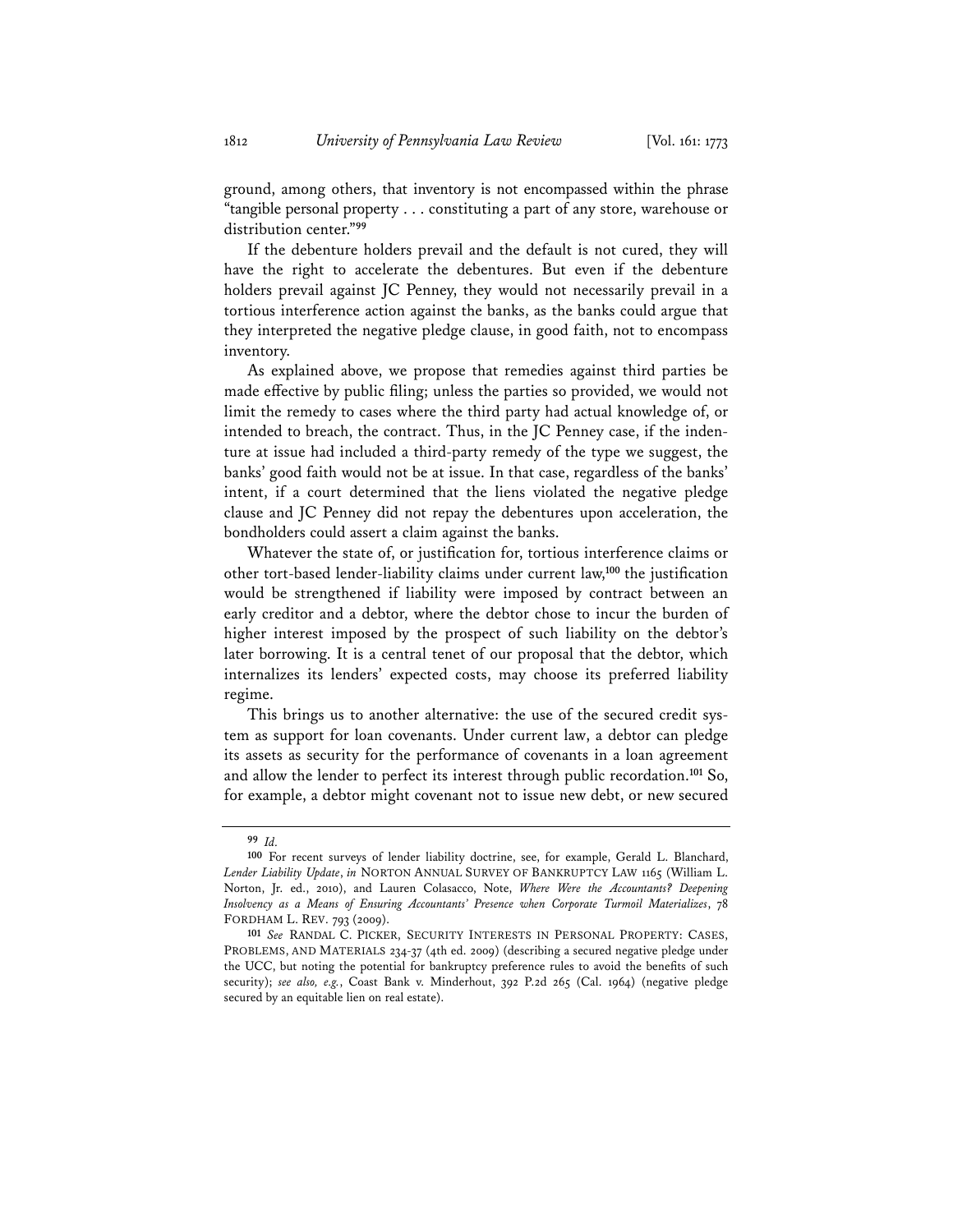debt, and may grant a creditor a security interest to provide the creditor's claim priority in the event the debtor breaches the covenant. Such an arrangement—created by contract and thus tailored to the debtor's needs bears a family resemblance to our proposed creditor protection.

There are, however, differences between our proposal and the remedies currently available as part of the secured credit system. Most notably, our proposal would allow a breach victim to collect directly against a third party associated with a breach, including one who is not a creditor, while a security interest in a debtor's assets operates only to alter the priority of claims against the debtor. The value of priority enhancement for a covenant breach is limited to the value of the debtor's assets, and there are circumstances under which a security interest perfected by an early record of public notice, including one held by the victim of a covenant breach, can be trumped by a later interest.**<sup>102</sup>** Moreover, because a reduction in a claim's priority does not eliminate the claim, a potential third-party creditor may have a relatively low incentive to avoid participation in the debtor's covenant breach.

There is more. As presented here, our proposal is, in essence, a thought experiment. If legislation converted our abstract ideas to concrete law, the result would be a structural framework that could change the way in which creditor protection is perceived. We would expect the law to clarify enforcement ambiguities and to establish reasonable default rules. We would also expect innovation, including the creation of boilerplate provisions on which parties might inexpensively rely. Consider, for example, that under current law there are not, to our knowledge, many instances of a negative pledge secured independently of a payment obligation. That is, we do not believe that many debtors use the secured credit system itself to bond themselves against the issuance of secured debt. The reason may be that debtors do not desire such a bond, but it may be instead that the current technology of creditor protection has not created an environment in which such a bond can develop. Our proposal could usefully alter the environment.

#### **CONCLUSION**

The irony of a debtor's covenant against actions that can lead to its insolvency is that when such a covenant is breached, insolvency itself may render the remedy ineffective. For creditors to be protected by such covenants,

**<sup>102</sup>** *See* PICKER, *supra* note 101, at 237-41 (describing the superpriority of purchase money security interests under sections 9-103 and 9-324 of the UCC).